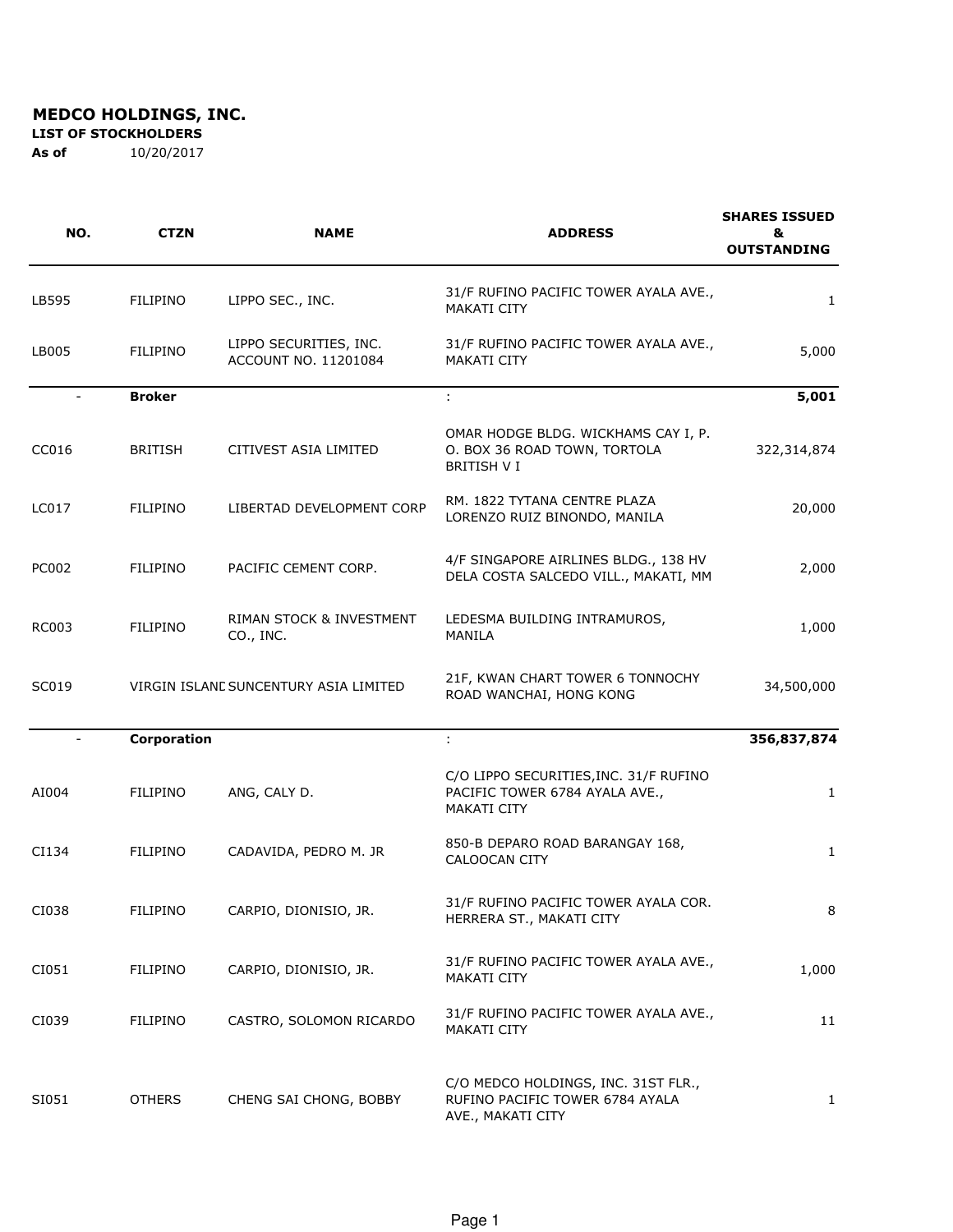**LIST OF STOCKHOLDERS** 

| NO.                      | <b>CTZN</b>              | <b>NAME</b>         | <b>ADDRESS</b>                                                                                           | <b>SHARES ISSUED</b><br>&<br><b>OUTSTANDING</b> |
|--------------------------|--------------------------|---------------------|----------------------------------------------------------------------------------------------------------|-------------------------------------------------|
| TI004                    | <b>FILIPINO</b>          | TAN, PAULINE C.     | C/O LIPPO SEC., INC. 31/F RUFINO<br>PACIFIC TOWER 6784 AYALA AVE.,<br>MAKATI CITY                        | 1                                               |
| $\overline{\phantom{a}}$ | <b>Director/Officers</b> |                     | ÷                                                                                                        | 1,023                                           |
| AI001                    | FILIPINO                 | ABELLADA, ELAYDA    | 56-C AUDITING STREET GSIS VILL.,<br><b>QUEZON CITY</b>                                                   | 1,000                                           |
| AI002                    | <b>FILIPINO</b>          | ABELLADA, FLOR      | 56-C AUDITING STREET GSIS VILLAGE,<br>QUEZON CITY                                                        | 1,000                                           |
| AI003                    | FILIPINO                 | AGUILAR, DIANA P.   | C/O EXCHANGE EQUITY CORP. 151 PASEO<br>DE ROXAS MAKATI, METRO MANILA                                     | $\mathbf{1}$                                    |
| AI005                    | FILIPINO                 | ANG, VIC S.         | C/O LIPPO SECURITIES, INC 31/F RUFINO<br>PACIFIC TOWER 6784 AYALA AVE.,<br>MAKATI                        | $\mathbf{1}$                                    |
| AI033                    | <b>BRITISH</b>           | AU, WAI HO          | FLAT B, 31/F BLOCK 5 NEW JADE<br>GARDEN, CHAI WAN, HONG KONG                                             | 1,000                                           |
| AI030                    | <b>BRITISH</b>           | AU, WING CHEUNG     | 7/F MAN WAH BLDG. FERRY POINT,<br>KOWLOON, HONGKONG                                                      | 1,000                                           |
| AI032                    | <b>BRITISH</b>           | AU, WOON HING       | 171 A-B CASTLE PEAK GROUP YUEN<br>LUNG, NEW TER., HONG KONG                                              | 1,000                                           |
| AI034                    | <b>BRITISH</b>           | AU, YEUNG CHAK NAM  | <b>GREENWOOD TERRACE TOWER 2</b><br>CHAIWAN, H. K.                                                       | 1,000                                           |
| AI029                    | <b>BRITISH</b>           | AU, YIU CHEUNG      | LIPPO CENTRE, 89 QUEENSWAY,<br><b>HONGKONG</b>                                                           | 1,000                                           |
| AI031                    | <b>BRITISH</b>           | AU-YEUNG, WING FAI  | 23/F AMOY GARDENS, NGAU TAU KOK,<br><b>HONGKONG</b>                                                      | 1,000                                           |
| AI006                    | FILIPINO                 | AVIS, JOSE T.       | 421 AMAT ST., SURIGAO CITY                                                                               | 19,000                                          |
| BI012                    | <b>FRENCH</b>            | BACHTIAR, PRISCILLA | LIPPO CENTRE, 89 QUEENSWAY,<br><b>HONGKONG</b>                                                           | 1,000                                           |
| <b>BI010</b>             | FILIPINO                 | BANDA, JOVITA L.    | DIAZ, MURILLO, DALUPAN 5/F DON<br>JACINTO BLDG., DELA ROSA COR.<br>SALCEDO ST. LEGASPI VILL. MAKATI CITY | 10,000                                          |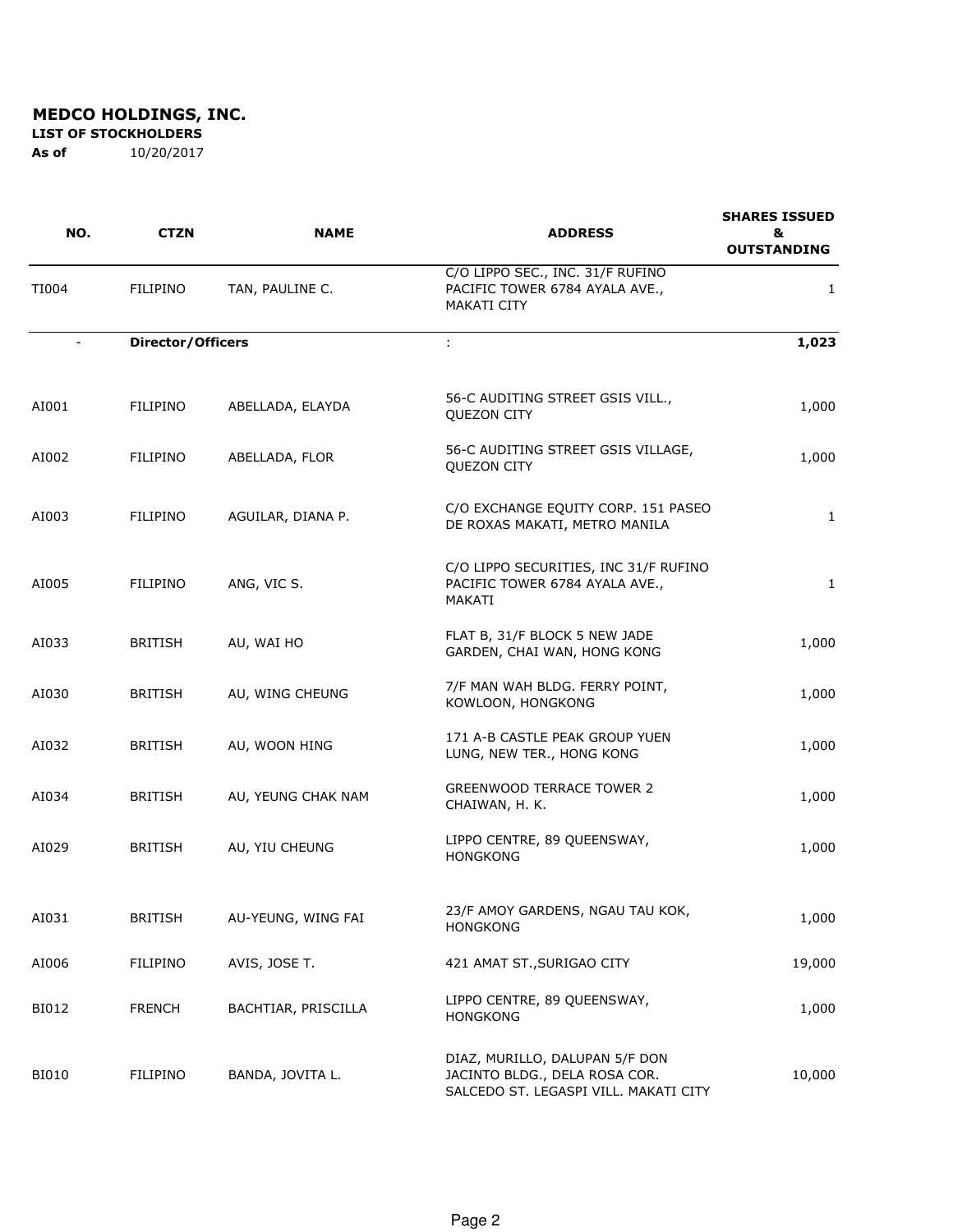**LIST OF STOCKHOLDERS** 

| NO.          | <b>CTZN</b>     | <b>NAME</b>                                                                 | <b>ADDRESS</b>                                                                                     | <b>SHARES ISSUED</b><br>&<br><b>OUTSTANDING</b> |
|--------------|-----------------|-----------------------------------------------------------------------------|----------------------------------------------------------------------------------------------------|-------------------------------------------------|
| <b>BI015</b> | <b>FILIPINO</b> | BAUTISTA, EMMANUEL T. &/OR<br>BERNARDITA P. BAUTISTA                        | 2 PALMA ST. XAVIERVILLE I QUEZON CITY                                                              | 40,000                                          |
| BI006        | <b>FILIPINO</b> | BELLEZA, INES G.                                                            | #1A BAUTISTA ST., AREA 2 U.P. CAMPUS,<br><b>QUEZON CITY</b>                                        | 2,000                                           |
| BI001        | FILIPINO        | BRETANA III, MANUEL JOSEPH R.<br>CASTILLO, ZAMORA & POBLADOR<br>LAW OFFICES | 5/F MONTEPINO BLDG. 138 AMORSOLO<br>STREET LEGASPI VILL., MAKATI, MM                               | $\mathbf{1}$                                    |
| BI002        | AMERICAN        | BRODY, EVELYN                                                               | BECKTEL OVERSEAS CORP. P.O. BOX 477<br>MCC MAKATI METRO MANILA                                     | 1,000                                           |
| BI003        | <b>FILIPINO</b> | <b>BURGOS, SENEN</b>                                                        | RM. 609 TRADE & COMMERCE BLDG.,<br>JUAN LUNA, MANILA                                               | 1,000                                           |
| CI133        | <b>FILIPINO</b> | CALIMAG, ELEANOR P.                                                         | 32 AGONCILLO STREET DONA ROSARIO<br>SUBD. NOVALICHES, QUEZON CITY                                  | 5,000                                           |
| CI128        | FILIPINO        | CASACLANG, LAURO P. JR.                                                     | 8423 TRABAJO ST. BRGY. OLYMPIA,<br><b>MAKATI CITY</b>                                              | 5,000                                           |
| CI010        | FILIPINO        | CASANTOSAN, PATRICIO                                                        | LEDESMA BLDG., INTRAMUROS MANILA                                                                   | 100                                             |
| CI001        | FILIPINO        | CASTILLO, BELLAFLOR ANGARA<br>LAW OFFICES                                   | 5/F MONTEPINO BUILDING 138<br>CASTILLO, ZAMORA & POBLADOR AMORSOLO STREET LEGASPI VILL.,<br>MAKATI | 1                                               |
| CI092        | <b>BRITISH</b>  | CHAK, HON CHUNG                                                             | FLAT A 25/F BLOCK 3, NEPPTUNE<br>TERRACE, CHAI WAN, HONGKONG                                       | 1,000                                           |
| CI088        | <b>BRITISH</b>  | CHAN CHU MING, JODY                                                         | FLAT A, 28/F BLOCK 6 PLOVER COVE<br>GARDEN, KOWLOON, HONGKONG                                      | 1,000                                           |
| CI105        | <b>BRITISH</b>  | CHAN YU HING, AMY                                                           | RM. 315, LUNG YUE HOUSE, LOWER<br>WONG TAI SIN, KOWLOON, HONG KONG                                 | 1,000                                           |
| CI110        | <b>BRITISH</b>  | CHAN YUEN YIN, ALFRED                                                       | LIPPO CENTRE, 89 QUEENSWAY, HONG<br><b>KONG</b>                                                    | 1,000                                           |
| CI079        | <b>CHINESE</b>  | CHAN, AY PING CHRISTINE                                                     | 0169-171 ARGYLY ST. KOWLOON,<br><b>HONGKONG</b>                                                    | 1,000                                           |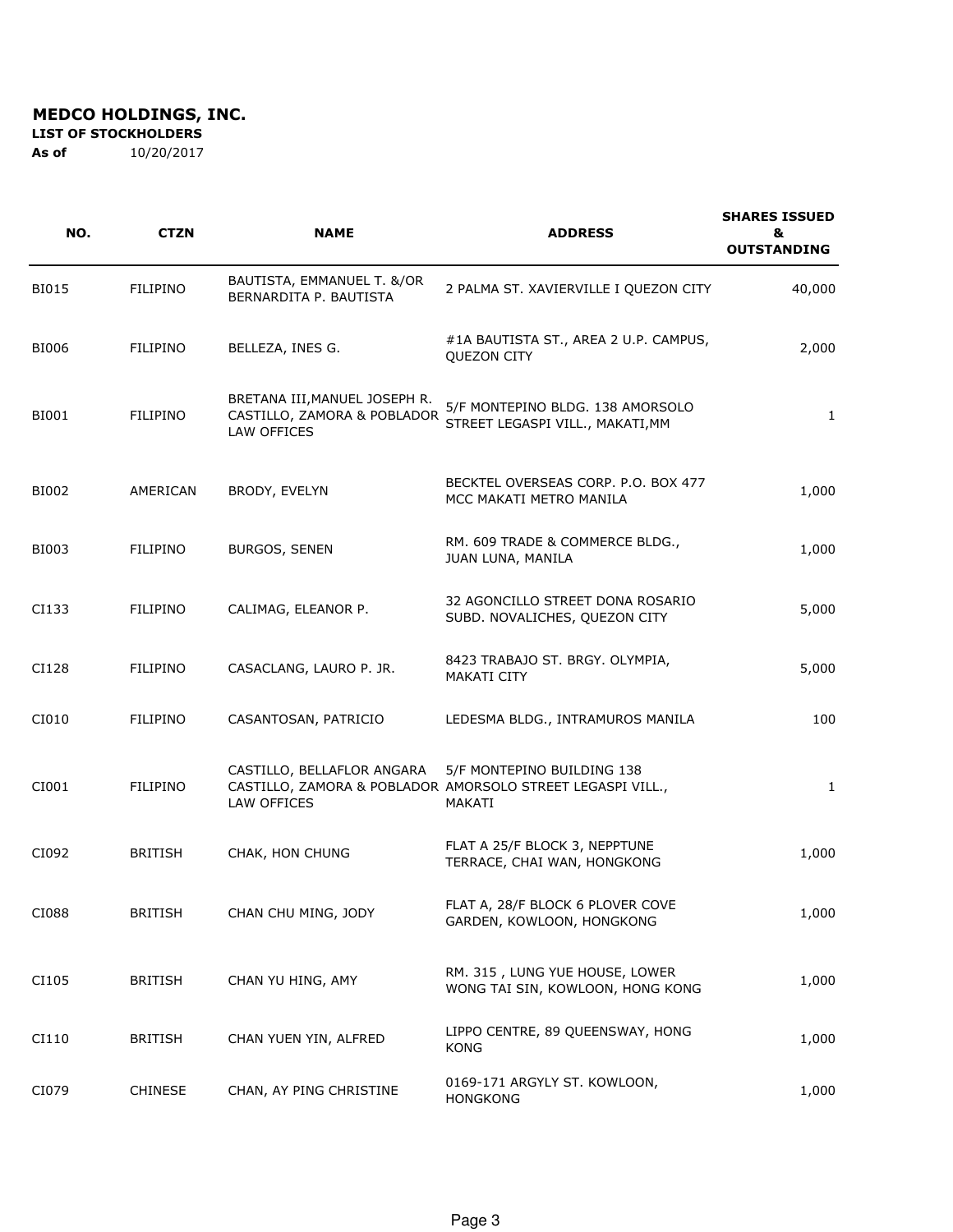**LIST OF STOCKHOLDERS** 

| NO.   | <b>CTZN</b>    | <b>NAME</b>                  | <b>ADDRESS</b>                                                         | <b>SHARES ISSUED</b><br>&<br><b>OUTSTANDING</b> |
|-------|----------------|------------------------------|------------------------------------------------------------------------|-------------------------------------------------|
| CI093 | <b>BRITISH</b> | CHAN, KEI WAI                | FLAT F 4/F MAYFAIR MANSION 6 ASH ST.<br>TAIKOH TSUI, KOWLOON, HONGKONG | 1,000                                           |
| CI109 | <b>BRITISH</b> | CHAN, KIM WAH                | LIPPO CENTRE, 89 QUEENSWAY, HONG<br>KONG                               | 1,000                                           |
| CI076 | <b>CHINESE</b> | CHAN, KIN MING               | LIPPO CENTRE, 89 QUEENSWAY,<br><b>HONGKONG</b>                         | 1,000                                           |
| CI064 | <b>CHINESE</b> | CHAN, KWOK FAI               | 61-65 DES VOEUX RD. CENTRAL,<br><b>HONGKONG</b>                        | 1,000                                           |
| CI063 | <b>CHINESE</b> | CHAN, KWONG PAK              | NO. 1 NEN PRAYA ST., WAH PO BLDG.<br>FLAT H, HONGKONG                  | 1,000                                           |
| CI114 | <b>BRITISH</b> | CHAN, LAI KAW                | 19 KWONG FUK ROAD, TAI PO N.T. HONG<br><b>KONG</b>                     | 1,000                                           |
| CI087 | <b>BRITISH</b> | CHAN, LAI KUEN               | FLAT G, 29/F KA YIN MANSION, KOWLOON<br><b>HONGKONG</b>                | 1,000                                           |
| CI111 | <b>BRITISH</b> | CHAN, MAN PONG               | LIPPO CENTRE, 89 QUEENSWAY, HONG<br><b>KONG</b>                        | 1,000                                           |
| CI098 | <b>BRITISH</b> | CHAN, MEI LING               | RM. 819 HENG TSIU HOUSE, FU HENG<br>ESTATES, TAI PO N.T.               | 1,000                                           |
| CI067 |                | PORTUGUESE CHAN, MI LING     | 15/F TAI OW COURT, EAST SHAUKEI WAN,<br><b>HONGKONG</b>                | 1,000                                           |
| CI081 | <b>CHINESE</b> | CHAN, MING                   | FLAT G GREENWOOD TERRACE, CHAI WAN<br><b>HONGKONG</b>                  | 1,000                                           |
| CI112 | <b>BRITISH</b> | CHAN, OI LAN                 | 76 A 2/F LUNG CHAI TSUEN CHEUNG<br>CHAU, HK                            | 1,000                                           |
| CI062 | CHINESE        | CHAN, SAI NUNG               | FLAT 7, 7/F, 35 SHAUKIWAN RD. LAI WAN<br>BLDG.                         | 1,000                                           |
| CI103 | <b>BRITISH</b> | CHAN, SAI YING               | FLAT H, 24/F BLOCK 7 MAYFAIR GARDEN,<br>TSING YI, N.T. HONG KONG       | 1,000                                           |
| CI059 |                | SINGAPOREAN CHAN, SIEW KHENG | FLAT 6/F GARDEN, CHIK FAI ST.,<br><b>HONGKONG</b>                      | 1,000                                           |
| CI113 | <b>BRITISH</b> | CHAN, SIN MING SHINA         | 45 KAI MAN PATH TUENMUN N.T. HONG<br><b>KONG</b>                       | 1,000                                           |
| CI097 | <b>BRITISH</b> | CHAN, SUI FUN                | FLAT E, BLOCK 15, TAI PO CENTRE, TAI<br>PO, N. T.                      | 1,000                                           |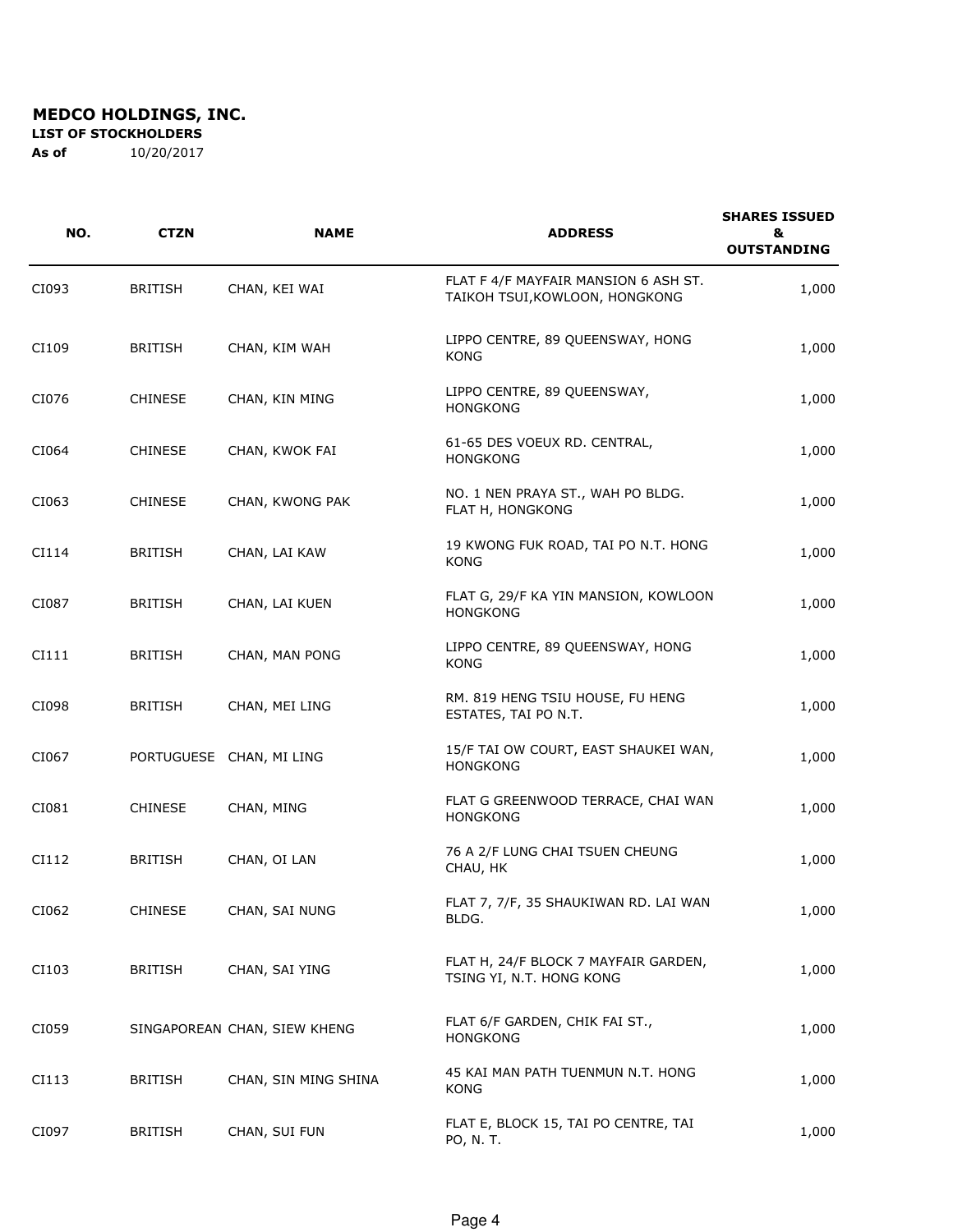**LIST OF STOCKHOLDERS** 

| NO.   | <b>CTZN</b>    | <b>NAME</b>               | <b>ADDRESS</b>                                                  | <b>SHARES ISSUED</b><br>&<br><b>OUTSTANDING</b> |
|-------|----------------|---------------------------|-----------------------------------------------------------------|-------------------------------------------------|
| CI090 | <b>BRITISH</b> | CHAN, SUK LING            | RM. 315, KWAI YAN HOUSE WAI<br>FONG, KWAI CHUNG N.T.            | 1,000                                           |
| CI060 | <b>CHINESE</b> | CHAN, TSUEN               | TAIWO EAST, HEIWO HSE 2917 TAIPO,<br>N.T. HONGKONG              | 1,000                                           |
| CI106 | <b>BRITISH</b> | CHAN, WAI MAN             | FLAT A, 8/F BLOCK 2, GRANDEUR<br>GARDEN, SHATIN, N.T. HONG KONG | 1,000                                           |
| CI073 | <b>CHINESE</b> | CHAN, WAI MOK             | WAH YUEN, KAM SHEUNG ROAD<br><b>HONGKONG</b>                    | 1,000                                           |
| CI101 | <b>BRITISH</b> | CHAN, WAN TING            | 2006 BOON YUET HOUSE, CHOI WAN<br>ESTATE, KOWLOON HONG KONG     | 1,000                                           |
| CI121 | <b>BRITISH</b> | CHAN, YAM YUEN WILLIAM    | FLAT 804, WAH HONG HOUSE, WAH FU<br>ESTATE, H.K.                | 1,000                                           |
| CI116 | <b>BRITISH</b> | CHAN, YUET LAN KATHY      | 26/F RICHLAND GARDEN TUEN MUN,<br><b>HONG KONG</b>              | 1,000                                           |
| CI099 | <b>BRITISH</b> | CHAN, YUI KWONG           | 9/F FLAT F, CHOI TIEN MANSION, TAIKOO<br>SHING, HONGKONG        | 1,000                                           |
| CI082 | <b>BRITISH</b> | CHAN, YUK-KAY             | 76 FA YUEN ST. G/F KOWLOON,<br><b>HONGKONG</b>                  | 1,000                                           |
| CI053 | <b>BRITISH</b> | CHAN, YUK-SANG            | LIPPO CENTRE, 89 QUEENSWAY,<br><b>HONGKONG</b>                  | 1,000                                           |
| CI120 | <b>BRITISH</b> | CHAN, YUK CHI WINNIE      | RM. 7,15/F HONG TAI COURT NORTH<br>POINT                        | 1,000                                           |
| CI094 | <b>BRITISH</b> | CHANG, FUNG CHING         | G/F 401-403 CASTLE PEAK, KOWLOON,<br><b>HONGKONG</b>            | 1,000                                           |
| CI115 | <b>BRITISH</b> | CHAU, KWOK HING SIMON     | 16/F CHINACHEM EXCHANGE QUARRY<br>BAY, H.K.                     | 1,000                                           |
| CI065 | <b>CHINESE</b> | CHAU, WAH SUN             | HKCB LTD. 61-65 DES VOEUX RD.<br>CENTRAL, HONGKONG              | 1,000                                           |
| CI066 |                | PORTUGUESE CHEANG, I KUAN | 33/F SUN TUEN MUN CENTRE, NEW<br>TERRITORY, HONGKONG            | 1,000                                           |
| CI080 | <b>CHINESE</b> | CHENG, HAU LAI            | LIPPO CENTRE, 89 QUEENSWAY,<br><b>HONGKONG</b>                  | 1,000                                           |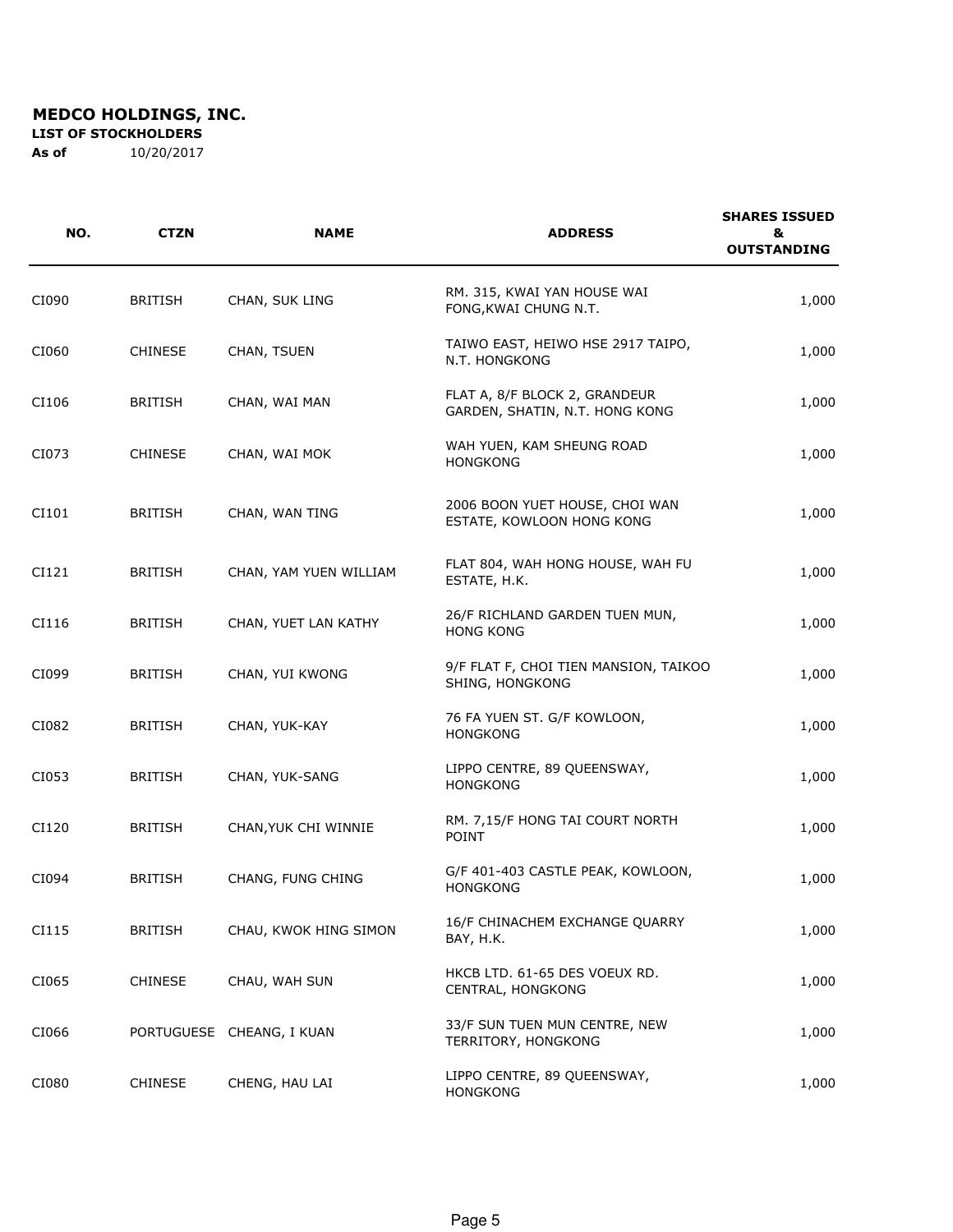**LIST OF STOCKHOLDERS** 

| NO.   | <b>CTZN</b>    | <b>NAME</b>          | <b>ADDRESS</b>                                                         | <b>SHARES ISSUED</b><br>&<br><b>OUTSTANDING</b> |
|-------|----------------|----------------------|------------------------------------------------------------------------|-------------------------------------------------|
| CI117 | <b>BRITISH</b> | CHENG, MAN CHIT      | OI WAN ST., QUARRY BAY HONG KONG                                       | 1,000                                           |
| CI071 | <b>CHINESE</b> | CHENG, PUI CHIU      | 721 MAN KEUNG HOUSE, KOWLOON,<br><b>HONGKONG</b>                       | 1,000                                           |
| CI091 | <b>BRITISH</b> | CHENG, SHUK LING     | THE HONGKONG CHINESE BANK 89<br>QUEENSWAY, HONGKONG                    | 1,000                                           |
| CI124 | <b>BRITISH</b> | CHENG, SIU PING ANNA | LIPPO CENTRE, 89 QUEENSWAY, HONG<br><b>KONG</b>                        | 1,000                                           |
| CI095 | <b>BRITISH</b> | CHENG, WAI LAN       | RM. 1213, KA HING LAU KAWAI CHUEN,<br>HUNG HOM, KOWLOON, HONGKONG      | 1,000                                           |
| CI089 | <b>BRITISH</b> | CHENG, YEE MAN LINDA | FLAT 11 B HANKING COURT, 43-49 CLOUD<br>VIEW RD. NORTH POINT, HONGKONG | 1,000                                           |
| CI102 | <b>BRITISH</b> | CHEUNG, CHAI HING    | 16/F NO.1, HOI WAN ST., QUARRY BAY,<br><b>HONG KONG</b>                | 1,000                                           |
| CI050 | <b>BRITISH</b> | CHEUNG, CHUN MING    | 5/F FLAT B, BLK. 8 AVON PARK, FANLING<br>N.T. HONGKONG                 | 1,000                                           |
| CI078 | <b>CHINESE</b> | CHEUNG, CHUN-TAO     | LIPPO CENTRE, 89 QUEENSWAY,<br><b>HONGKONG</b>                         | 1,000                                           |
| CI052 | <b>BRITISH</b> | CHEUNG, CHUN-WAI     | 231-233 LAICHIKOK RD., KOWLOON,<br><b>HONGKONG</b>                     | 1,000                                           |
| CI104 | <b>BRITISH</b> | CHEUNG, KONG CHUEN   | 16/F CHINACHEN EXCHANGE SQUARE,<br>HOI WAN ST., QUARRY BAY, HONG KONG  | 1,000                                           |
| CI108 | <b>BRITISH</b> | CHEUNG, KWAI HA      | LIPPO CENTRE, 89 QUEENSWAY, HONG<br><b>KONG</b>                        | 1,000                                           |
| CI068 | <b>CHINESE</b> | CHEUNG, MAN LAI      | 5/F TAI MING HOUSE QUARRY BAY,<br><b>HONGKONG</b>                      | 1,000                                           |
| CI085 | <b>BRITISH</b> | CHEUNG, MEI FUNG     | HONGKONG CHINESE BANK, 89<br>QUEENSWAY, HONGKONG                       | 1,000                                           |
| CI070 | <b>CHINESE</b> | CHEUNG, PIK SHAN     | 715 TSUI CHUN HOUSE, KWUN TONG,<br><b>HONGKONG</b>                     | 1,000                                           |
| CI069 | CHINESE        | CHEUNG, SUN WAN      | 1002 TAI WO HOUSE, SHATIN,<br><b>HONGKONG</b>                          | 1,000                                           |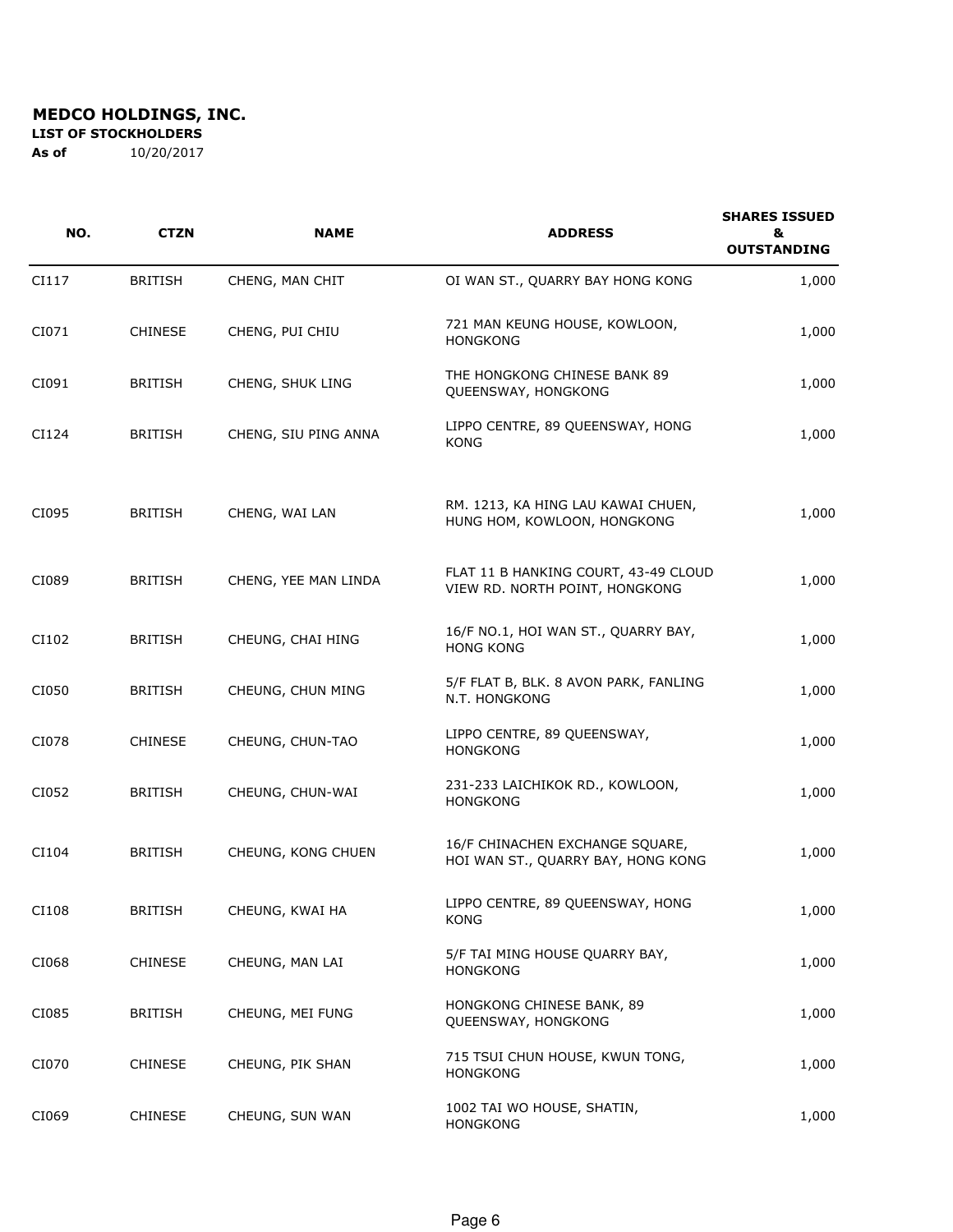**LIST OF STOCKHOLDERS** 

| NO.   | <b>CTZN</b>    | <b>NAME</b>          | <b>ADDRESS</b>                                                        | <b>SHARES ISSUED</b><br>&<br><b>OUTSTANDING</b> |
|-------|----------------|----------------------|-----------------------------------------------------------------------|-------------------------------------------------|
| CI086 | <b>BRITISH</b> | CHEUNG, TAK KEUNG    | 17/F FLAT B BAILEY GARDEN BAILEY ST.<br><b>HONGKONG</b>               | 1,000                                           |
| CI072 | <b>CHINESE</b> | CHEUNG, WAI SHAN     | HK CHINESE BANK CONNAUGHT,<br><b>HONGKONG</b>                         | 1,000                                           |
| CI074 | <b>CHINESE</b> | CHEUNG, YIU WING     | LIPPO CENTRE, 89 QUEENSWAY,<br><b>HONGKONG</b>                        | 1,000                                           |
| CI096 | <b>BRITISH</b> | CHIN, KA KIN         | FLAT B, 27/F REVE PLAZA, HONG LOK<br>LANE, TIN KOK ROAD, TAI PO N. T. | 1,000                                           |
| CI054 | <b>BRITISH</b> | CHIN, KIN PONG       | 7/F HUNG YU MANSION, KOWLOON,<br><b>HONGKONG</b>                      | 1,000                                           |
| CI049 | <b>BRITISH</b> | CHIU, CHI FAI        | 401-403 CASTLE PEAK ROAD, KOWLOON,<br><b>HONGKONG</b>                 | 1,000                                           |
| CI123 | <b>BRITISH</b> | CHIU, YUN WAH BONNIE | RM 802 BIC WAH COURT, NO. 464 DES<br>VOEUX ROAD, WEST HONG KONG       | 1,000                                           |
| CI084 | <b>BRITISH</b> | CHO, MING KUEN       | 3/D WING ON MANSION, 26 TAI HO RD.,<br><b>TSUEN WAN NT</b>            | 1,000                                           |
| CI061 | <b>CHINESE</b> | CHOI MOK WING        | 231-233 LAICHIKOK RD. G/F, KLN                                        | 1,000                                           |
| CI132 | FILIPINO       | CHONG, LILIAN        | 268 SAN FERNANDO ST. BINONDO,<br>MANILA                               | 50,000                                          |
| CI055 | <b>BRITISH</b> | CHONG, YUK MI        | 2604 FU PK HOUSE, TAIWO HAU EAST,<br><b>HONGKONG</b>                  | 1,000                                           |
| CI056 | <b>BRITISH</b> | CHOW, CHUN PONG      | 924 WAH ON HOUSE, WAH FU ESTATE,<br><b>HONGKONG</b>                   | 1,000                                           |
| CI058 | <b>BRITISH</b> | CHOW, LAI PING       | 67 SING WOO ROAD, HAPPY VALLE,<br><b>HONGKONG</b>                     | 1,000                                           |
| CI083 | <b>BRITISH</b> | CHU, MIN SANG        | THE HONGKONG CHINESE BANK 89<br>QUEENSWAY, HONGKONG                   | 1,000                                           |
| CI118 | <b>BRITISH</b> | CHU, SIU YING        | FLAT 8, 18/F BLOCK A WAH MING CENTRE<br>421 QUEEN~S ROAD WEST, HK     | 1,000                                           |
| CI077 | CHINESE        | CHU, YEE-LAP         | LIPPO CENTRE, 89 QUEENSWAY,<br><b>HONGKONG</b>                        | 1,000                                           |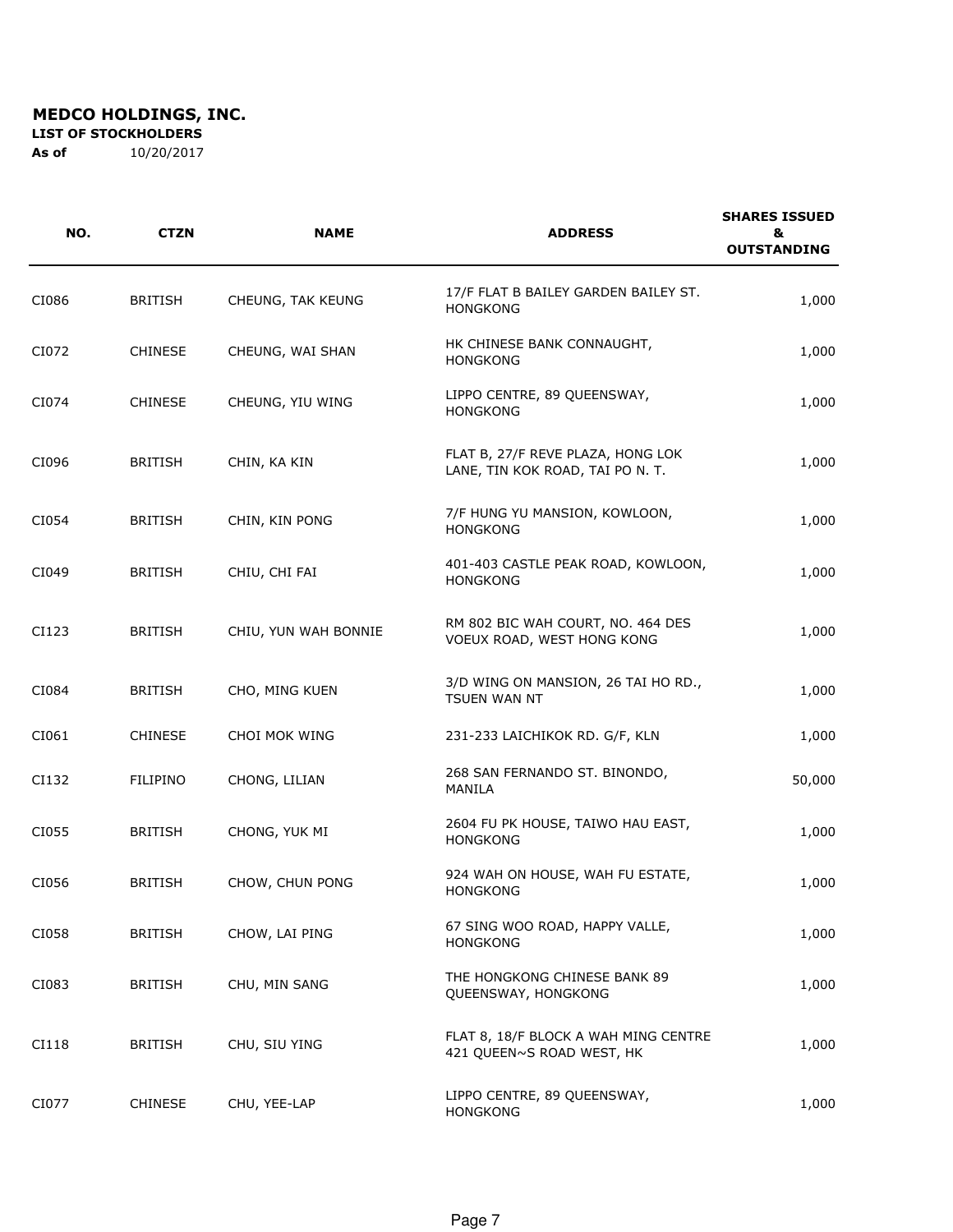**LIST OF STOCKHOLDERS** 

| NO.   | <b>CTZN</b>     | <b>NAME</b>                      | <b>ADDRESS</b>                                                                         | <b>SHARES ISSUED</b><br>&<br><b>OUTSTANDING</b> |
|-------|-----------------|----------------------------------|----------------------------------------------------------------------------------------|-------------------------------------------------|
| CI044 | <b>FILIPINO</b> | CHUA, JERRY TEO                  | 17-A MARIANO MARCOS ST. SAN JUAN<br>METRO MANILA 1500                                  | 1,000                                           |
| CI125 | <b>BRITISH</b>  | CHUA, NGA SHAN                   | 18-21 MAN HING HOUSE, TAI HANG SAI<br>687, 99 TAI HANG TUNG ROAD,<br>KOWLOON, H.K.     | 1,000                                           |
| CI122 | <b>BRITISH</b>  | CHUI, WAI SHING                  | C/O THE HONG KONG CHINESE BANK,<br>LTD. LIPPO CENTRE, 89 QUEENSWAY<br><b>HONG KONG</b> | 1,000                                           |
| CI107 | <b>BRITISH</b>  | CHUNG, CHEE KWOK                 | THE HONGKONG CHINESE BANK 89<br>QUEENSWAY, HONG KONG                                   | 1,000                                           |
| CI048 | <b>CHINESE</b>  | CHUNG, LAN CHUN                  | 2105 TIN TSUI HOUSE, TIN KING ESTATE<br>TUEN MUN N.T. HONG KONG                        | 1,000                                           |
| CI075 | <b>CHINESE</b>  | CHUNG, PING WA                   | 61-65 DES VOEUX ROAD HONGKONG                                                          | 1,000                                           |
| CI057 | <b>BRITISH</b>  | CHUNG, WAI YEE                   | 1809 FOOK WAI HOUSE, SUN TIM, SHAIIN<br><b>HONGKONG</b>                                | 1,000                                           |
| CI119 | <b>BRITISH</b>  | CHUNG, WAI YEE                   | 1809 FOOK WAI HOUSE, SUN TIM WAI,<br>EASTERN SHATEN NEW TERRITORY, HONG<br><b>KONG</b> | 1,000                                           |
| CI126 | <b>FILIPINO</b> | COLOMA, EMELYN                   | SEVERINA 18 #10 TLD 93 ST.,<br>PARANAQUE                                               | 1,000                                           |
| CI003 | <b>FILIPINO</b> | CUA, BERNICE YANG                | NO. 107 10TH STREET NEW MANILA, Q. C.                                                  | 10,011                                          |
| CI005 | <b>FILIPINO</b> | CUA, HENRY                       | VISAYAN MFG. CORPORATION RM.1822<br>TYTANA PLAZA BINONDO, MANILA                       | 20,000                                          |
| CI006 | FILIPINO        | CUA, SANTIAGO JR.                | WESTMONT BANK, 411 QUINTIN PAREDES<br>ST., BINONDO, MLA.                               | 2,500                                           |
| CI007 | FILIPINO        | CUA, SEBASTIAN                   | RM. 1822 TYTANA CENTRE PLAZA<br>LORENZO RUIZ BINONDO, MANILA                           | 2,500                                           |
| CI008 | <b>FILIPINO</b> | CUA, SONIA                       | RM. 1822 TYTANA CENTER PLAZA<br>LORENZO RUIZ BINONDO, MANILA                           | 2,500                                           |
| CI009 | <b>FILIPINO</b> | CUA, SUSAN                       | RM. 1822 TYTANA CENTRE PLAZA<br>LORENZO RUIZ BINONDO, MANILA                           | 2,500                                           |
| DI007 | <b>FILIPINO</b> | DEE, DOMINGO AND/OR ALICE<br>DEE | 2/F GDC BLDG., 489 BARCELONA ST.<br><b>BINONDO MANILA</b>                              | 5,500                                           |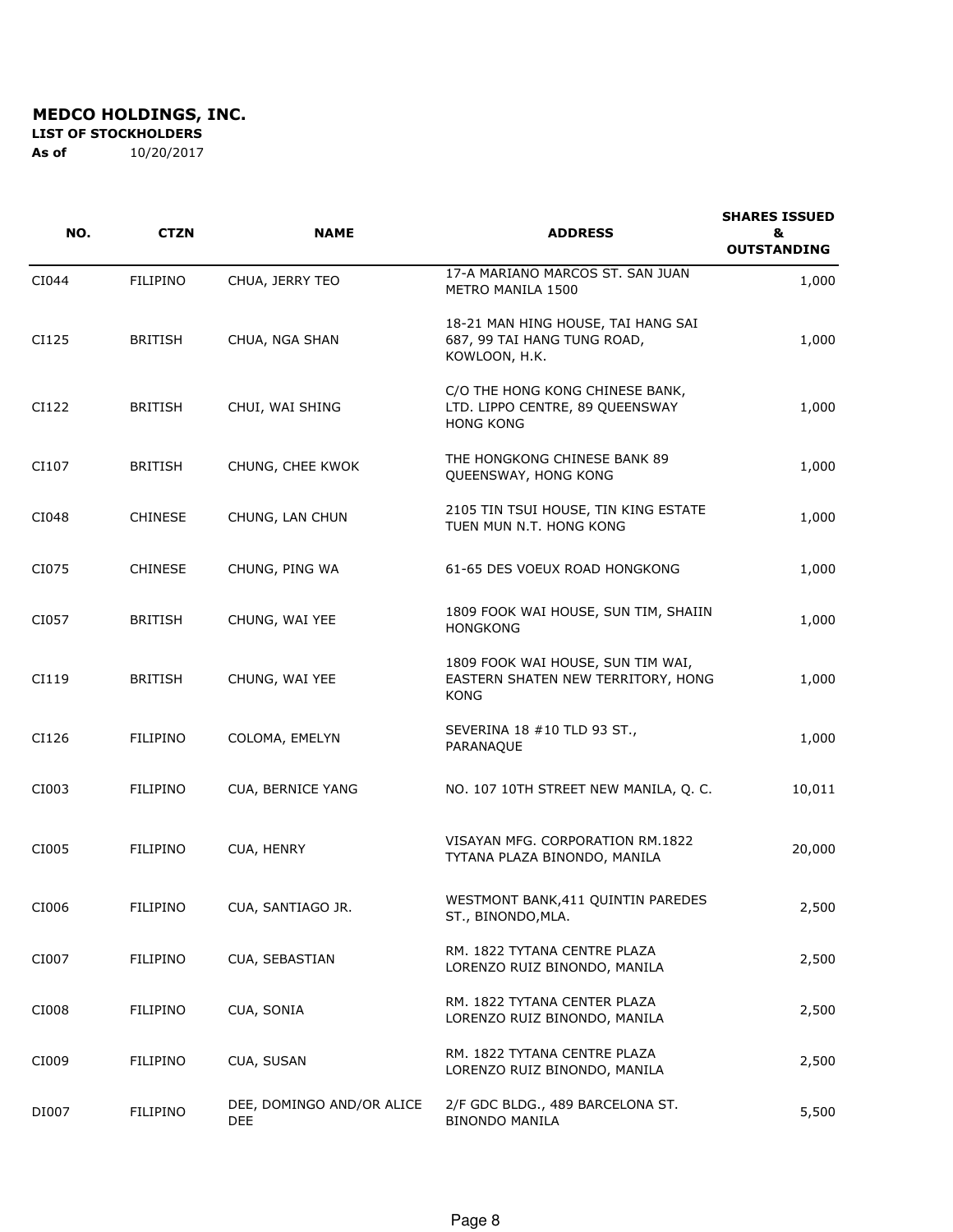**LIST OF STOCKHOLDERS** 

| NO.   | <b>CTZN</b>     | <b>NAME</b>                 | <b>ADDRESS</b>                                                              | <b>SHARES ISSUED</b><br>&<br><b>OUTSTANDING</b> |
|-------|-----------------|-----------------------------|-----------------------------------------------------------------------------|-------------------------------------------------|
| DI001 | <b>FILIPINO</b> | DELA CRUZ, CRISANTO         | 1447 SAN ANTONIO STREET PACO,<br>MANILA                                     | 1,500                                           |
| DI002 | FILIPINO        | DELA CRUZ, JOSE M.          | 529 MONTANA STREET SAMPALOC,<br>MANILA                                      | 100                                             |
| DI003 | <b>FILIPINO</b> | DUMLAO, AMPARO              | 1443 PRUDENCIO STREET SAMPALOC,<br>MANILA                                   | 100                                             |
| DI009 | FILIPINO        | DY, AURORA                  | #2131 F. B. HARRISON ST. PASAY CITY                                         | 10,000                                          |
| EI009 | FILIPINO        | EGUILOS, MICHELLE C.        | C/O DMD 3/F FLR., DON JACINTO BLDG.,<br>DELA ROSA COR. SALCEDO STS. LEGASPI | 3,000                                           |
| FI016 | <b>BRITISH</b>  | FAN, SIU QUEN               | 61-65 DES VOEUX ROAD, CENTRAL HONG<br><b>KONG</b>                           | 1,000                                           |
| FI001 | FILIPINO        | FELICIANO, DANILO S.        | C/O EXCHANGE EQUITY CORP. 151 PASEO<br>DE ROXAS, MAKATI                     | 1                                               |
| FI002 | FILIPINO        | FERNANDEZ, SAMUEL           | 322-C VICENTE G. CRUZ SAMPALOC,<br>MANILA                                   | 334                                             |
| FI013 | <b>BRITISH</b>  | FOO KWAN LIN-YING, ANGELINE | FLAT 803 5/F KIN YUEN MANSION, 139<br>CAINE ROAD, HONGKONG                  | 1,000                                           |
| FI017 | <b>BRITISH</b>  | FUNG, CHE HANG              | RM. 662 TAK LUNG HOUSE, TAK IN<br>ESTATE, LAM TIN KOWLOON, HONG KONG        | 1,000                                           |
| FI015 | <b>BRITISH</b>  | FUNG, CHI WAH ERIC          | 9/F LIPPO TOWER, LIPPO CENTRE, 89<br>QUEENSWAY, HK                          | 1,000                                           |
| FI014 | <b>BRITISH</b>  | FUNG, NGAI HUNG ADWIN       | LIPPO CENTRE, 89 QUEENSWAY HONG<br>KONG                                     | 1,000                                           |
| FI012 | <b>CHINESE</b>  | FUNG, SHUK KUEN             | RM. 701-703 7/F CRC BLDG. 26 WAN<br>CHAI, HONGKONG                          | 1,000                                           |
| GI020 | <b>FILIPINO</b> | GATCHALIAN, REXLON          | 22/F CITIBANK TOWER PASEO DE ROXAS<br>MAKATI CITY                           | 1,000,000                                       |
| GI019 | FILIPINO        | GILI, GUILLERMO JR.         | GREENLAIN SUBD. MOLAVE ST LOT 10<br>BLK. 7 MAMBOG BACOOR CAVITE 4102        | 10,000                                          |
| GI021 | FILIPINO        | GUEVARA, ANNA GEORGINA      | C/O GUEVENT IND~L. CORP. 49 LIBERTA<br>ST. MANDALUYONG CITY                 | 23,000                                          |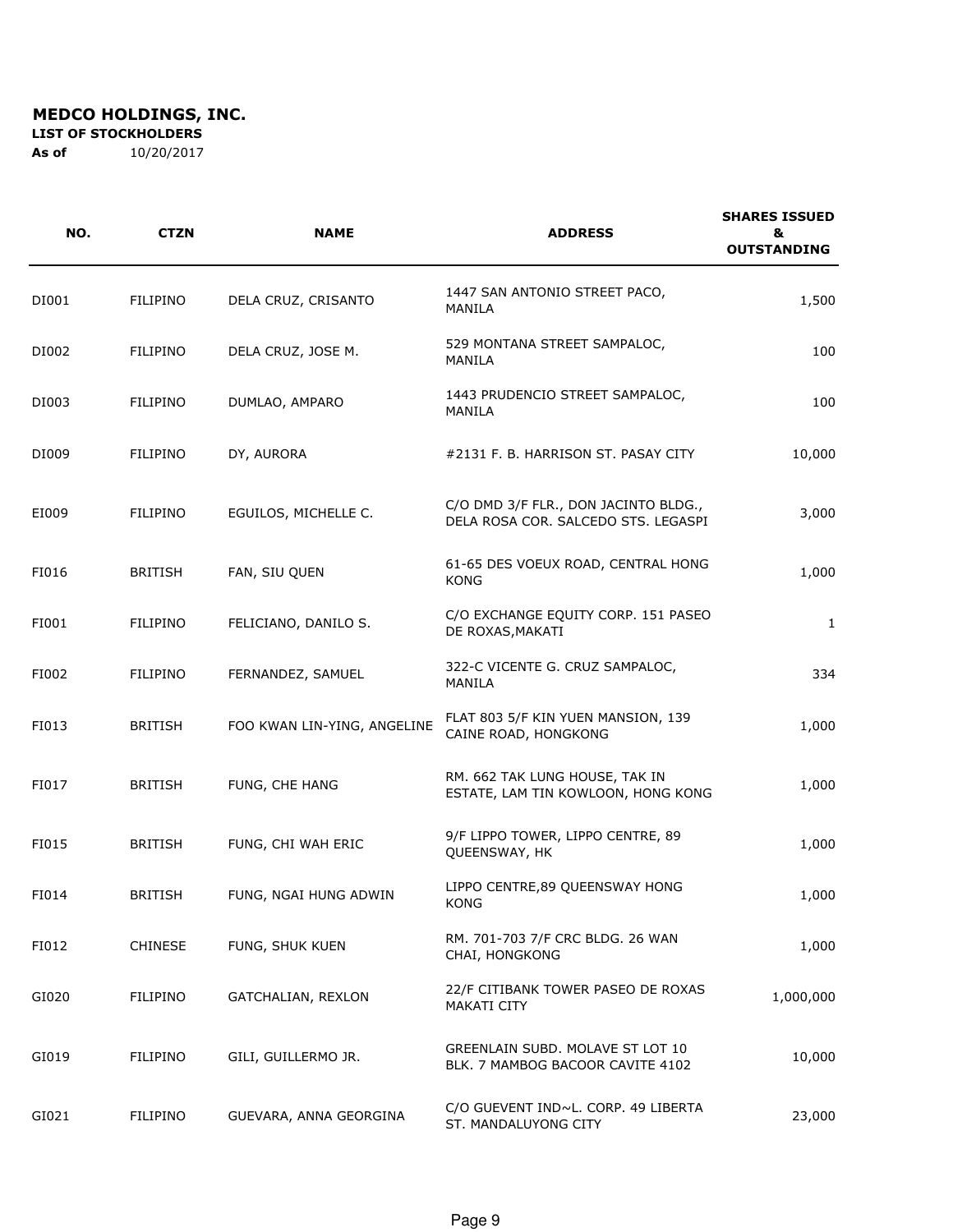**LIST OF STOCKHOLDERS** 

| NO.   | <b>CTZN</b>     | <b>NAME</b>                             | <b>ADDRESS</b>                                                                   | <b>SHARES ISSUED</b><br>&<br><b>OUTSTANDING</b> |
|-------|-----------------|-----------------------------------------|----------------------------------------------------------------------------------|-------------------------------------------------|
| MI029 | FILIPINO        | GUEVARA, ANNA GEORGINA<br><b>ARROYO</b> | 10 BRAZIL ST. LOYOLA GRAND VILLAS<br><b>QUEZON CITY</b>                          | 10,000                                          |
| GI014 | <b>FILIPINO</b> | GUINOMLA, MOHAMAD TAHA A.               | DEPT., OF FOREIGN 2330 ROXAS BLVD.,<br>PASAY CITY                                | 5,000                                           |
| GI001 | <b>FILIPINO</b> | GUTIERREZ, FRANCISCO                    | RIO TUBA NICKEL MINING CORP.2/F<br>SOLID MILLS BLG. DELA ROSA<br>ST.LEGASPI VILL | 1                                               |
| HI021 | <b>CHINESE</b>  | HA, CHUNG KIT                           | 505 MAN SHUN HOUSE, KOWLOON,<br><b>HONGKONG</b>                                  | 1,000                                           |
| HI032 | <b>BRITISH</b>  | HAU WAI PING, ELSA                      | O & M DEPT. 9/F LIPPO TOWER, 89<br>QUEENSWAY, HK                                 | 1,000                                           |
| HI033 | <b>BRITISH</b>  | HO KIN TUNG                             | RM. 1419 TUN MAN HOUSE, OI MAH<br>ESTATE, KOWLOON, HONG KONG                     | 1,000                                           |
| HI019 | <b>CHINESE</b>  | HO MEI LING                             | RM. 2004 WAN LOI HSE., WAN TAU TONG,<br><b>HONGKONG</b>                          | 1,000                                           |
| HI030 | <b>BRITISH</b>  | <b>HO YUET KING</b>                     | G/F 401-403 CASTLE PEAK, KOWLOON,<br><b>HONG KONG</b>                            | 1,000                                           |
| HI025 | <b>BRITISH</b>  | HO, CHUN WANG                           | RM. 1728 KWAIN YUEN HSE., CHUK YUEK<br>SOUTH EST., KOWLOON, HONGKONG             | 1,000                                           |
| HI018 | <b>BRITISH</b>  | HO, KAM HUNG                            | 27/F MAYFAIR GARDENS, TSING YI,<br><b>HONGKONG</b>                               | 1,000                                           |
| HI037 | <b>CHINESE</b>  | HO, KUI YUEN                            | 1014 SHUN FUNG HOUSE SHUN CHI<br><b>COURT KOWLOON HK</b>                         | 1,000                                           |
| HI024 | <b>BRITISH</b>  | HO, SHAN HUNG                           | 61-65 DES VOEUX ROAD, CENTRAL,<br><b>HONGKONG</b>                                | 1,000                                           |
| HI026 | BRITISH         | HO, TAK SING                            | 9/F LIPPO TOWER, LIPPO CENTRE,<br>QUEENSWAY HONG KONG                            | 1,000                                           |
| HI027 | <b>BRITISH</b>  | HO, WAI SHAN                            | RM. 602 BLOCK C AMOY GARDEN NGAU<br>TAU KOH, KOWLOON HONG KONG                   | 1,000                                           |
| HI022 | <b>CHINESE</b>  | HO, WAN CHIU                            | 5/F SHENG FUNG ST. WONG TAISIN,<br><b>HONGKONG</b>                               | 1,000                                           |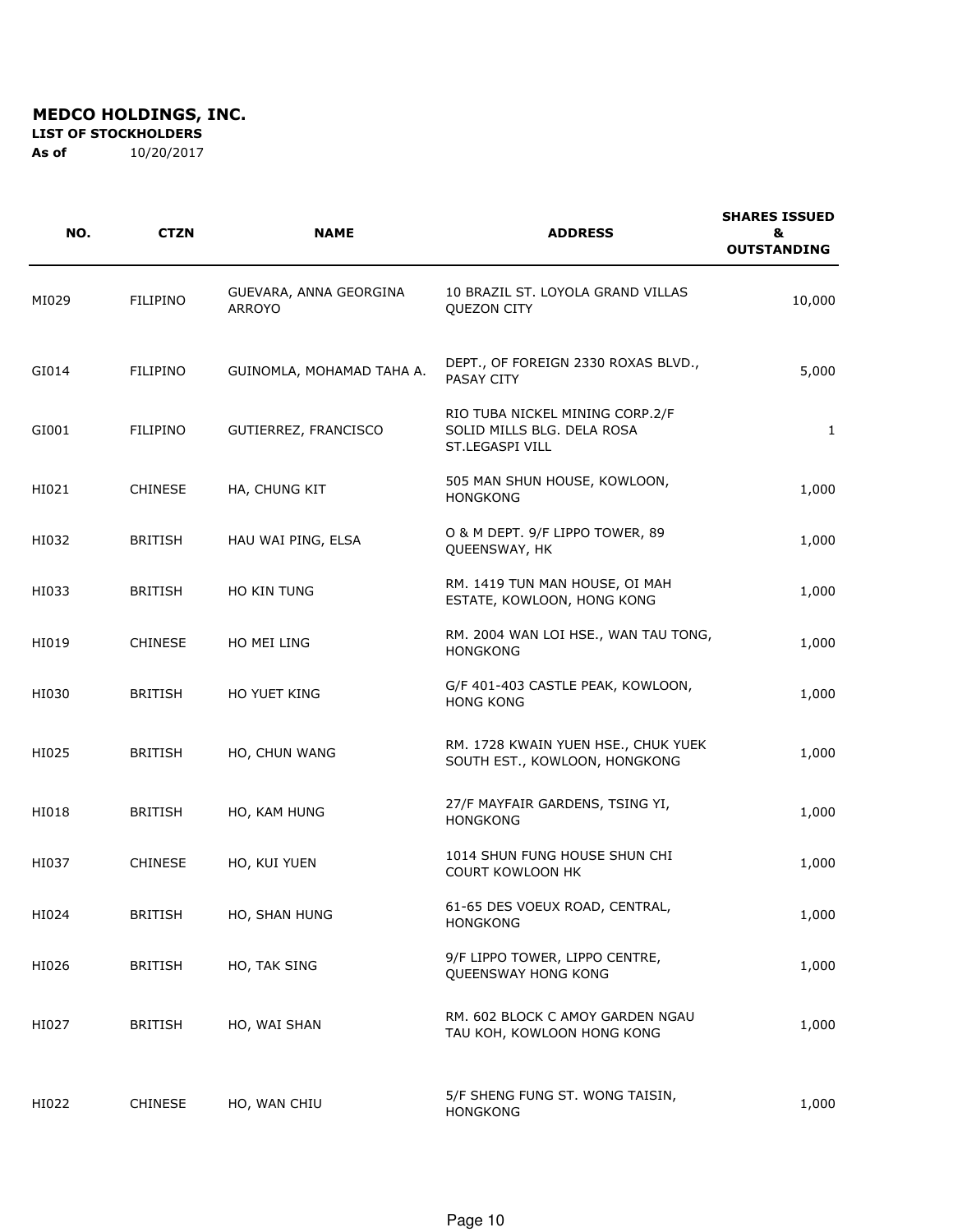**LIST OF STOCKHOLDERS** 

| NO.   | <b>CTZN</b>     | <b>NAME</b>         | <b>ADDRESS</b>                                                        | <b>SHARES ISSUED</b><br>&<br><b>OUTSTANDING</b> |
|-------|-----------------|---------------------|-----------------------------------------------------------------------|-------------------------------------------------|
| HI039 | <b>BRITISH</b>  | HO, WING HAN        | RM. 2313 TUNG YIP HOUSE, LEI TUNG<br>ESTATE, AP LEI CHAU, HONG KONG   | 1,000                                           |
| HI028 | <b>BRITISH</b>  | HO, YUK CHUN        | 2/F HONG KONG CHINESE BANK BLDG.,<br>61-65 DES VOEUX RD. CENTRAL H.K. | 1,000                                           |
| HI017 | <b>BRITISH</b>  | HONG, CHO KEI       | 133 YUK SAU ST. KAM YUK MANSION,<br><b>HONGKONG</b>                   | 1,000                                           |
| HI020 | <b>CHINESE</b>  | HONG, PING          | FLAT 26, GREENLAND GARDEN TUEN MUN,<br><b>HONGKONG</b>                | 1,000                                           |
| HI034 | <b>BRITISH</b>  | HOO JIN SIONG       | 8/P QUEENSWAY LIPPO CENTRE<br>REMITTANCE DEPT., HONG KONG             | 1,000                                           |
| HI023 | <b>CHINESE</b>  | HUI, PUI SHAN       | FLAT 2 HUNG FUK BLDG., 52 KAM PING<br>ST. HONGKONG                    | 1,000                                           |
| HI029 | <b>BRITISH</b>  | HUI, WAI FAT PHILIP | 308 KWAI YAT COURT, KWAI HONG KWAI<br>HING, N.T. HONG KONG            | 1,000                                           |
| HI031 | <b>BRITISH</b>  | HUNG WAI LEUNG      | C/O THE HK CHINESE BANK, LIPPO<br>CENTRE, 89 QUEENSWAY, HONG KONG     | 1,000                                           |
| HI036 | <b>CHINESE</b>  | HUNG YUE SHING      | 2012 CHEUNG KING HSE FANLING NEW<br>TERRI.                            | 1,000                                           |
| HI038 | <b>BRITISH</b>  | HUNG, KAI HUNG      | 55 TAI HO ROAD, G/F TSUEN WAN NEW<br>TERRITORY, H.K.                  | 1,000                                           |
| HI035 | <b>BRITISH</b>  | HUNG, KAW YUNG      | BLOCK 26A 9/F BAGUIO VILLA 555<br>VICTORIA RD., POKFULAM, HONG KONG   | 1,000                                           |
| II005 | <b>FILIPINO</b> | IBARDOLAZA, MARITA  | 4TH STREET TRINIDAD HOMES LOT 2<br>BLOCK 8 MANGGAHAN PASIG CITY       | 100,000                                         |
| II007 | <b>FRENCH</b>   | INGO, EVIE          | LIPPO CENTRE, 89 QUEENSWAY,<br><b>HONGKONG</b>                        | 1,000                                           |
| IP010 | <b>BRITISH</b>  | IP KO MING          | M1 OUTWARD BILLS DEPT., LIPPO TOWER,<br>89 QUEENSWAY HONG KONG        | 1,000                                           |
| II008 | <b>BRITISH</b>  | IP SIU HAN, WINNIE  | 38A G/F SILVERCORD 30 CANTON RD.<br>SIMSHATSUI KOWLOON, HONGKONG      | 1,000                                           |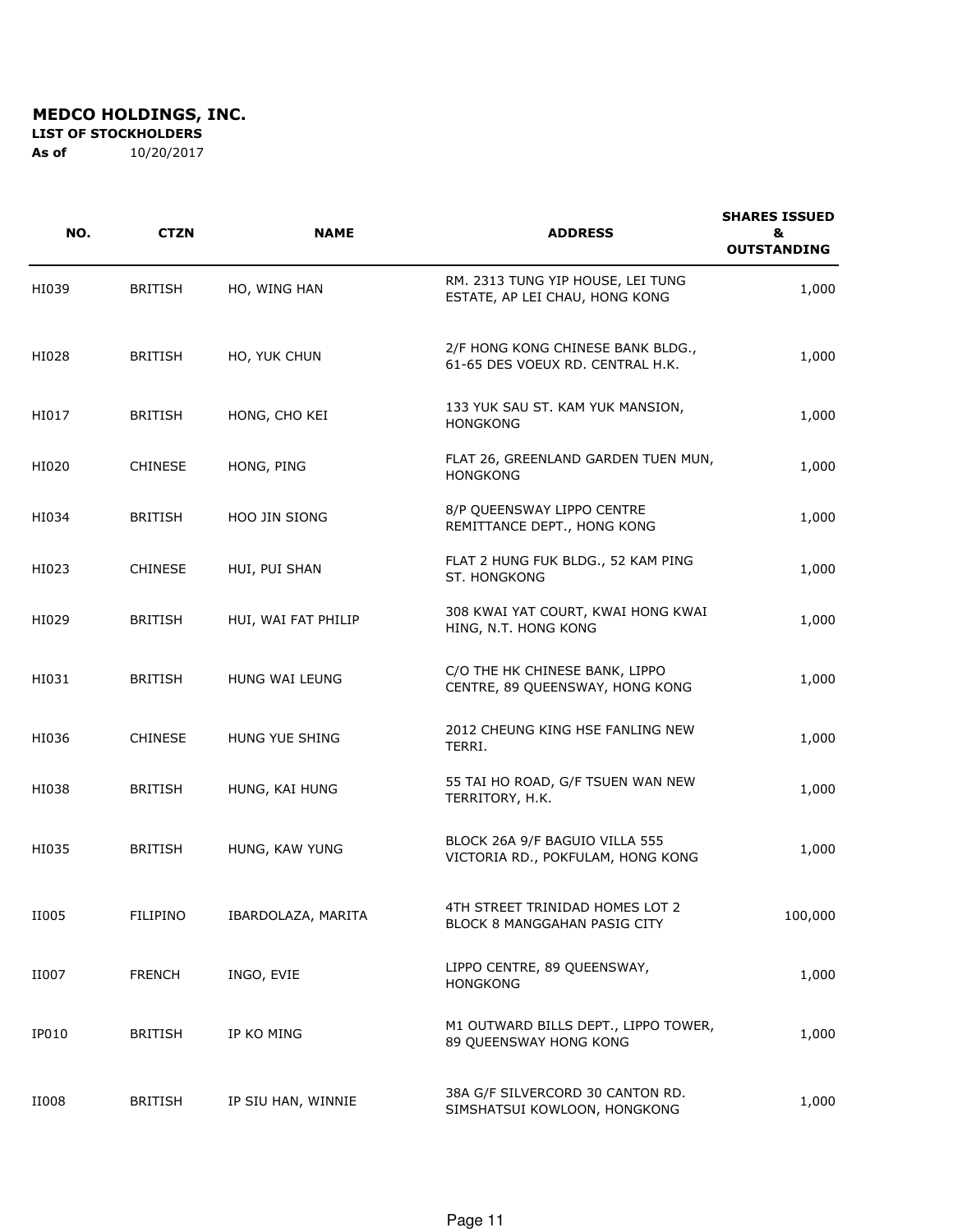**LIST OF STOCKHOLDERS** 

| NO.   | <b>CTZN</b>     | <b>NAME</b>            | <b>ADDRESS</b>                                                    | <b>SHARES ISSUED</b><br>&<br><b>OUTSTANDING</b> |
|-------|-----------------|------------------------|-------------------------------------------------------------------|-------------------------------------------------|
| II006 | <b>BRITISH</b>  | IP, SIU CHING          | 159 TIN HAU TEMPLE, NORTH POINT,<br><b>HONGKONG</b>               | 1,000                                           |
| II009 | <b>BRITISH</b>  | IP, WAI SHU            | 12D BLOCK 5, LAGUNA CITY<br>CHAKWOLING, KOWLOON, HONG KONG        | 1,000                                           |
| JI001 | <b>FILIPINO</b> | JACINTO, ROBERT        | 93 10TH ST., NEW MANILA QUEZON CITY                               | 10,000                                          |
| JI006 | <b>FILIPINO</b> | JACOBO, VICTOR         | #14 E. RAMIREZ ST. NOVALICHEZ,<br><b>QUEZON CITY</b>              | 1,000                                           |
| JI008 | <b>FILIPINO</b> | JASTIVE, EFREN         | 2357 ALABASTRO ST. SAN ANDRES BUKID<br>MANILA                     | 1,000                                           |
| JI007 | <b>BRITISH</b>  | JIM, HOK FUN           | 4/F 13 SOARES AVE. KOWLOON,<br><b>HONGKONG</b>                    | 1,000                                           |
| KI017 | <b>BRITISH</b>  | KAM, YZU CHEUNG        | 2/F CHINESE BANK BLDG. 61-65 DES<br>VOEUX ROAD CENTRAL, HONG KONG | 1,000                                           |
| KI012 | <b>BRITISH</b>  | KIANG, CHUN KWONG      | FLAT 18 13/F CHOW NGAI HING BLDG.<br>YIM PO FONG ST HONGKONG      | 1,000                                           |
| KI005 | <b>CHINESE</b>  | KO SUET KING           | 231-233 LAICHIKOK RD. G/F KLN                                     | 1,000                                           |
| KI004 | <b>BRITISH</b>  | KO, KIT YING           | 1053 SHEK LIN HOUSE SHEK WAI HOK,<br><b>HONGKONG</b>              | 1,000                                           |
| KI003 | <b>BRITISH</b>  | KO, YUEN SHAN          | G/F YIN HING ST. SAN PO KONG,<br>KOWLOON HONGKONG                 | 1,000                                           |
| KI014 | <b>BRITISH</b>  | KOO, PUI FOONG         | 71 36B AREA SUN WAI CHAI VILL., TUEN<br>MUN, HONGKONG             | 1,000                                           |
| KI009 | <b>CHINESE</b>  | KOR, KEE YEE           | 5A BLUE POOT MANSION, BLUE POOL<br>ROAD, HONGKONG                 | 1,000                                           |
| KI015 | <b>BRITISH</b>  | <b>KWAN CHI HONG</b>   | FLAT B 7/F BLOCK H-11 CHI FU FA YUEN,<br><b>HONGKONG</b>          | 1,000                                           |
| KI018 | <b>BRITISH</b>  | KWAN KA FAI            | 9/F 21 D BROADWAY, MEI FOO SUN<br><b>CHUEN</b>                    | 1,000                                           |
| KI016 | <b>BRITISH</b>  | KWAN, CHUN LEUNG JAMES | 5/F FLAT C, CITY GARDENS NORTH POINT,<br>H.K.                     | 1,000                                           |
| KI002 | <b>BRITISH</b>  | KWAN, FUNG YI          | 6/F BLK. C UN CHAU ST. SHAMSHUIPO,<br><b>HONGKONG</b>             | 1,000                                           |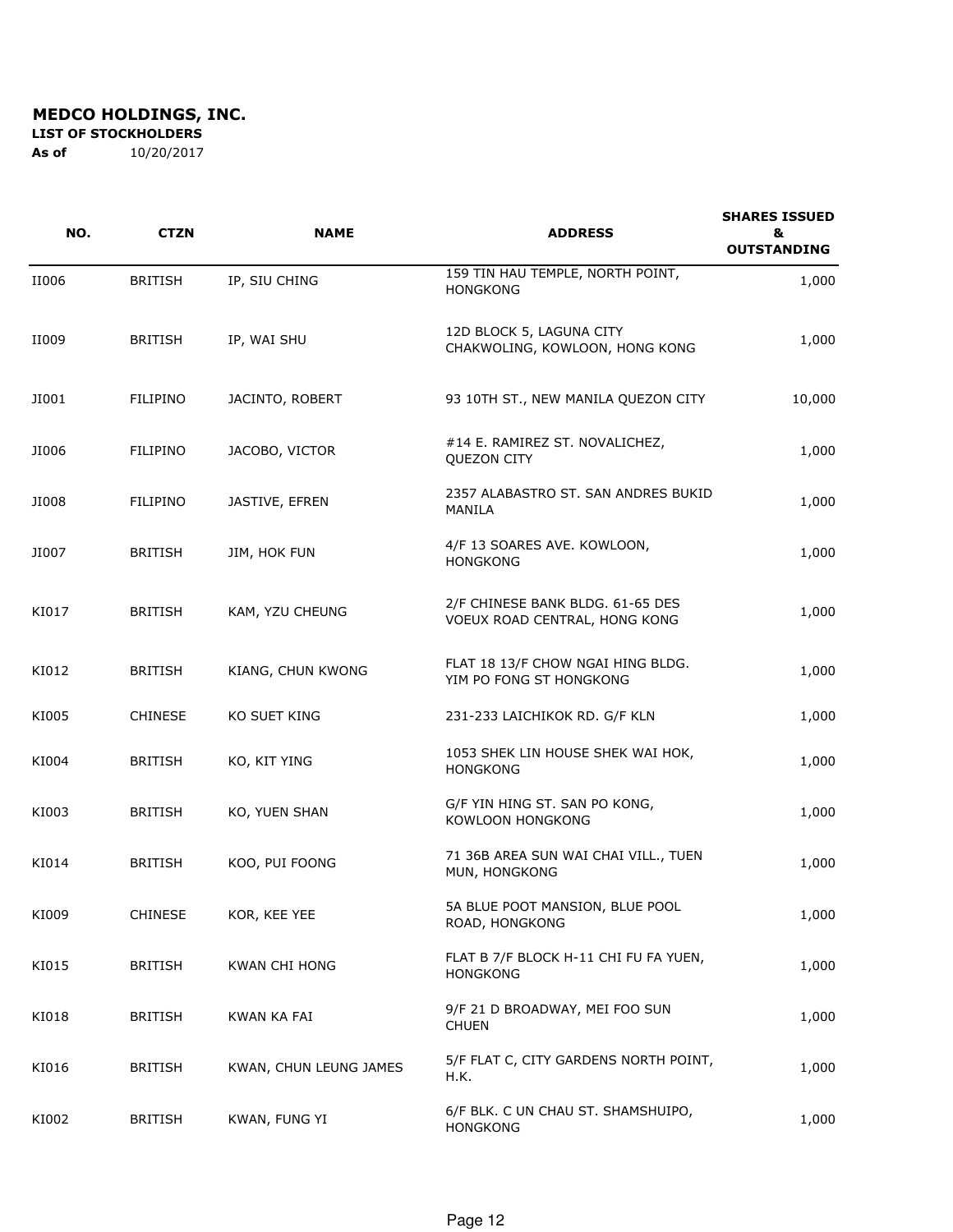**LIST OF STOCKHOLDERS** 

| NO.   | <b>CTZN</b>    | <b>NAME</b>                 | <b>ADDRESS</b>                                                      | <b>SHARES ISSUED</b><br>&<br><b>OUTSTANDING</b> |
|-------|----------------|-----------------------------|---------------------------------------------------------------------|-------------------------------------------------|
| KI013 | <b>BRITISH</b> | KWAN, PUI WAH AVA           | FLAT 4 11/F HONG CHI COURT, 8<br>HEALTHY ST. CENTRAL NORTH PARK, HK | 1,000                                           |
| KI007 |                | PORTUGUESE KWAN, YUK YING   | LIPPO CENTRE, 89 QUEENSWAY,<br><b>HONGKONG</b>                      | 1,000                                           |
| KI008 | <b>CHINESE</b> | KWOK, SIU CHIU REBECCA      | LIPPO CENTRE, 89 QUEENSWAY,<br><b>HONGKONG</b>                      | 1,000                                           |
| KI006 |                | VIRGIN ISLAND KWOK, YUK HAR | 142-150 THIRD ST. SAI YING PUN,<br><b>HONGKONG</b>                  | 1,000                                           |
| KI010 | <b>BRITISH</b> | KWONG, NGA YAN              | BLOCK D 4/F 39 MAIN ST. EAST,<br>SHAUKEN WAN, HONGKONG              | 1,000                                           |
| KI011 | <b>BRITISH</b> | KWONG, WAI MAN              | FLAT G 14/F TOWER 118, HOI FAI<br>MANSION, IVIERA GARDENS, HONGKONG | 1,000                                           |
| LI998 | <b>CHINESE</b> | LAI MAN SO KUEN             | G/F #45 KAI MAN PATH TUEN MUN NEW<br><b>TERRITORY HK</b>            | 1,000                                           |
| L1001 | <b>BRITISH</b> | LAI, FONG KAM               | G/F NO. 19 KWONG FUK ROAD TAI PO<br>NEW TERRITORY HONG KONG         | 1,000                                           |
| LI921 | <b>BRITISH</b> | LAI, FUNG KIU               | 29/F TOWER 12 TSUEN KING GARDEN,<br><b>HONGKONG</b>                 | 1,000                                           |
| LI964 | <b>CHINESE</b> | LAI, KEE KWUN               | 38 PAU CHUNG ST. TOKWAWAN,<br><b>HONGKONG</b>                       | 1,000                                           |
| LI974 | <b>BRITISH</b> | LAI, KIT SUM                | DESK OFFICE, BOX 398 KAM TIN, NEW<br>TERRITORY, HONGKONG            | 1,000                                           |
| LI930 | <b>BRITISH</b> | LAI, KWAI NUI               | 22/F YAT FAI HOUSE, KWONG ROAD,<br><b>HONGKONG</b>                  | 1,000                                           |
| L1002 | <b>BRITISH</b> | LAI, SIN HAN                | NO. 55 TAI HO ROAD, TSUEN WAN NEW<br>TERRITORY, HONG KONG           | 1,000                                           |
| LI961 | AUSTRALIAN     | LAI, TO BO CHING DAPHNE     | FLAT 2003, KORNHILL, QUARRY BAY,<br><b>HONGKONG</b>                 | 1,000                                           |
| LI990 | <b>BRITISH</b> | LAI, TSZ WAI ANNA           | LIPPO CENTRE, 89 QUEENSWAY HONG<br><b>KONG</b>                      | 1,000                                           |
| LI920 | <b>BRITISH</b> | LAI, WING KWAN              | 16/F CHINACHEM EXCHANGE, QUARRY<br>BAY, HONGKONG                    | 1,000                                           |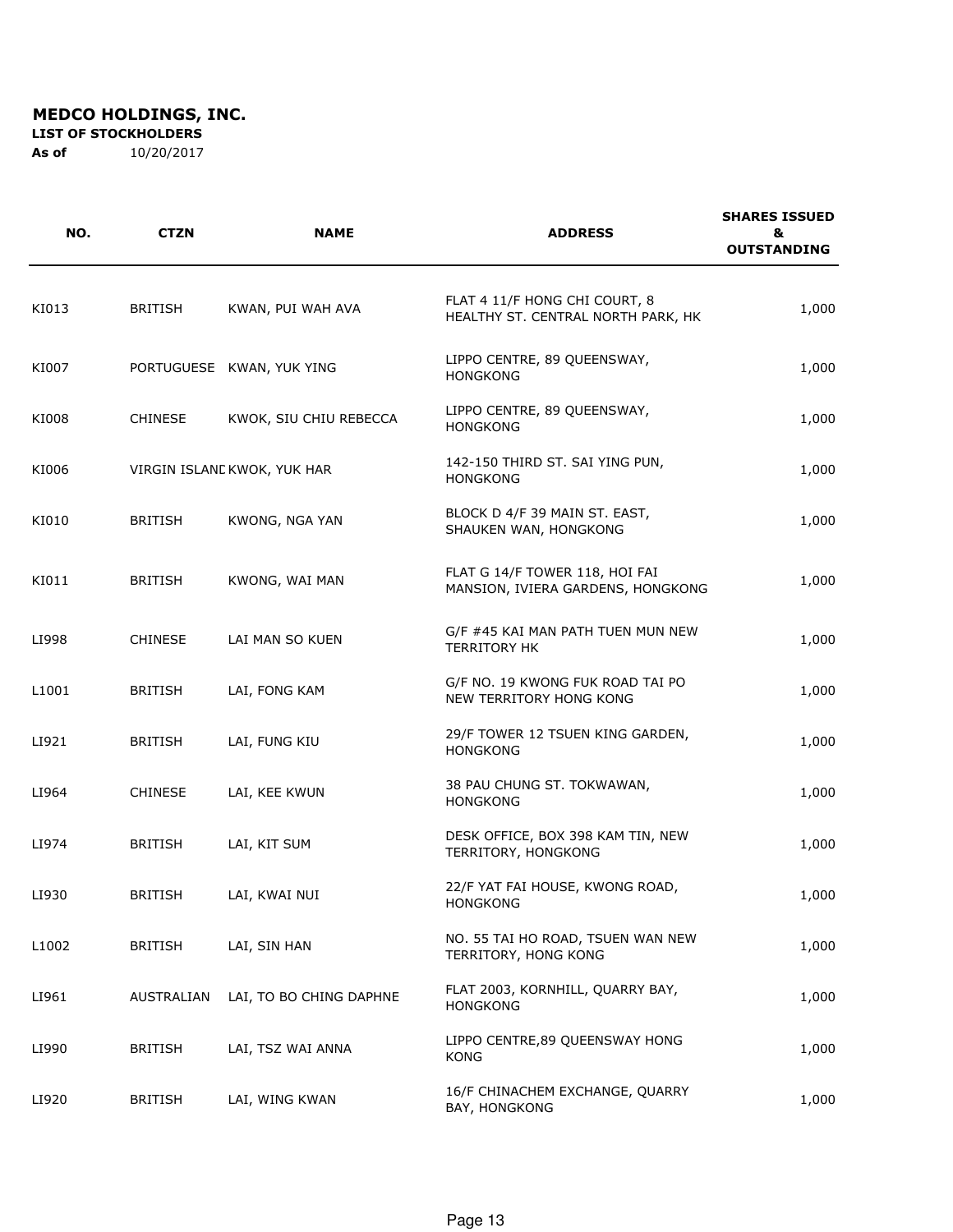**LIST OF STOCKHOLDERS** 

| NO.   | <b>CTZN</b>    | <b>NAME</b>                        | <b>ADDRESS</b>                                                          | <b>SHARES ISSUED</b><br>&<br><b>OUTSTANDING</b> |
|-------|----------------|------------------------------------|-------------------------------------------------------------------------|-------------------------------------------------|
| LI909 | <b>BRITISH</b> | LAI, YUET CHING                    | 61-65 DES VOEUX, CENTRAL, HONGKONG                                      | 1,000                                           |
| LI968 | <b>CHINESE</b> | LAI, YUN CHOI                      | 35/F SADDLE RIDGE GARDEN SHATIN,<br><b>HONGKONG</b>                     | 1,000                                           |
| LI953 | <b>CHINESE</b> | LAM SO KWAN                        | 2/F 452G QUEENS ROW, WEST<br><b>HONGKONG</b>                            | 1,000                                           |
| LI979 | <b>BRITISH</b> | LAM WAN YI, FANNY                  | 163-173 DES VOEUX ROAD, WEST KAM<br>KWANG BLDG., 19/F FLAT B, HONG KONG | 1,000                                           |
| LI972 | <b>BRITISH</b> | LAM WONG KAN                       | THE HONGKONG CHINESE BANK CASTLE<br>PEAK RD., YUEN LONG, N. T.          | 1,000                                           |
| LI950 | <b>CHINESE</b> | LAM, CHIU CHING                    | BLK. 16, 22/F FLAT A SERENITY PARK, TAI<br>PO.                          | 1,000                                           |
| LI965 | <b>CHINESE</b> | LAM, CHIU YIN                      | 1707 TIM WING HOUSE, KWUN TONG,<br><b>HONGKONG</b>                      | 1,000                                           |
| LI927 | <b>BRITISH</b> | LAM, FUNG HAN                      | 1413 SIN SAM HOUSE, SHATIN, N.T.<br><b>HONGKONG</b>                     | 1,000                                           |
| LI911 | <b>BRITISH</b> | LAM, HENG YU KEITH                 | 1507 TIN KEI HOUSE SHUN TIN,<br>KOWLOON HONGKONG                        | 1,000                                           |
| LI951 | <b>CHINESE</b> | LAM, KING HAU                      | LIPPO TOWER, LIPPO CENTRE 89<br>QUEENSWAY, HONGKONG                     | 1,000                                           |
| LI910 | <b>BRITISH</b> | LAM, KIT LIM                       | LIPPO CENTRE, 89 QUEENSWAY,<br><b>HONGKONG</b>                          | 1,000                                           |
| LI995 | <b>BRITISH</b> | LAM, LAI MUI ESTELLA               | 16/F SUI LUN HOUSE, SIU LUN COURT,<br><b>HONG KONG</b>                  | 1,000                                           |
| LI923 | BRITISH        | LAM, LAI YING                      | 61-65 DES VOEUX, CENTAL, HONGKONG                                       | 1,000                                           |
| LI924 | <b>BRITISH</b> | LAM, PO CHUN                       | 4/F KING MING MANSION HONGKONG                                          | 1,000                                           |
| LI973 | BRITISH        | LAM, PO YUK                        | RM. 205 LEUNG WAI HOUSE, LEUNG KING<br>EST., T.M. HONGKONG              | 1,000                                           |
| LI948 |                | VIRGIN ISLAND LAM, RAYMOND CHU WAH | LIPPO CENTRE, 89 QUEENSWAY,<br><b>HONGKONG</b>                          | 1,000                                           |
| LI922 | BRITISH        | LAM, SIU YAN                       | 832 WAH KING HOUSE, WA FU ESTATE,<br><b>HONGKONG</b>                    | 1,000                                           |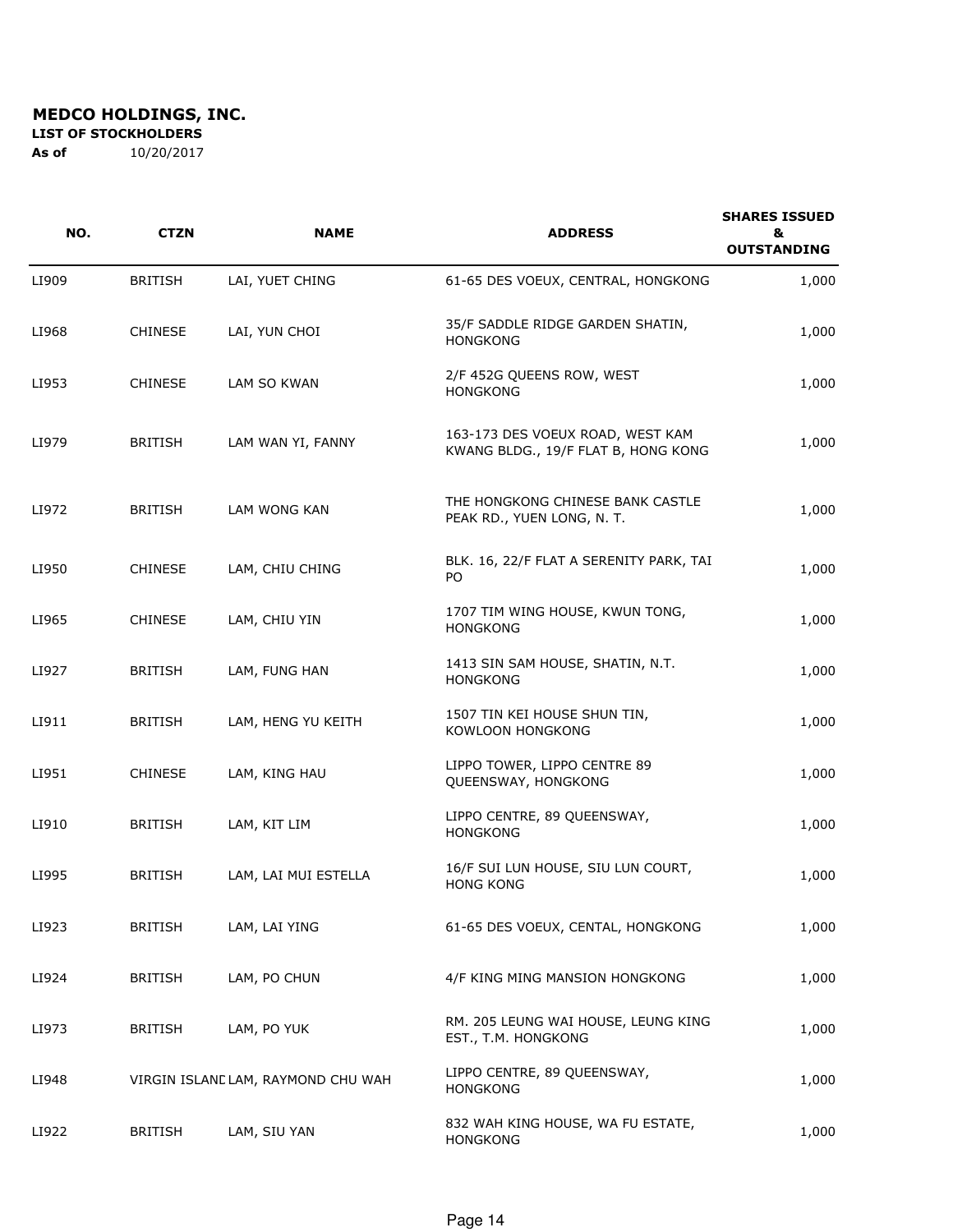**LIST OF STOCKHOLDERS** 

| NO.   | <b>CTZN</b>    | <b>NAME</b>               | <b>ADDRESS</b>                                               | <b>SHARES ISSUED</b><br>&<br><b>OUTSTANDING</b> |
|-------|----------------|---------------------------|--------------------------------------------------------------|-------------------------------------------------|
| LI989 | <b>BRITISH</b> | LAM, TIN PO               | LIPPO CENTRE, 89 QUEENSWAY HONG<br><b>KONG</b>               | 1,000                                           |
| LI912 | <b>BRITISH</b> | LAM, WANG LUK SPENDER     | 103 G/F SAN FUNG AVE. SHEUNG SHUI,<br><b>HONGKONG</b>        | 1,000                                           |
| LI988 | <b>BRITISH</b> | LAM, WING HONG            | LIPPO CENTRE, 89 QUEENSWAY H.K.                              | 1,000                                           |
| LI967 | <b>CHINESE</b> | LAM, WING HUNG            | 806 WANG KIN HOUSE, WANG FUK<br>COURT, HONGKONG              | 1,000                                           |
| LI981 | <b>BRITISH</b> | LAM, YUET MAY             | 13/F FLAT D, HANG CHOW HOUSE, TSUEN<br>WAN CENTRE, HONG KONG | 1,000                                           |
| LI904 | <b>BRITISH</b> | LAM, YUN FONG             | 1310 PAK YUEN HOUSE KOWLOON,<br><b>HONGKONG</b>              | 1,000                                           |
| LI954 | <b>CHINESE</b> | LAU TIN YAN               | 1026 WAH ON HSE WAH FU EAST,<br><b>HONGKONG</b>              | 1,000                                           |
| LI916 | <b>BRITISH</b> | LAU, CHUNG HA             | 2731 KING TAO HOUSE, LAM ESTATE,<br><b>HONGKONG</b>          | 1,000                                           |
| LI915 | <b>BRITISH</b> | LAU, KAM YIM              | FLAT A 346-348 CASTLE PEAK, KOWLOON,<br><b>HONGKONG</b>      | 1,000                                           |
| LI993 | <b>BRITISH</b> | LAU, KIN SUEN             | 38 C MACDONNELL ROAD 2/F HONG KONG                           | 1,000                                           |
| L1000 | <b>BRITISH</b> | LAU, KING SHAN            | G/F 55 TAI HO, TSUEN WAN NEW<br>TERRITORY, HONG KONG         | 1,000                                           |
| LI997 |                | NETHERLANDS LAU, KWEI MUI | LIPPO CENTRE, 89 QUEENSWAY HONG<br><b>KONG</b>               | 1,000                                           |
| LI962 | CHINESE        | LAU, LAI KUEN             | G/F WAI MING BLDG. NATHAN RD.<br><b>HONGKONG</b>             | 1,000                                           |
| LI914 | <b>BRITISH</b> | LAU, MEI LUN              | 559 BLK. 31 SAU MAU PING KOWLOON,<br><b>HONGKONG</b>         | 1,000                                           |
| LI913 | <b>BRITISH</b> | LAU, PUI MAN              | 30/F AMOY GARDENS, NGAU TAU KOK,<br><b>HONGKONG</b>          | 1,000                                           |
| LI926 | <b>BRITISH</b> | LAU, SAU KEUNG RYAN       | LIPPO CENTRE, 89 QUEENSWAY,<br><b>HONGKONG</b>               | 1,000                                           |
| LI985 | <b>BRITISH</b> | LAU, SIU FUN              | 6/F 122 DES VOEUXROAD WEST, HK                               | 1,000                                           |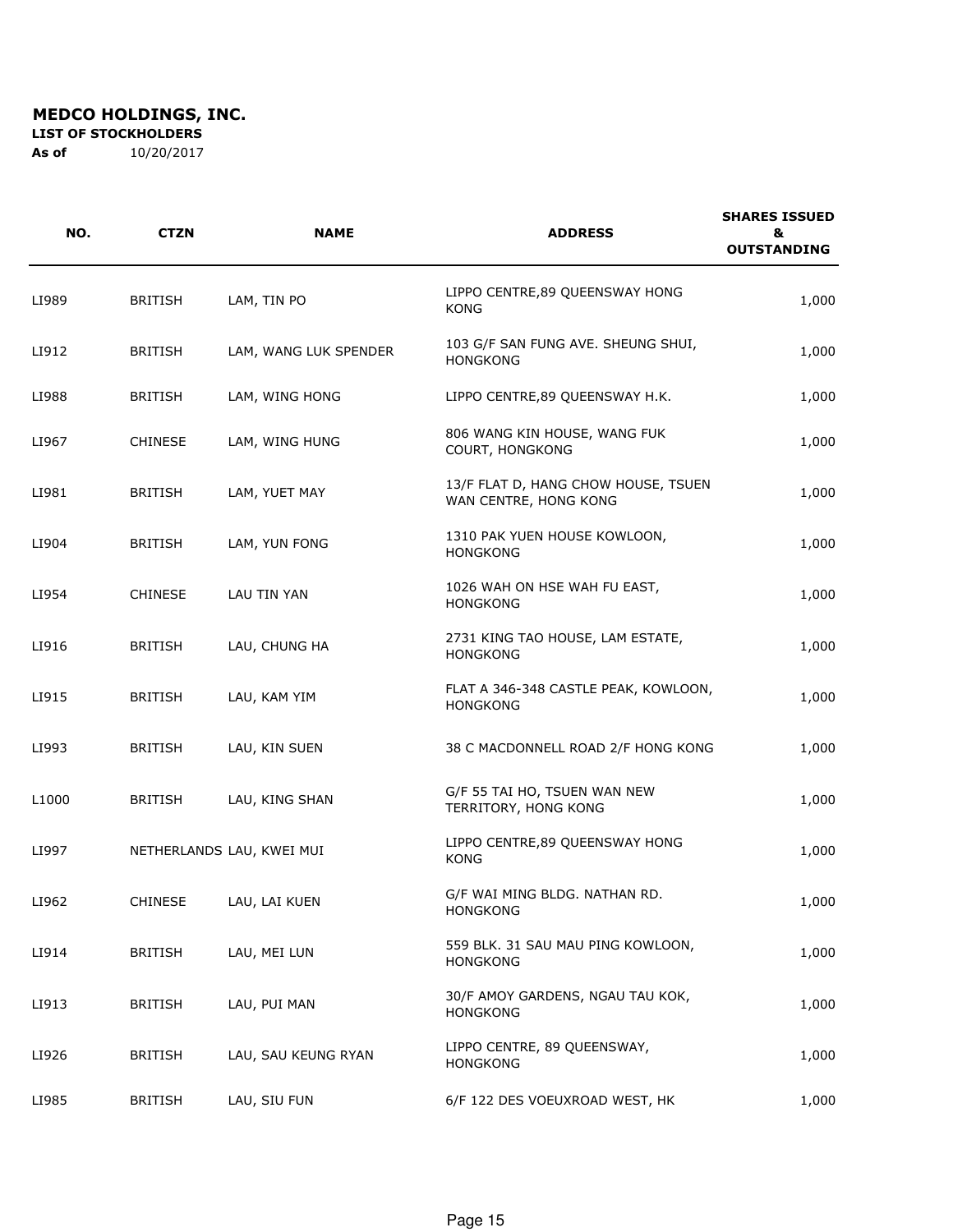**LIST OF STOCKHOLDERS** 

| NO.   | <b>CTZN</b>     | <b>NAME</b>      | <b>ADDRESS</b>                                                               | <b>SHARES ISSUED</b><br>&<br><b>OUTSTANDING</b> |
|-------|-----------------|------------------|------------------------------------------------------------------------------|-------------------------------------------------|
| LI970 | <b>BRITISH</b>  | LAU, YIM TONG    | 171 A-B CASTLE PEAK GROUP YUEN<br>LUNG, NEW TERRITORY HONGKONG               | 1,000                                           |
| LI958 | <b>CHINESE</b>  | LAW SIU WAH      | 17/F GUE LAM COURT LUCKY PLAZA<br><b>SHATIN HONGKONG</b>                     | 1,000                                           |
| LI983 | <b>BRITISH</b>  | LAW, KAR LOK LEO | 1309 SUN YUET HOUSE, SUN CHUI EST.,<br>SHATIN N.T. HONG KONG                 | 1,000                                           |
| LI918 | <b>BRITISH</b>  | LAW, SHIU MAY    | LIPPO CENTRE, 89 QUEENSWAY,<br><b>HONGKONG</b>                               | 1,000                                           |
| LI001 | <b>FILIPINO</b> | LEDESMA, ANTONIO | 2081 DONADA STREET PASAY CITY                                                | 100                                             |
| LI002 | <b>FILIPINO</b> | LEDESMA, ARLEEN  | 2081 DONADA STREET PASAY CITY                                                | 100                                             |
| LI902 | <b>FILIPINO</b> | LEDESMA, CHARLES | # 18 LANTANA ST. NEW MANILA QUEZON<br>CITY                                   | 1,000                                           |
| LI003 | <b>FILIPINO</b> | LEDESMA, JAIME   | 2081 DONADA STREET PASAY CITY                                                | 100                                             |
| LI004 | <b>FILIPINO</b> | LEDESMA, LYDIA   | 2081 DONADA STREET PASAY CITY                                                | 100                                             |
| LI005 | <b>FILIPINO</b> | LEDESMA, RAFAEL  | 2081 DONADA STREET PASAY CITY                                                | 100                                             |
| LI006 | <b>FILIPINO</b> | LEDESMA, RENE    | 2081 DONADA STREET PASAY CITY                                                | 100                                             |
| LI007 | <b>FILIPINO</b> | LEDESMA, RUBY    | 2081 DONADA STREET PASAY CITY                                                | 100                                             |
| LI957 | <b>CHINESE</b>  | LEE PEK PEGGY    | 205 27 BROADWAY MEI FOO SUN CHUEN,<br><b>HONGKONG</b>                        | 1,000                                           |
| LI937 | <b>BRITISH</b>  | LEE, CHIU PING   | 6A PO TSUI MANSION, TSUI FUNG ST.<br>HONGKONG                                | 1,000                                           |
| LI929 | <b>BRITISH</b>  | LEE, CHOR TUNG   | LIPPO CENTRE, 89 QUEENSWAY,<br><b>HONGKONG</b>                               | 1,000                                           |
| LI933 | <b>BRITISH</b>  | LEE, CHUI PING   | LIPPO CENTRE, 89 QUEENSWAY,<br><b>HONGKONG</b>                               | 1,000                                           |
| LI928 | <b>BRITISH</b>  | LEE, FOOK CHAI   | 16G KWUN KING MANSION SAI WAN HO,<br><b>HONGKONG</b>                         | 1,000                                           |
| LI008 | <b>FILIPINO</b> | LEE, JOHN L. W.  | C/O LIPPO SEC., INC. 31/F RUFINO<br>PACIFIC TOWER 6784 AYALA AVE.,<br>MAKATI | $\mathbf{1}$                                    |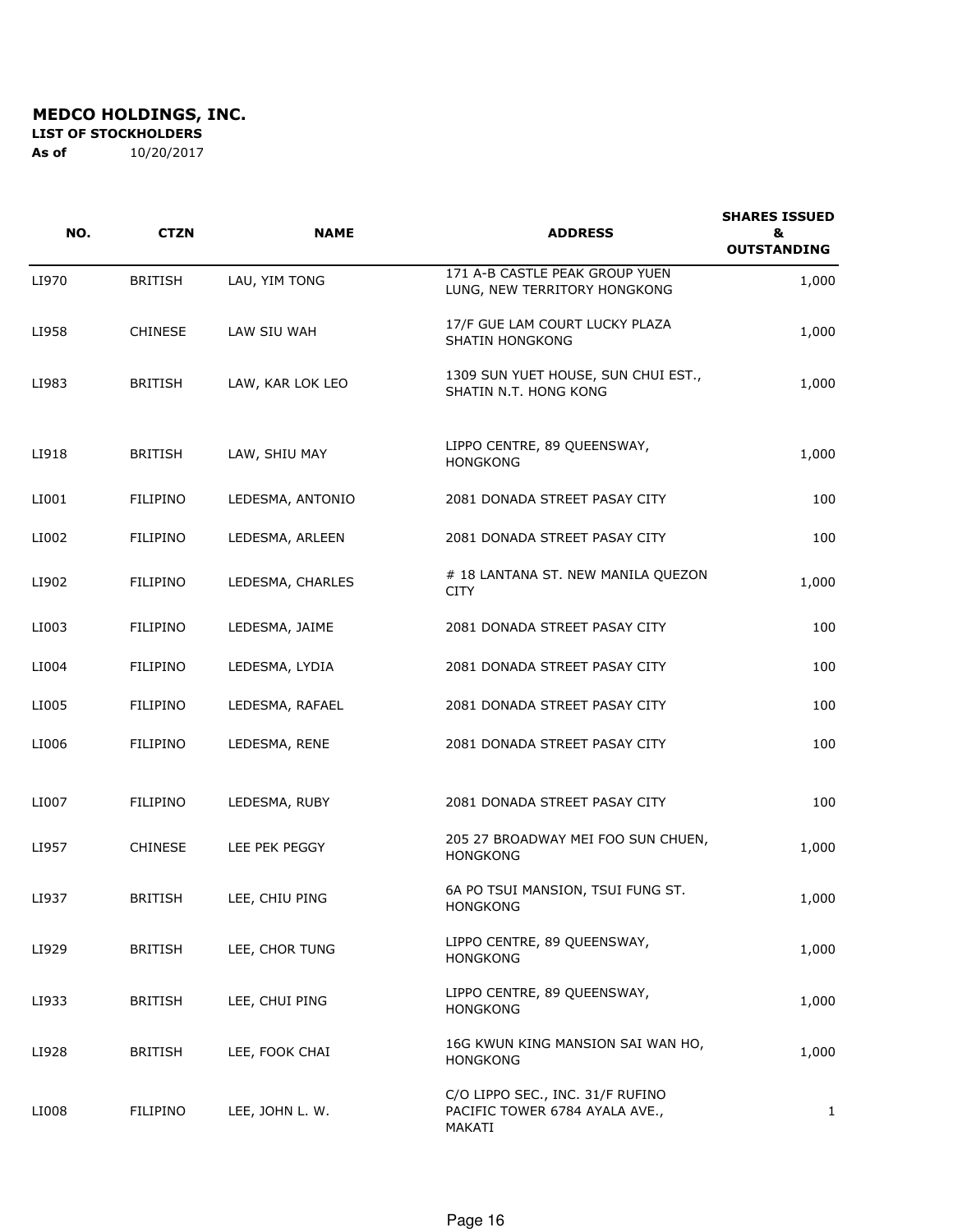**LIST OF STOCKHOLDERS** 

| NO.   | <b>CTZN</b>    | <b>NAME</b>          | <b>ADDRESS</b>                                                                      | <b>SHARES ISSUED</b><br>&<br><b>OUTSTANDING</b> |
|-------|----------------|----------------------|-------------------------------------------------------------------------------------|-------------------------------------------------|
| LI938 | <b>BRITISH</b> | LEE, KWOK CHEUNG     | 223 TUNG MAU HOUSE LEI TUNG ESTATE,<br><b>HONGKONG</b>                              | 1,000                                           |
| LI931 | <b>BRITISH</b> | LEE, LAI HO GRACE    | 28/F BLOCK B, MAY SHING YUEN,<br><b>HONGKONG</b>                                    | 1,000                                           |
| LI994 | <b>BRITISH</b> | LEE, MOON CHU ANN    | LIPPO CENTRE, 89 QUEENSWAY HONG<br><b>KONG</b>                                      | 1,000                                           |
| LI992 | <b>BRITISH</b> | LEE, POK WING ALEX   | LIPPO CENTRE, 89 QUEENSWAY H.K.                                                     | 1,000                                           |
| LI939 | <b>BRITISH</b> | LEE, WAI KWAN LUCETA | 17/F KINGSTOWN MANSION, WANCHAI,<br><b>HONGKONG</b>                                 | 1,000                                           |
| LI932 | <b>BRITISH</b> | LEE, WAN TAI MAC     | 2-8 PARKES ST. KOWLOON, HONGKONG                                                    | 1,000                                           |
| LI947 | <b>BRITISH</b> | LEE, YIN NI INDY     | 10/F HO SHUE YEE BLDG. O FUNG YAU,<br><b>HONGKONG</b>                               | 1,000                                           |
| LI986 | <b>BRITISH</b> | LEE, YIU KEUNG       | LIPPO CENTRE, 89 QUEENSWAY, HONG<br><b>KONG</b>                                     | 1,000                                           |
| LI945 | <b>BRITISH</b> | LEE, YUET YUK        | 308 NAM ON HOUSE, NAM SHAN,<br>KOWLOON HONGKONG                                     | 1,000                                           |
| LI942 | <b>BRITISH</b> | LEE, YUK KING TRACE  | 13/F NGAR TSUI HOUSE, HIU TSUI<br>COURT, HONGKONG                                   | 1,000                                           |
| LI943 | <b>BRITISH</b> | LEE, YUK TONG        | 1704 HENG FA CHUEN HONGKONG                                                         | 1,000                                           |
| LI959 | <b>CHINESE</b> | LEUNG KAM WOO        | 146 QUEEN RD. WESY SAI YING FLAT A<br><b>HONGKONG</b>                               | 1,000                                           |
| LI955 | <b>CHINESE</b> | LEUNG LAI BIU        | FLAT 807 8/F BLK. 33 HENG FA CHUEN,<br><b>HONGKONG</b>                              | 1,000                                           |
| LI978 | <b>BRITISH</b> | LEUNG, CHI KEUNG     | 4/F FLAT E, PROSPEROUS GARDEN, 3<br>PUBLIC SQUARES ST. KOWLOON, HONG<br><b>KONG</b> | 1,000                                           |
| LI946 | <b>BRITISH</b> | LEUNG, KA MAN        | PARKES COMMERCIAL CENTRE 2-8<br>PARKES ST. HONGKONG                                 | 1,000                                           |
| LI991 | <b>BRITISH</b> | LEUNG, KAM SHING     | LIPPO CENTRE, 89 QUEENSWAY H.K.                                                     | 1,000                                           |
| LI944 | <b>BRITISH</b> | LEUNG, KIN LEUNG     | 401-403 CASTLE PEAK, KOWLOON,<br><b>HONGKONG</b>                                    | 1,000                                           |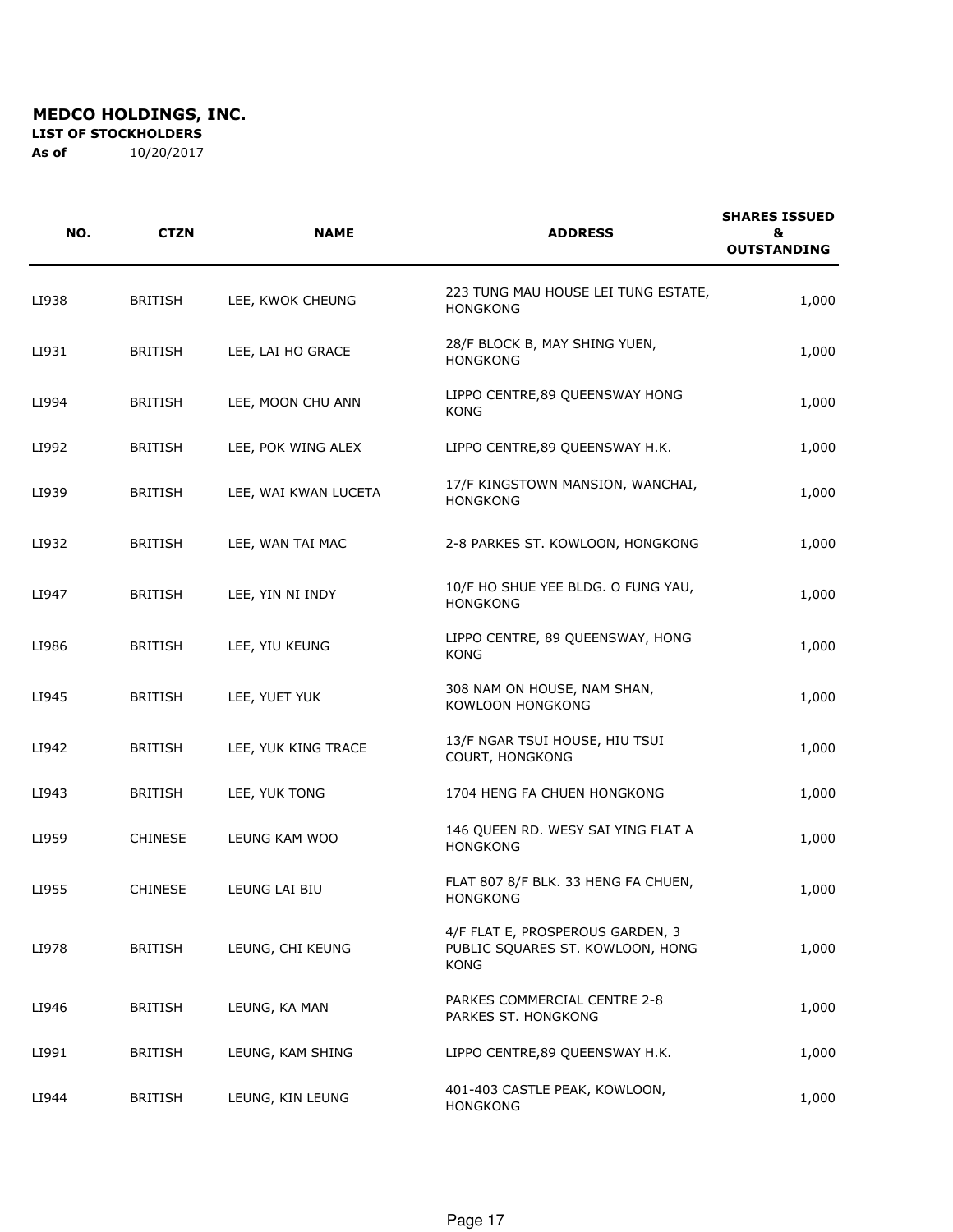**LIST OF STOCKHOLDERS** 

| NO.   | <b>CTZN</b>     | <b>NAME</b>                 | <b>ADDRESS</b>                                                      | <b>SHARES ISSUED</b><br>&<br><b>OUTSTANDING</b> |
|-------|-----------------|-----------------------------|---------------------------------------------------------------------|-------------------------------------------------|
| LI940 | <b>BRITISH</b>  | LEUNG, LAI CHU              | 61-65 DES VOEUX, CENTRAL HONGKONG                                   | 1,000                                           |
| LI996 |                 | PORTUGUESE LEUNG, MIU CHING | LIPPO CENTRE, 89 QUEENSWAY HONG<br>KONG                             | 1,000                                           |
| LI908 | <b>BRITISH</b>  | LEUNG, PUI LING             | 2222 SKYLARK HOUSE SHAKOK,<br><b>HONGKONG</b>                       | 1,000                                           |
| LI975 | <b>BRITISH</b>  | LEUNG, SIU YING             | 55 TAI HO ROAD, G/F TSUEN NEW<br><b>TERRITORY HONGKONG</b>          | 1,000                                           |
| LI905 | <b>BRITISH</b>  | LEUNG, SUI KUEN             | 841 PO KAN HOUSE KOWLOON,<br><b>HONGKONG</b>                        | 1,000                                           |
| LI984 | <b>BRITISH</b>  | LEUNG, TUN LAN              | G/F FLAT F KIN YIP BLDG., 24 LIN SHING<br>ROAD, CHAI WAN, HONG KONG | 1,000                                           |
| LI949 |                 | PORTUGUESE LEUNG, WAI FONG  | 31/F FLAT A CITYGARDEN NORTH POINT,<br><b>HONGKONG</b>              | 1,000                                           |
| LI934 | <b>BRITISH</b>  | LEUNG, WAI TAK              | 61-65 DES VOEUX, CENTRAL HONGKONG                                   | 1,000                                           |
| LI919 | <b>BRITISH</b>  | LEUNG, WING MING            | LIPPO CENTRE, 89 QUEENSWAY,<br><b>HONGKONG</b>                      | 1,000                                           |
| LI009 | FILIPINO        | LEYSON, ANTONIO             | 421 AMAT ST., SURIGAO CITY                                          | 2,000                                           |
| LI971 | <b>BRITISH</b>  | LI CHUNG MING, JOSEPH       | 80 TO YUEN WAI, LAM TEI TUEN MUN, N.<br>T. HONGKONG                 | 1,000                                           |
| LI980 | <b>BRITISH</b>  | LI, HAU WAN                 | THE HONG KONG CHINESE BANK, 89<br>QUEENSWAY, HONG KONG              | 1,000                                           |
| LI906 | <b>BRITISH</b>  | LI, PING FAI ERIC           | LIPPO CENTRE, 89 QUEENSWAY,<br><b>HONGKONG</b>                      | 1,000                                           |
| LI963 | <b>CHINESE</b>  | LI, PO CHU                  | 2-8 PARKES ST. YAUMATI, KOWLOON,<br><b>HONGKONG</b>                 | 1,000                                           |
| LI960 | <b>FRENCH</b>   | LILY, HERMAN                | LIPPO CENTRE 89 QUEENSWAY,<br><b>HONGKONG</b>                       | 1,000                                           |
| LI011 | <b>FILIPINO</b> | LIM, CYNTHIA O.             | 951 REMEDIOS COR. SAN MARCELINO,<br>MALATE, MANILA                  | 4,000                                           |
| LI010 | FILIPINO        | LIM, JOSE ANTONIO O.        | 951 REMEDIOS CORNER SAN MARCELINO,<br>MALATE, MLA                   | 4,000                                           |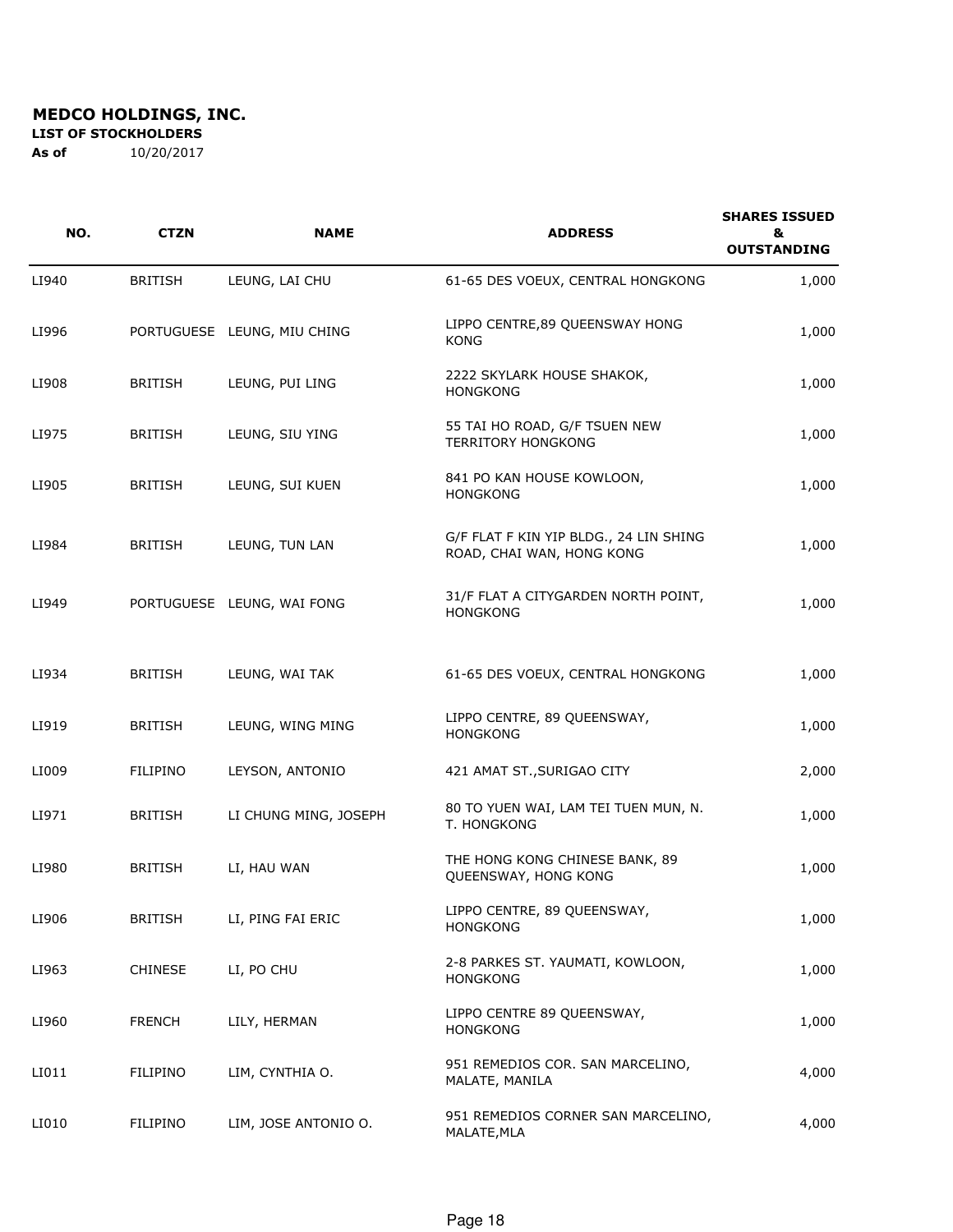**LIST OF STOCKHOLDERS** 

| NO.   | <b>CTZN</b>        | <b>NAME</b>                                        | <b>ADDRESS</b>                                                                            | <b>SHARES ISSUED</b><br>&<br><b>OUTSTANDING</b> |
|-------|--------------------|----------------------------------------------------|-------------------------------------------------------------------------------------------|-------------------------------------------------|
| LI596 | <b>FILIPINO</b>    | LIM, LOLITA CO                                     | DON MARIANO BLDG. GEN. SOLANO<br>STREET SAN MIGUEL, MANILA                                | 5,000                                           |
| LI012 | <b>FILIPINO</b>    | LIM, REMEDIOS                                      | 175 M. PATERNO STREET SAN JUAN,<br>RIZAL                                                  | 8,000                                           |
| LI013 | <b>FILIPINO</b>    | LIM, ROBERTO CECILIO                               | 176 M. PATERNO STREET SAN JUAN,<br>RIZAL                                                  | 4,000                                           |
| LI969 | <b>CHINESE</b>     | LING, YI KUEN                                      | 20/F SHENYANG HOUSE, TSUEN WAN<br>CENTRE, HONGKONG                                        | 1,000                                           |
| LI498 | <b>SINGAPOREAN</b> | LIPPO SECRITIES, INC. FAO<br>WONG, SIU CHING (MS)  | 6A BABINGTON PATH 24/F, FLAT A<br>CHERRY GARDEN, MID LEVEL, H.K.                          | 10                                              |
| LI563 | <b>FILIPINO</b>    | LIPPO SECURITIES, INC. FAO<br>ALEX A. SANTOS       | 34 M. RODRIGUEZ STREET PHILAM<br>VILL., LAS PINAS, MM                                     | 10                                              |
| LI577 | <b>FILIPINO</b>    | LIPPO SECURITIES, INC. FAO<br><b>ALICE GARCIA</b>  | 6 MERCEDES ST., BEL-AIR VILL.III,<br>MAKATI CITY                                          | 10                                              |
| LI561 | <b>FILIPINO</b>    | LIPPO SECURITIES, INC. FAO<br>ANGELO R. GELANO     | RM.107 LOURDES COND II ROBINSON<br>CIRCLE, PASIG                                          | 10                                              |
| LI018 | SINGAPOREAN        | SUK CHING PINKY (MS)                               | LIPPO SECURITIES, INC. FAO AU RM. 819 HING TAI HSE TAI HING EST.,<br>TUEN MUN, N.T.       | 10                                              |
| LI023 | <b>SINGAPOREAN</b> | YEUNG CHACK SEUNG (MR)                             | LIPPO SECURITIES, INC. FAO AU- FLAT 18C, BLK.4 BEVERLEY HEIGHTS, 56<br>CLOUDVIEW RD. H.K. | 10                                              |
| LI027 | <b>SINGAPOREAN</b> | LIPPO SECURITIES, INC. FAO<br><b>BONG MAN (MS)</b> | FLATE, 14/F, BLK.1, HONG SHING<br>GARDEN, JUNK BAY KLN                                    | 10                                              |
| LI557 | <b>FILIPINO</b>    | LIPPO SECURITIES, INC. FAO<br>CELINE BENGCO        | UNIT 803, PERLA MANSIONS 117 CARLOS<br>PALANCA STREET LEGASPI VILL., MAKATI               | 10                                              |
| LI031 | SINGAPOREAN        | LIPPO SECURITIES, INC. FAO<br>CHAN HOK CHING (MR)  | 3A BLK2, CITY GARDEN NORTH POINT,<br>H.K.                                                 | 10                                              |
| LI052 | SINGAPOREAN        | LIPPO SECURITIES, INC. FAO<br>CHAN SHUK MAN (MS)   | FLAT 907, MING YUAN MANSIONS, PHASE<br>I, PEACOK RD., NORTH PO                            | 10                                              |
| LI057 | SINGAPOREAN        | LIPPO SECURITIES, INC. FAO<br>CHAN TAK YIN (MR)    | RM.3609, TAK HON HSE, HAU TAK ESTATE,<br>TSENG KWAN O, KOWLOON                            | 10                                              |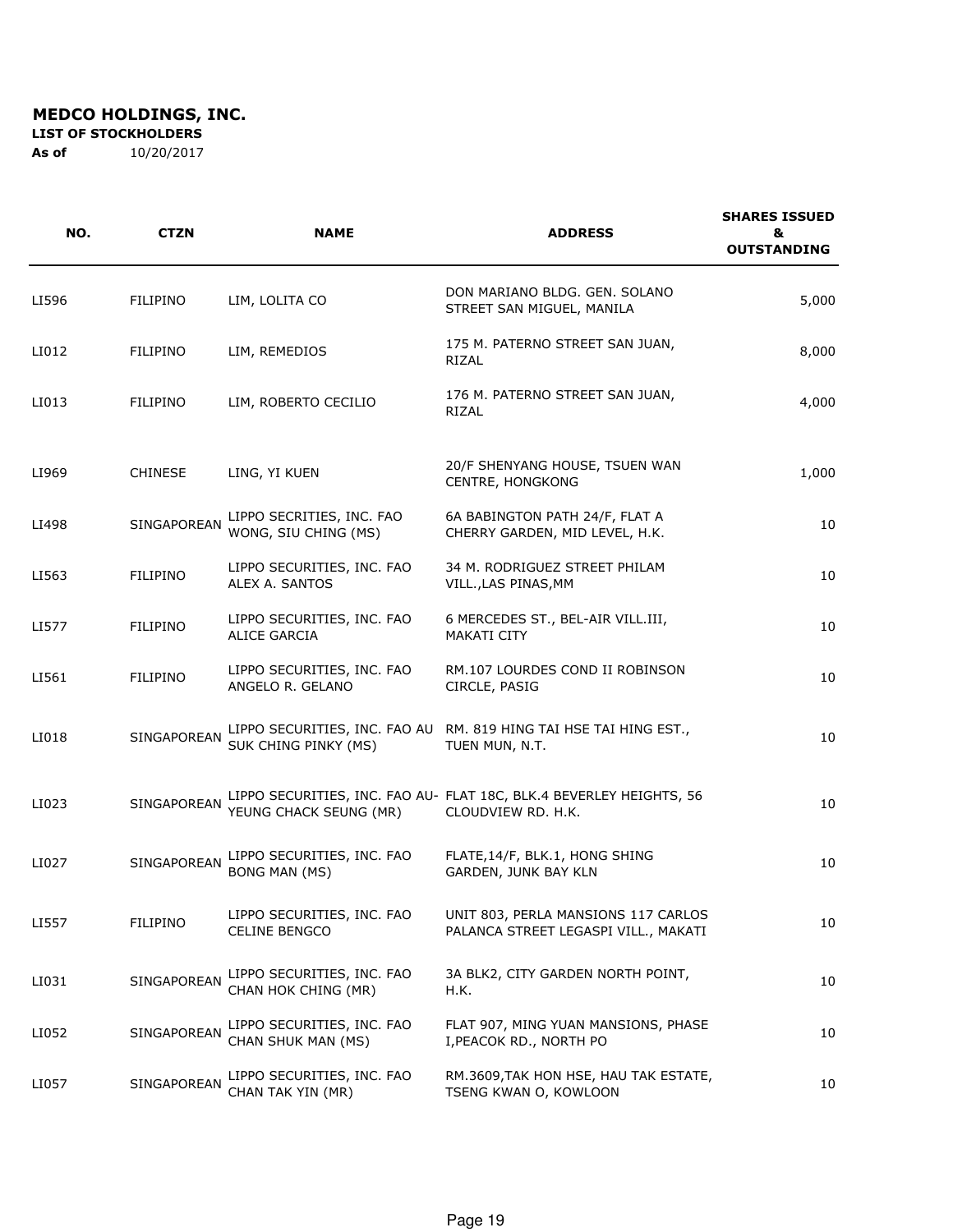**LIST OF STOCKHOLDERS** 

| NO.   | <b>CTZN</b>        | <b>NAME</b>                                                                       | <b>ADDRESS</b>                                                                                       | <b>SHARES ISSUED</b><br>&<br><b>OUTSTANDING</b> |
|-------|--------------------|-----------------------------------------------------------------------------------|------------------------------------------------------------------------------------------------------|-------------------------------------------------|
| LI067 | SINGAPOREAN        | LIPPO SECURITIES, INC. FAO<br>CHAN YEE WAN (MS)                                   | RM.513, FU CHAK HSE CHAK ON ESTATE,<br>KLN.                                                          | 10                                              |
| LI035 | SINGAPOREAN        | LIPPO SECURITIES, INC. FAO<br>CHAN, KIU CHONG (MR)                                | 302 WAN LAM HOUSE WAN TAU TONG<br>EST., TAI PO                                                       | 10                                              |
| LI040 | SINGAPOREAN        | LIPPO SECURITIES, INC. FAO<br>CHAN, LAP YAN (MS)                                  | 506 NATHAN ROAD, 14/F REAR PARTIM,<br><b>KOWLOON</b>                                                 | 10                                              |
| LI042 | SINGAPOREAN        | LIPPO SECURITIES, INC. FAO<br>CHAN, MANN JING, SANNY (MS)                         | 12C FOOK MOON BLDG., 56-72 THIRD ST.,<br>SAI YING PUN, H.K.                                          | 10                                              |
| LI043 | <b>SINGAPOREAN</b> | LIPPO SECURITIES, INC. FAO<br>CHAN, MEI FUNG CHARISSE (MS) ESTATEM TUEN HUN, N.T. | RM.222, WU FAI HOUSE, WUK ING                                                                        | 10                                              |
| LI045 | SINGAPOREAN        | LIPPO SECURITIES, INC. FAO<br>CHAN, MEI YUK (MS)                                  | RM.1205, TSUI YUNG HOUSE TSUI PING<br>ROAD, KWUN TONG KLN                                            | 10                                              |
| LI053 | SINGAPOREAN        | LIPPO SECURITIES, INC. FAO<br>CHAN, SHUK YU (MS)                                  | RM. 1538, BLK 1 KWAN SHING ESTATE N.<br>т.                                                           | 10                                              |
| LI063 | SINGAPOREAN        | LIPPO SECURITIES, INC. FAO<br>CHAN, WING HO (MR)                                  | FLAT C, 1/F, FUN LAM MANSION 35 POK<br>FU LAM RD. H.K.                                               | 10                                              |
| LI064 | SINGAPOREAN        | LIPPO SECURITIES, INC. FAO<br>CHAN, WING SUM (MS)                                 | FLAT C, 18/F BLK3 TUEN MUN TOWN<br>PLAZA, TUEN MUN N.T.                                              | 10                                              |
| LI066 | SINGAPOREAN        | LIPPO SECURITIES, INC. FAO<br>CHAN, YAT HUNG (MR)                                 | 38B2 WAI CHAI TSUEN, NGAU TAM MEI<br>YUEN LONG                                                       | 10                                              |
| LI068 | SINGAPOREAN        | LIPPO SECURITIES, INC. FAO<br>CHAN, YICK MAN (MS)                                 | RM.7A,7/F MAY MOON HSE 97 WATERLOO<br>ROAD, KOWLOON                                                  | 10                                              |
| LI077 | SINGAPOREAN        | LIPPO SECURITIES, INC. FAO<br>CHANG, FUNG YI(MS)                                  | RM.1916, FU KWOK HSE TAI WO HAU<br>ESTATE, TSUEN WAN N.T.                                            | 10                                              |
| LI080 | SINGAPOREAN        | LIPPO SECURITIES, INC. FAO                                                        | FLAT 10, 29/F, LUNG SING HSE, KAM<br>CHAU, SUET CHING DENISE (MS) LUNG CRT., MA ON SHAN SHATIN, N.T. | 10                                              |
| LI089 | SINGAPOREAN        | LIPPO SECURITIES, INC. FAO<br>CHENG, WAN FONG (MS)                                | RM.732, EAST MAIN BLK. NORTH POINT<br>ESTATE, H.K.                                                   | 10                                              |
| LI091 | SINGAPOREAN        | LIPPO SECURITIES, INC. FAO<br>CHENG, YI PING (MS)                                 | RM.1727, TIN KUEN HOUSE, SHUN TIN<br>EST., KLN                                                       | 10                                              |
| LI093 | SINGAPOREAN        | LIPPO SECURITIES, INC. FAO<br>CHEUNG, CHE MI (MS)                                 | 2/F LEIGHYINN BLDG., 62A LEIGHTON<br>ROAD, CAUSEWAY BY H.K.                                          | 10                                              |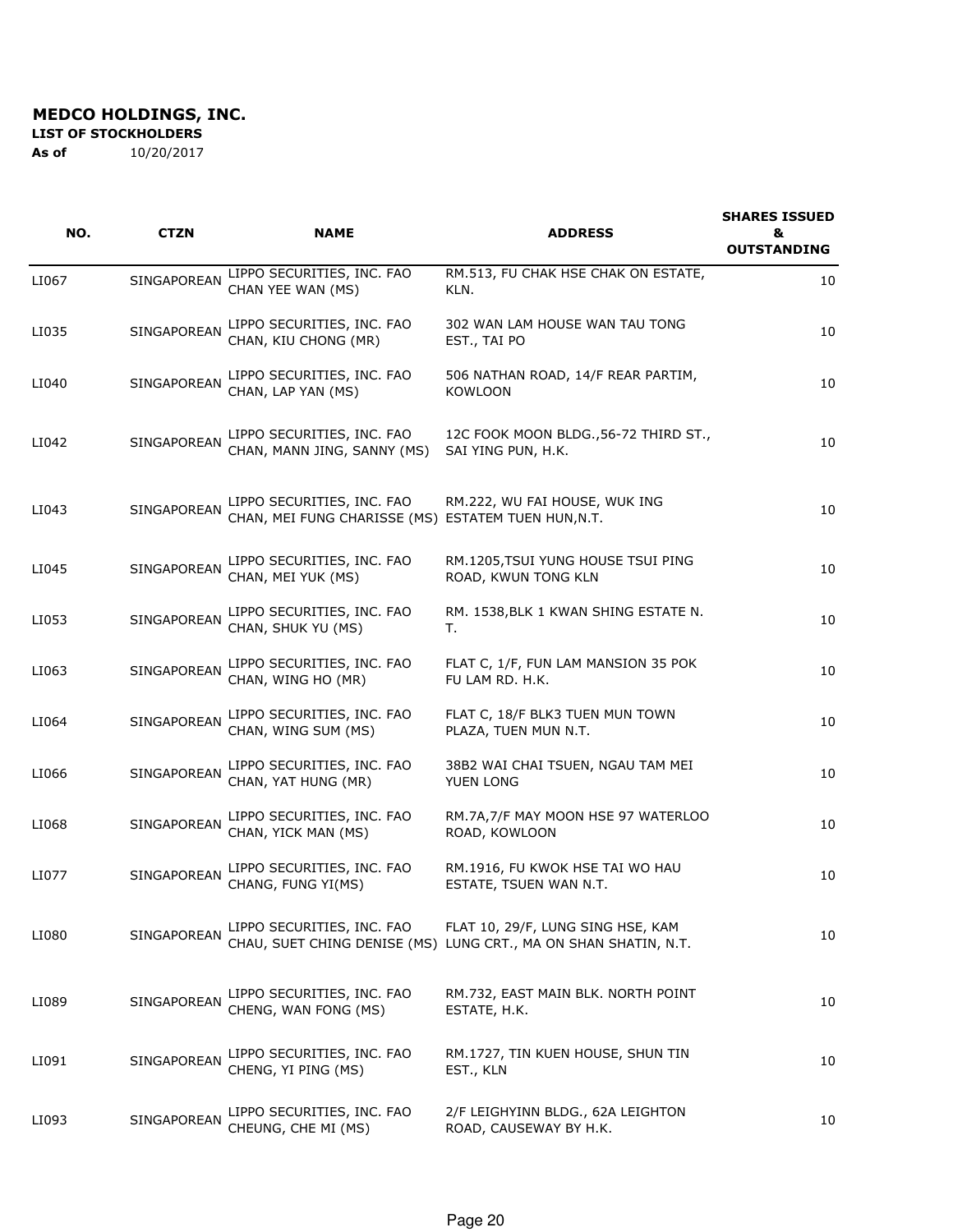#### **LIST OF STOCKHOLDERS**

| NO.   | <b>CTZN</b>        | <b>NAME</b>                                                                | <b>ADDRESS</b>                                                   | <b>SHARES ISSUED</b><br>&<br><b>OUTSTANDING</b> |
|-------|--------------------|----------------------------------------------------------------------------|------------------------------------------------------------------|-------------------------------------------------|
| LI094 |                    | LIPPO SECURITIES, INC. FAO<br>SINGAPOREAN CHEUNG, CHING YU JULIANA<br>(MS) | BAGUIO VILLA, BLK. 21 C, 10/F, 555<br>VICTORIA ROAD H.K.         | 10                                              |
| LI100 |                    | LIPPO SECURITIES, INC. FAO<br>SINGAPOREAN CHEUNG, KWOK LEE KAMAN<br>(MR)   | RM.1604, KING KUNG HOUSE CHOI WAN<br><b>ESTATE KLN</b>           | 10                                              |
| LI104 | SINGAPOREAN        | LIPPO SECURITIES, INC. FAO<br>CHEUNG, SIK KEUNG(MR)                        | RM.1527, SHEK TSUI HSE SHEK WAI KOK<br>ESTATE, TSUEN WAN         | 10                                              |
| LI111 | SINGAPOREAN        | LIPPO SECURITIES, INC. FAO<br>CHING, WAI KEUNG (MR)                        | RM.429, LOK KING HOUSE LAI KING<br>ESTATE, KWAI CHUNG, N. T.     | 10                                              |
| LI115 | SINGAPOREAN        | LIPPO SECURITIES, INC. FAO<br>CHOI HON LAM, ALAN (MR)                      | RM.14123, BLK. 23, TUNG TAU EST., KLN                            | 10                                              |
| LI116 | SINGAPOREAN        | LIPPO SECURITIES, INC. FAO<br>CHOI KAM WAN (MS)                            | 6F, BLK.2 KWAI HING EST., KWAI CHUNG,<br>N. T.                   | 10                                              |
| LI118 | SINGAPOREAN        | LIPPO SECURITIES, INC. FAO<br>CHOI YAT SUM (MS)                            | D-202 VIKING VILLAS, 70 TIN HAU<br>TEMPLE ROAD NORTH POINT, H.K. | 10                                              |
| LI119 | SINGAPOREAN        | LIPPO SECURITIES, INC. FAO<br>CHON WING CHUN (MR)                          | FLAT C, 9F., BLK.3, 56 CLOUD VIEW ROAD,<br>NORTH POINT, H. K.    | 10                                              |
| LI120 | SINGAPOREAN        | LIPPO SECURITIES, INC. FAO<br>CHONG HON YU (MR)                            | RM. 708, LUNG ON HSE, LOWER WONG TAI<br>SUN II EST., KLN         | 10                                              |
| LI123 | SINGAPOREAN        | LIPPO SECURITIES, INC. FAO<br>CHOW LAI LAN (MS)                            | 741, KAM WAH HSE., CHOI HUNG EST.,<br><b>KLN</b>                 | 10                                              |
| LI125 | SINGAPOREAN        | LIPPO SECURITIES, INC. FAO<br>CHU KWOK MING (MR)                           | RM.1416, HONG WO HSE 14F, CHEUNG<br>HONG EST., TSING YI          | 10                                              |
| LI130 | <b>SINGAPOREAN</b> | LIPPO SECURITIES, INC. FAO<br>CHUI LEE KAN, JACKIE (MS)                    | RM.959, TIP CHUI HSE., BUTTERFLY EST.,<br>TUEN MUN N.T.          | 10                                              |
| LI132 | SINGAPOREAN        | LIPPO SECURITIES, INC. FAO<br>CHUN KAM CHUEN, ERIC (MR)                    | 3A, BLK 2 KORNHILL GDN., QUARRY BAY,<br>H.K.                     | 10                                              |
| LI559 | <b>FILIPINO</b>    | LIPPO SECURITIES, INC. FAO<br>DAVID T.C. NG                                | 31F RUFINO TOWER, 6784 AYALA AVE.,<br>MAKATI CITY                | 10                                              |
| LI575 | FILIPINO           | LIPPO SECURITIES, INC. FAO<br>DONDI MIRANDA                                | 1906 K-2 PANDACAN, MANILA                                        | 10                                              |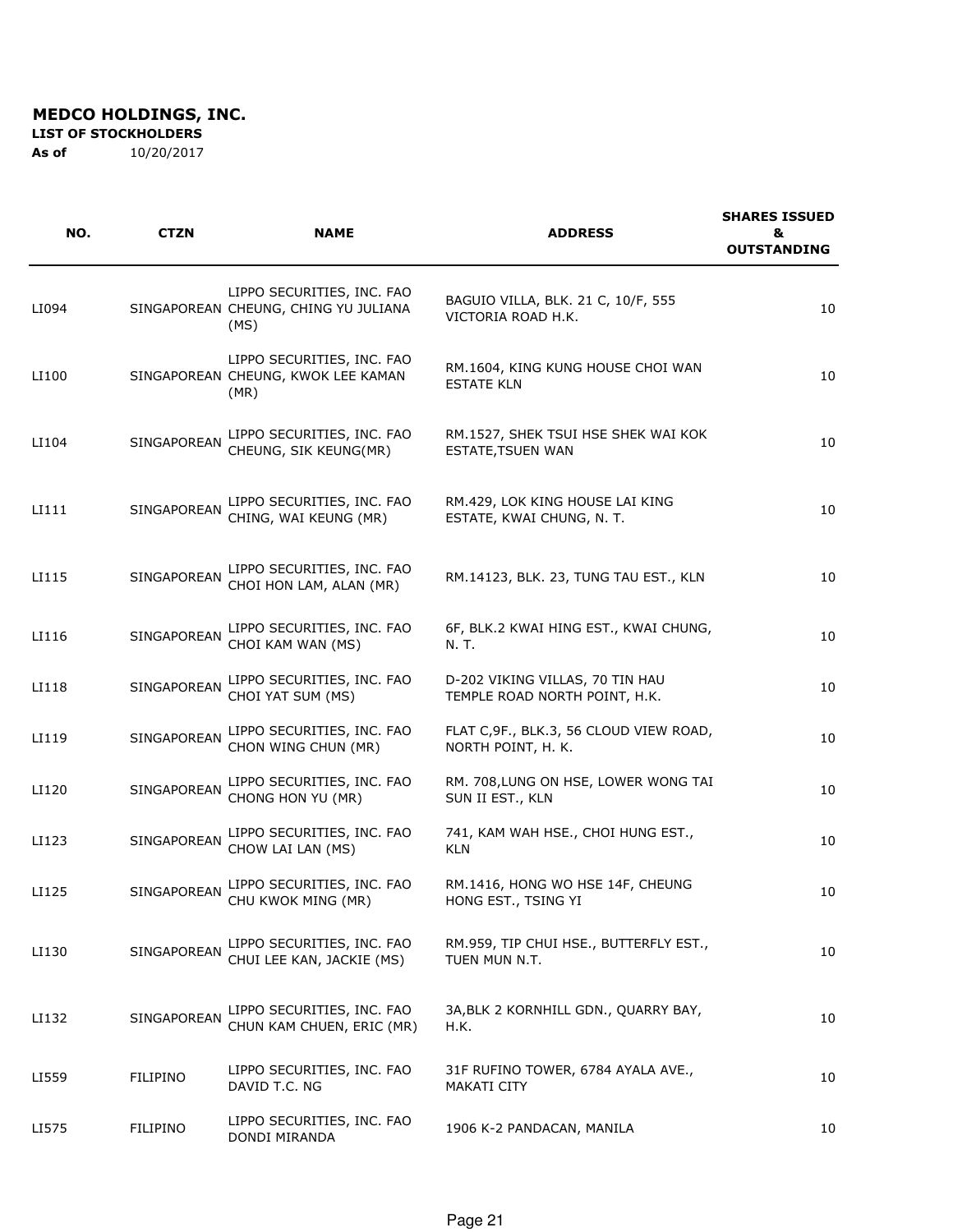**LIST OF STOCKHOLDERS** 

| NO.   | <b>CTZN</b>        | <b>NAME</b>                                              | <b>ADDRESS</b>                                                                           | <b>SHARES ISSUED</b><br>&<br><b>OUTSTANDING</b> |
|-------|--------------------|----------------------------------------------------------|------------------------------------------------------------------------------------------|-------------------------------------------------|
| LI579 | <b>FILIPINO</b>    | LIPPO SECURITIES, INC. FAO<br>EMELYN AGGABAO             | 10 TOPAZ ST., SEVERINA ST DIAMOND<br>SUBD., KM. 18 PARANAQUE, M.M.                       | 10                                              |
| LI568 | FILIPINO           | LIPPO SECURITIES, INC. FAO<br><b>ENRIQUE T. WEE</b>      | 32 TAVERNA ST., SANTOL, QC                                                               | 10                                              |
| LI138 | SINGAPOREAN        | LIPPO SECURITIES, INC. FAO<br>FAN, YUET KWAN (MS)        | FLAT H, 17/F, BLK. 1 SERENITY PARK, TAI<br>PO,N.T.                                       | 10                                              |
| LI569 | FILIPINO           | LIPPO SECURITIES, INC. FAO<br>FERDINAND C. YU            | 2 LANGCASTER STREET PASAY CITY                                                           | 10                                              |
| LI142 | SINGAPOREAN        | LIPPO SECURITIES, INC. FAO<br>FUNG, HANG YING (MS)       | RM. 1153,11/F, BLK.1, SAN FAT EST., TUEN<br>MUN, N.T.                                    | 10                                              |
| LI143 | SINGAPOREAN        | LIPPO SECURITIES, INC. FAO<br>FUNG, MEI KUEN (MS)        | 6/F, 4 HOI TSING COURT, ABERDEEN<br>CENTRE, H.K.                                         | 10                                              |
| LI146 | SINGAPOREAN        | LIPPO SECURITIES, INC. FAO<br>FUNG, YUK CHEUNG (MR)      | FLAT F, 15/F BLK. 15 CHI FU FA YUEN,<br>POKFULAM H.K.                                    | 10                                              |
| LI149 | <b>SINGAPOREAN</b> | LIPPO SECURITIES, INC. FAO<br>HERMAN LILY (MS)           | 1209, CHOI LAM HSE., TSUI LAM ESTATE,<br>JUNK BAY H.K.                                   | 10                                              |
| LI150 | SINGAPOREAN        | CHI FUNG (MR)                                            | LIPPO SECURITIES, INC. FAO HO, RM.1416, KA WO HSE., PO NGA COURT,<br>TAI WO TAI PO       | 10                                              |
| LI152 | SINGAPOREAN        | FOOK WAH (MR)                                            | LIPPO SECURITIES, INC. FAO HO, RM. 329, MAN MING HSE. TAI HANG SAI<br><b>ESTATE, KLN</b> | 10                                              |
| LI156 | SINGAPOREAN        | LAI YEE (MS)                                             | LIPPO SECURITIES, INC. FAO HO, FLAT 19B, BLK. 6, KORNHILL GDN.,<br>QUARRY BAY, H.K.      | 10                                              |
| LI158 | SINGAPOREAN        | PUI CHUN, ELAINE (MS)                                    | LIPPO SECURITIES, INC. FAO HO, FLAT A, 16/F, BLOCK 6 MAYFAIR GARDEN,<br>TSING YI N.T.    | 10                                              |
| LI161 | SINGAPOREAN        | TSZ YAN (MS)                                             | LIPPO SECURITIES, INC. FAO HO, RM.909, TAK SHING HSE TAK TIN ESTATE<br>LAM TIN, KLN      | 10                                              |
| LI171 | SINGAPOREAN        | LIPPO SECURITIES, INC. FAO<br>HUI, HO MING (MR)          | FLAT 6C, BLK. 2 VANTAGE PARK, 22<br>CONDUIT ROAD, HK.                                    | 10                                              |
| LI173 | SINGAPOREAN        | LIPPO SECURITIES, INC. FAO<br>HUI, SING CHEUNG DAVE (MR) | FLAT D, 7/F BLK.1, TSUEN KING CIRCUIT,<br>TSUEN WAN N.T.                                 | 10                                              |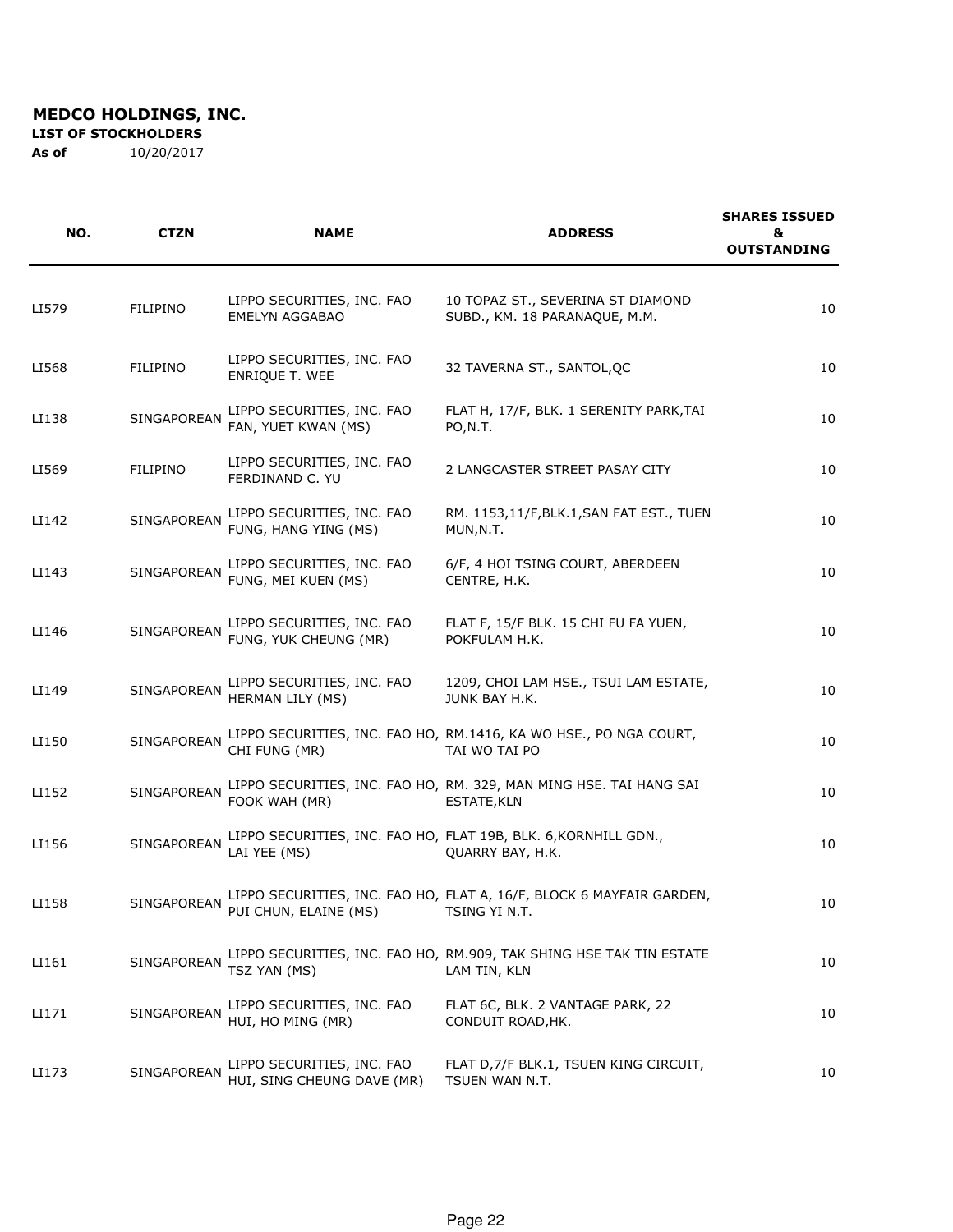#### **LIST OF STOCKHOLDERS**

| NO.   | <b>CTZN</b>        | <b>NAME</b>                                               | <b>ADDRESS</b>                                                            | <b>SHARES ISSUED</b><br>&<br><b>OUTSTANDING</b> |
|-------|--------------------|-----------------------------------------------------------|---------------------------------------------------------------------------|-------------------------------------------------|
| LI175 | SINGAPOREAN        | LIPPO SECURITIES, INC. FAO<br>HUI, WAI YAN (MS)           | RM.1015, ON YEUNG HSE CHEUNG ON<br>EST, TSING YI ISLAND, N. T.            | 10                                              |
| LI176 | SINGAPOREAN        | LIPPO SECURITIES, INC. FAO<br>HUI, YIP MUI (MS)           | FLAT 2 13/F, LOK KWAI BLG WHAMPOA<br>EST., HUNG HOM KLN                   | 10                                              |
| LI179 | SINGAPOREAN        | LIPPO SECURITIES, INC. FAO<br>HUNG, LEUNG HUNG (MS)       | 1/F, BLK.C 53-55 POKFULAM ROAD, H.K.                                      | 10                                              |
| LI182 | SINGAPOREAN        | LIPPO SECURITIES, INC. FAO<br>HUNG, YUK WAI (MS)          | RM.1005, BLK.B, FORTRESS METRO<br>TOWER, 238 KING~S ROAD, H.K.            | 10                                              |
| LI566 | FILIPINO           | LIPPO SECURITIES, INC. FAO<br><b>INGRID CALAYAG</b>       | BLK.3-1 LOT 14, JASMINE ST., VICTORIA<br>HOMES MUNTINLUPA M.M.            | 10                                              |
| LI185 | SINGAPOREAN        | LIPPO SECURITIES, INC. FAO IP,<br>LAI CHIU (MS)           | 4/F, 44 FUK CHAK STREET TAI KOK TSUI,<br>KLN.                             | 10                                              |
| LI572 | FILIPINO           | LIPPO SECURITIES, INC. FAO<br>JIDGETTE VALENZUELA         | 67 EVERLASTING STREET SOUTH GREEN<br>HEIGHTS VILL. PARANAQUE              | 10                                              |
| LI571 | <b>FILIPINO</b>    | LIPPO SECURITIES, INC. FAO<br>JOJO ALMARIO                | 33 LEGASPI ST., ALABANG HILLS VILLAGE                                     | 10                                              |
| LI190 | SINGAPOREAN        | LIPPO SECURITIES, INC. FAO<br>KAM, FUNG YIN, RUBY (MS)(R) | 10 WATER ST., 1/F, SAI YING PUN, KLN.                                     | 10                                              |
| LI191 | SINGAPOREAN        | LIPPO SECURITIES, INC. FAO<br>KAM, KA YING (MS)           | RM. 1815, MING YIU LAU JAT MIN CHUEN,<br>SHATIN, N.T                      | 10                                              |
| LI193 | SINGAPOREAN        | LIPPO SECURITIES, INC. FAO<br>KAM, YUK YEE (MS)           | FLAT 4, 17/F, WAH SUEN HSE., CHING<br>WAH CRT, TSING YI, N. T.            | 10                                              |
| LI194 | SINGAPOREAN        | LIPPO SECURITIES, INC. FAO<br>KAN, WAI FONG (MS)          | FLAT F, 6/F, BLK. 2 KORNHILL GARDEN,<br>1112 KING~S RD., QUARRY BAY, H.K  | 10                                              |
| LI195 | <b>SINGAPOREAN</b> | LIPPO SECURITIES, INC. FAO<br>KEUNG, WING YI (MS)         | FLAT 12,2/F YAT CHING HSE YEE CHING<br>COU 311, CHEUNG SHA WAN RD. KLN    | 10                                              |
| LI196 | SINGAPOREAN        | LIPPO SECURITIES, INC. FAO<br>KHAN, ZAIB JAMAL (MR)       | FLAT 6, 7/F 482 LOCKHART<br>RD., WANGCHAI, H.K.                           | 10                                              |
| LI198 | SINGAPOREAN        | CHUN WAH (MR)                                             | LIPPO SECURITIES, INC. FAO KO, FLAT N, 3/F 490 QUEEN~S RD., WEST,<br>H.K. | 10                                              |
| LI202 | SINGAPOREAN        | LIPPO SECURITIES, INC. FAO<br>KONG, CHIU KWAN (MR)        | 6/F BLK., H WANG YIP BLDG. 8 KA LOK<br>ST., KWUN TONG KLN                 | 10                                              |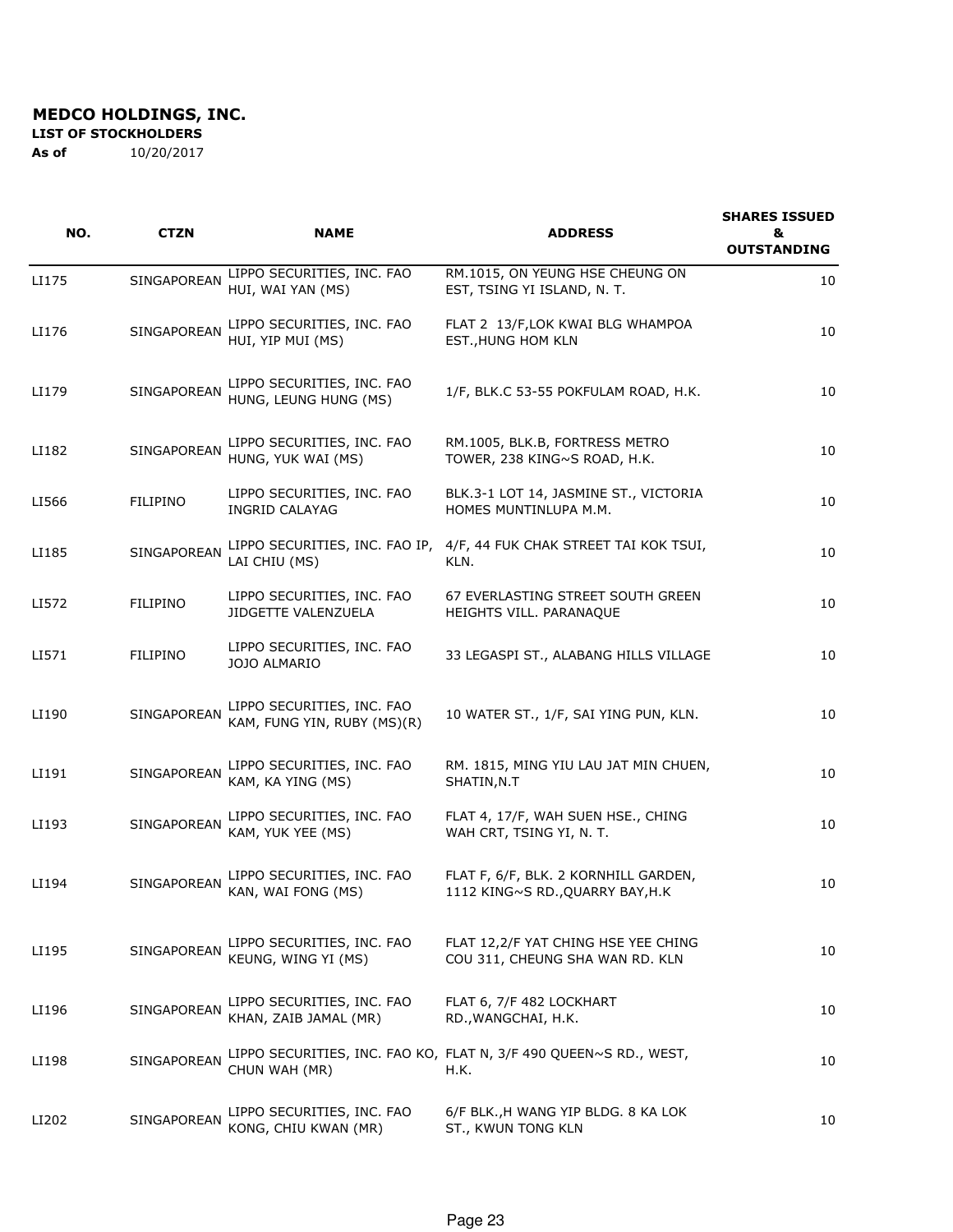#### **LIST OF STOCKHOLDERS**

| NO.   | <b>CTZN</b>        | <b>NAME</b>                                             | <b>ADDRESS</b>                                                                          | <b>SHARES ISSUED</b><br>&<br><b>OUTSTANDING</b> |
|-------|--------------------|---------------------------------------------------------|-----------------------------------------------------------------------------------------|-------------------------------------------------|
| LI209 | SINGAPOREAN        | LIPPO SECURITIES, INC. FAO<br>KWAN, PO OI (MS)          | RM. 620, MUI YUEN HSE CHUK YUEN<br>NORTH EST., KLN                                      | 10                                              |
| LI211 | SINGAPOREAN        | LIPPO SECURITIES, INC. FAO<br>KWAN, SIN YI (MS)         | NO.125, 4/F TAI NAN ST. KLN                                                             | 10                                              |
| LI213 | SINGAPOREAN        | LIPPO SECURITIES, INC. FAO<br>KWOK, CHEE HUNG (MR)      | 11A,11/F, MT. STERLING MAL MEI FOO<br>SUN CHUEN, KLN.                                   | 10                                              |
| LI220 | <b>SINGAPOREAN</b> | KAM SUN (MR)                                            | LIPPO SECURITIES, INC. FAO LAI, FLAT C, 22/F, BLK. 13 LAGUNA CITY,<br><b>KWUN TONG</b>  | 10                                              |
| LI225 | <b>SINGAPOREAN</b> | OI CHI CONNIE (MS)                                      | LIPPO SECURITIES, INC. FAO LAI, ROOM 3408, SHUI FUNG HSE TIN SHUI,<br>TIN SHUI WAI N.T. | 10                                              |
| LI232 | SINGAPOREAN        | LIPPO SECURITIES, INC. FAO<br>LAM, CHI TAT (MR)         | 9/F BLK. D, WIN WAY COURT 3 TAI HANG<br>ROAD, H.K.                                      | 10                                              |
| LI236 | SINGAPOREAN        | LIPPO SECURITIES, INC. FAO<br>LAM, CHUNG GE CHINE (MR)  | BLK.G 8/F PAK FUK BLDG. 80-118 KAM<br>PJING ST., H.K.                                   | 10                                              |
| LI243 | SINGAPOREAN        | LIPPO SECURITIES, INC. FAO<br>LAM, PIK KWAN (MS)        | RM.3, 18/F WING LUN HSE SIU LUN<br><b>COURT TUEN MUN</b>                                | 10                                              |
| LI255 | SINGAPOREAN        | LIPPO SECURITIES, INC. FAO<br>LAM, YUK SHAN (MS)        | RM. 1336, BLK 5 LEK YUEN EST., SHATIN,<br>N.T.                                          | 10                                              |
| LI257 | SINGAPOREAN        | LIPPO SECURITIES, INC. FAO<br>LAU, CHI YUK (MR)         | FLAT D, 4/F 531 CASTLE PEAK ROAD, KWAI<br>CHUNG N.T.                                    | 10                                              |
| LI259 | SINGAPOREAN        | LIPPO SECURITIES, INC. FAO<br>LAU, CHUNG YIN, NOEL (MS) | FLAT C, 13/F, LOK FUN MANSION, KNU<br>SFORN TERRACE T.S.T., KLN                         | 10                                              |
| LI266 | SINGAPOREAN        | LIPPO SECURITIES, INC. FAO<br>LAU, PAK TAT (MR)         | RM.301, BLK.29, HENG HENG FA CHUEN,<br>CHAI WAN, H.K.                                   | 10                                              |
| LI267 | SINGAPOREAN        | LIPPO SECURITIES, INC. FAO<br>LAU, PO LAM (MS)          | RM.1215, KAI HANG LAU CHO YIU<br>ESTATE, N.T.                                           | 10                                              |
| LI275 | SINGAPOREAN        | LIPPO SECURITIES, INC. FAO<br>LAW MAN YU                | FLAT A, 12/F BLK.1 ON NING GARDEN,<br>TSEUNG, KWAN O                                    | 10                                              |
| LI273 | SINGAPOREAN        | LIPPO SECURITIES, INC. FAO<br>LAW, AH SHAN (MS)         | RM.1305, YIU SHUN HSE YIU ON EST., MA<br>ON SHAN SHATIN                                 | 10                                              |
| LI278 | SINGAPOREAN        | LIPPO SECURITIES, INC. FAO<br>LAW, SZE MING (MS)        | FLAT4, 1/F, BLK. E GARDON VISTA                                                         | 10                                              |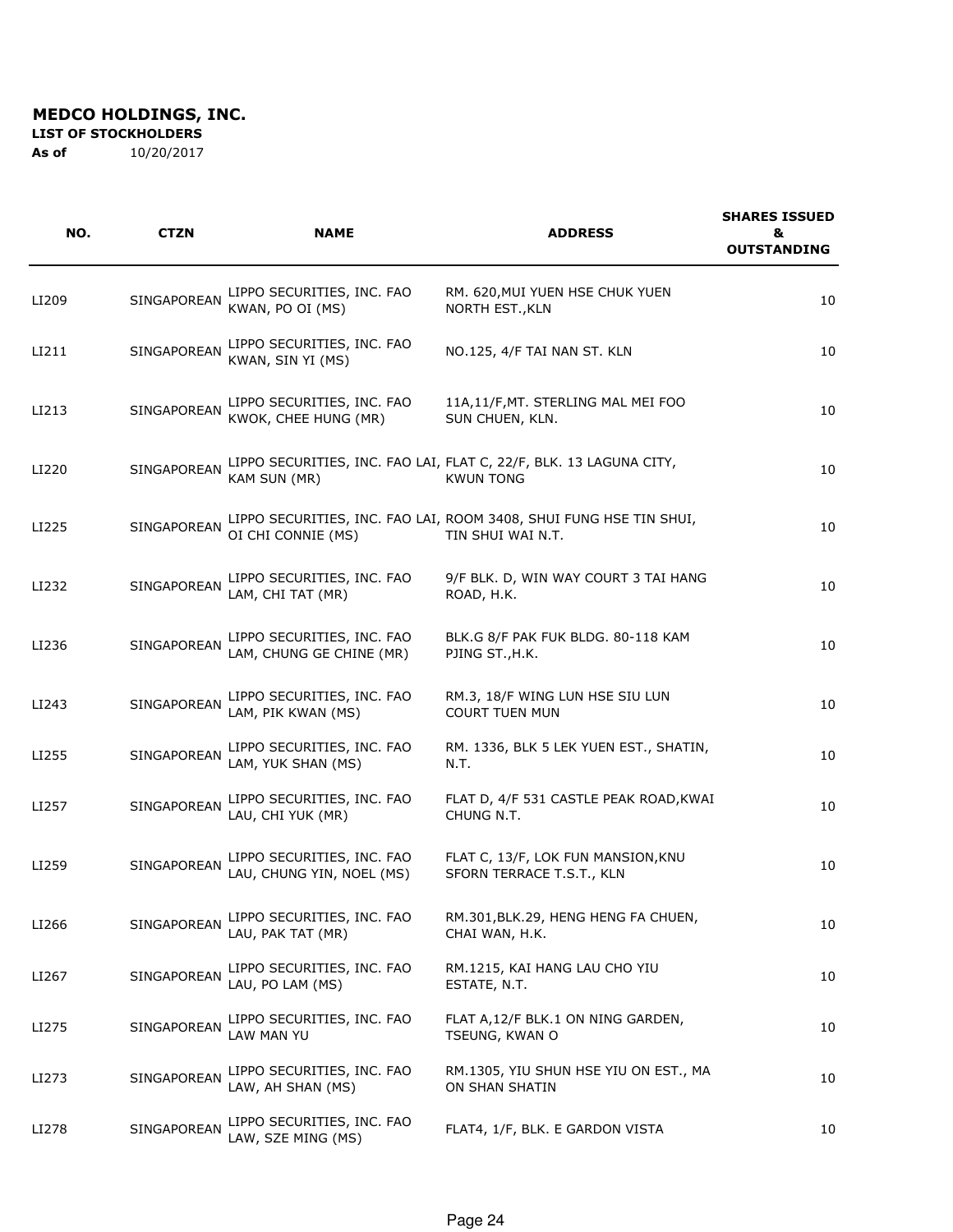#### **LIST OF STOCKHOLDERS**

| NO.   | <b>CTZN</b>        | <b>NAME</b>                                            | <b>ADDRESS</b>                                                                         | <b>SHARES ISSUED</b><br>&<br><b>OUTSTANDING</b> |
|-------|--------------------|--------------------------------------------------------|----------------------------------------------------------------------------------------|-------------------------------------------------|
| LI279 | SINGAPOREAN        | LIPPO SECURITIES, INC. FAO<br>LAW, WAI CHUNG (MR)      | RM.924, TAK SHING HSE. TAK TIN<br>ESTATE, LAM TIN KLN                                  | 10                                              |
| LI280 | SINGAPOREAN        | LIPPO SECURITIES, INC. FAO<br>LEE, CHEUNG KWAI (MR)    | RM.2809, KEE KUI HSE., TSING YI EST,<br><b>TSING YI</b>                                | 10                                              |
| LI281 | SINGAPOREAN        | LIPPO SECURITIES, INC. FAO<br>LEE, CHI KIN (MR)        | FLAT F, 3/F WAN FAT BLDG. HOP YICK<br>ROAD, YUEN LONG                                  | 10                                              |
| LI285 | SINGAPOREAN        | LIPPO SECURITIES, INC. FAO<br>LEE, CHUI FAN BETTY (MS) | FLAT C, 12/F SHING FAT BLDG., 14 TAI<br>CHEUNG ST. YUEN LONG, N.T.                     | 10                                              |
| LI288 | SINGAPOREAN        | LIPPO SECURITIES, INC. FAO<br>LEE, FU MOON (MR)        | RM.1407, FU MAN HSE, TAI WO HAU,<br>TSUEN WAN, N. T.                                   | 10                                              |
| LI289 | <b>SINGAPOREAN</b> | LIPPO SECURITIES, INC. FAO<br>LEE, KING HEI (MR)       | FLAT H, 5/F TROPICANA GARDEN, LUNG<br>CHEUNG ROAD WONG TAI SIN, K.T.                   | 10                                              |
| LI292 | SINGAPOREAN        | LIPPO SECURITIES, INC. FAO<br>LEE, MAN FAI (MR)        | FLAT C,6/F HUNG ON BLDG.3 TIN HAU<br>TEMPLE ROAD CAUSEY BAY, H.K.                      | 10                                              |
| LI297 | SINGAPOREAN        | LIPPO SECURITIES, INC. FAO<br>LEE, WAI TUNG (MS)       | 8D, WAH WAI MANSIO, 77 WAI CHING<br>ST., YAUMATI KLN                                   | 10                                              |
| LI298 | SINGAPOREAN        | LIPPO SECURITIES, INC. FAO<br>LEE, WING SZE (MS)       | RM.2117, HANG LAI HSE CHEUNG HANG<br>ESTATE, TSING ESTATE, TSING YI                    | 10                                              |
| LI304 | SINGAPOREAN        | KA WAI, CHLOE (MS)                                     | LIPPO SECURITIES, INC. FAO LEI, A/6, 15/F, HAY WAH BLDG. 71-85B<br>HENNESSY RD WANCHAI | 10                                              |
| LI565 | <b>FILIPINO</b>    | LIPPO SECURITIES, INC. FAO<br>LENIE A. TERRE           | D 64A VILLA REGINA F. ANTONIO AVE.,<br>PASIG CITY                                      | 10                                              |
| LI306 | SINGAPOREAN        | LIPPO SECURITIES, INC. FAO<br>LEUNG, CHUNG YIN (MR)    | FLAT 21A, BLK. 20, BAGUIO VILL., 555<br>VICTORIA ROAD POKFULAM H                       | 10                                              |
| LI307 | SINGAPOREAN        | LIPPO SECURITIES, INC. FAO<br>LEUNG, HO NING (MR)      | RM.510, BLK.5, HO MAN TIN EST., KLN                                                    | 10                                              |
| LI320 | SINGAPOREAN        | LIPPO SECURITIES, INC. FAO<br>LEUNG, WAI FUN (MS)      | RM.708,6/F BLK.5, LEI MUK SHUE EST.,<br>KWAI CHUNG, N.T                                | 10                                              |
| LI328 | SINGAPOREAN        | LIPPO SECURITIES, INC. FAO<br>LIN, TZU (MS)            | 9F BLK.B, YEE FAT BLDG 10-16 PORTLAND<br>ST., KLN.                                     | 10                                              |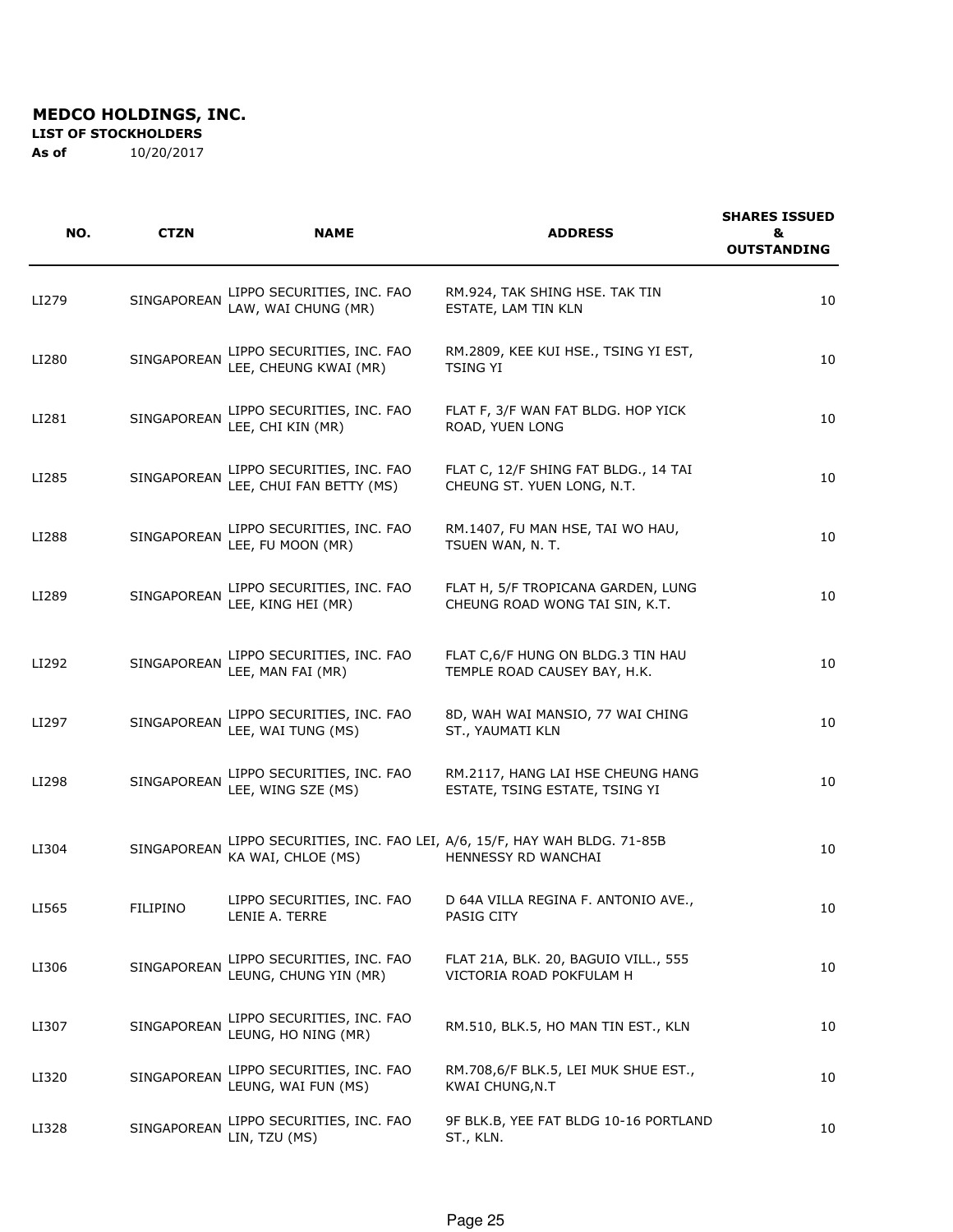**LIST OF STOCKHOLDERS** 

| NO.   | CTZN            | <b>NAME</b>                                                            | <b>ADDRESS</b>                                                                                         | <b>SHARES ISSUED</b><br>&<br><b>OUTSTANDING</b> |
|-------|-----------------|------------------------------------------------------------------------|--------------------------------------------------------------------------------------------------------|-------------------------------------------------|
| LI335 | SINGAPOREAN     | KA WAI (MS)                                                            | LIPPO SECURITIES, INC. FAO LO, 1704, LAI HA HSE., YUET LAI COURT, 55<br>LAI CHO ROAD, KWAT CHUNG, N.T. | 10                                              |
| LI344 | SINGAPOREAN     | SHU CHOW (MR)                                                          | LIPPO SECURITIES, INC. FAO LUI, RM.2604, TUNG YIP HSE LEI TUNG EST.,<br>H.K.                           | 10                                              |
| LI345 | SINGAPOREAN     | LIPPO SECURITIES, INC. FAO<br>LUK, MUI FAN (MS)                        | FLAT 810, 8F, BLK. H YIU FUNG HSE., YIU<br>FUNG EST., H.K.                                             | 10                                              |
| LI347 | SINGAPOREAN     | LIPPO SECURITIES, INC. FAO<br>LUK, WAI YIN (MS)                        | RM.1737, BLK.4, NGAU TAU KOK, UPPER,<br>KLN.                                                           | 10                                              |
| LI348 | SINGAPOREAN     | FOOK MING (MR)                                                         | LIPPO SECURITIES, INC. FAO MA, FLAT 5, 14F, HANG SING MANSI, 48-78<br>HIGH ST. SAI YING PUN, H.K.      | 10                                              |
| LI351 | SINGAPOREAN     | LIPPO SECURITIES, INC. FAO MA, 3F, 12 QUEEN ST., H.K.<br>YAU, LEE (MS) |                                                                                                        | 10                                              |
| LI361 | SINGAPOREAN     | LIPPO SECURITIES, INC. FAO<br>MOK, FONG MING, TOPPY (MR)               | 21F, 22 SHING KA RD. PENG CHAU, H.K.                                                                   | 10                                              |
| LI368 | SINGAPOREAN     | KWOK FAI, KENNY (MR)                                                   | LIPPO SECURITIES, INC. FAO NG, RM.1409, BLK.1, UPPER NGAU TAU KOK<br>EST., KLN. HK                     | 10                                              |
| LI370 | SINGAPOREAN     | MEI HO (MS)                                                            | LIPPO SECURITIES, INC. FAO NG, RM.3517, MIN YUENG HSE. HIN KENG<br>EST., SHATIN, N.T.                  | 10                                              |
| LI383 | SINGAPOREAN     | YUK YUE (MS)                                                           | LIPPO SECURITIES, INC. FAO OR, RM.311, BLK. 20, SAU MAU PING EST.,<br><b>KWUN TONG, KLN</b>            | 10                                              |
| LI388 | SINGAPOREAN     | LIPPO SECURITIES, INC. FAO<br>PANG, WAI SUM (MS)                       | RM.307, BLK.30, SHEK KIP M                                                                             | 10                                              |
| LI389 | SINGAPOREAN     | LIPPO SECURITIES, INC. FAO<br>PANG, WING KWAN (MS)                     | 126C, FANLING WAI FANLING, N.                                                                          | 10                                              |
| LI391 | SINGAPOREAN     | LIPPO SECURITIES, INC. FAO<br>POON, KIM SING (MR)                      | FLAT F, 24F., YEN KUNG MANSION, TAI<br>KOO SHING, HK                                                   | 10                                              |
| LI393 | SINGAPOREAN     | LIPPO SECURITIES, INC. FAO<br>PUN, KWOK SHING (MR)                     | 3C,4 LUNG PING ROAD, KLN                                                                               | 10                                              |
| LI567 | <b>FILIPINO</b> | LIPPO SECURITIES, INC. FAO<br>RUDSEND W. ALPAY                         | 5C NANING PONCE STREET GALAS Q.C.                                                                      | 10                                              |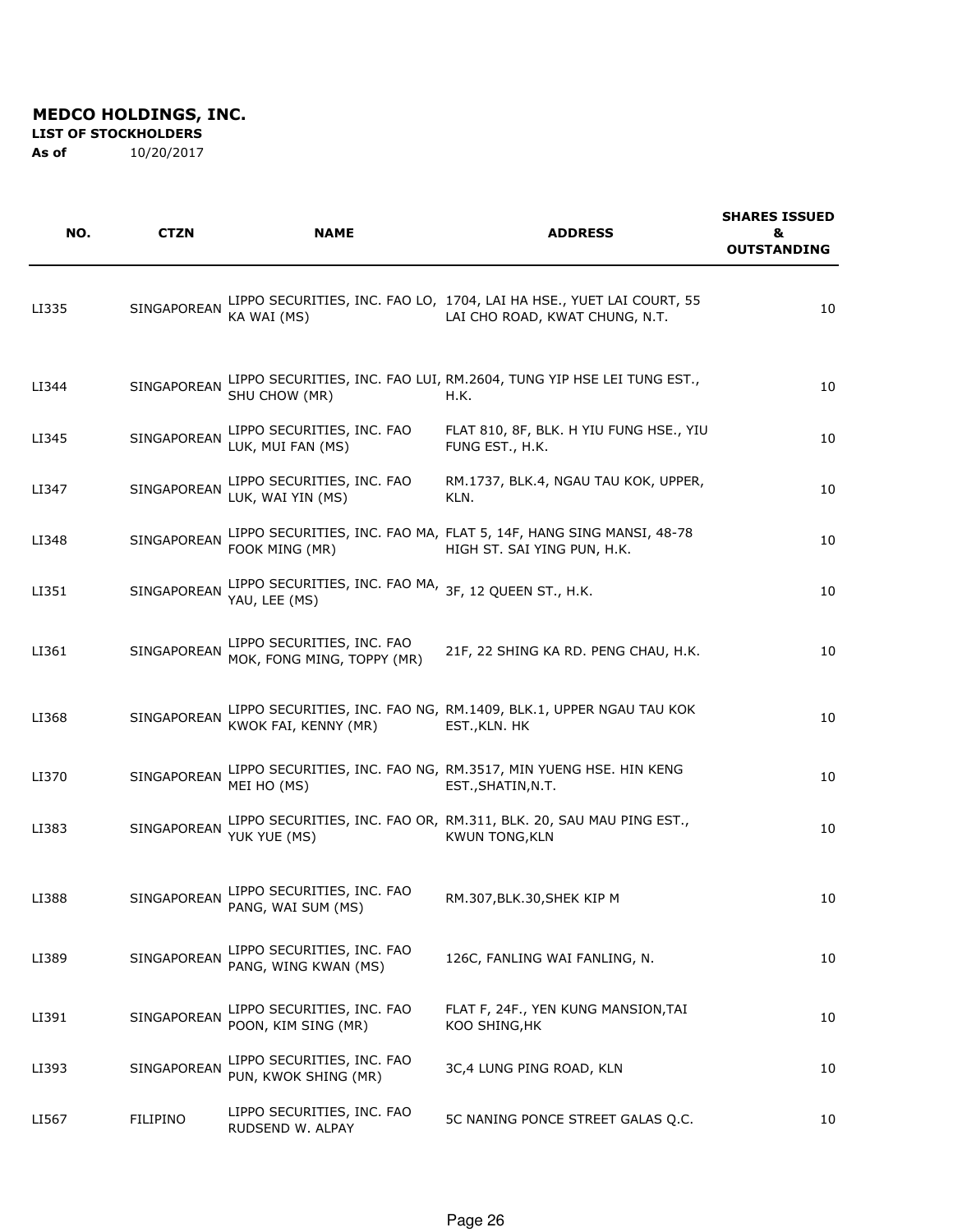#### **LIST OF STOCKHOLDERS**

| NO.   | <b>CTZN</b>        | <b>NAME</b>                                        | <b>ADDRESS</b>                                                                              | <b>SHARES ISSUED</b><br>&<br><b>OUTSTANDING</b> |
|-------|--------------------|----------------------------------------------------|---------------------------------------------------------------------------------------------|-------------------------------------------------|
| LI397 | <b>SINGAPOREAN</b> | LIPPO SECURITIES, INC. FAO<br>SHIU, SUK HAR (MS)   | 7H, BLK.10, SITE 2, WHAMPOA GARDEN,<br>KLN.                                                 | 10                                              |
| LI402 | SINGAPOREAN        | WAI LIT DANNY(MR)                                  | LIPPO SECURITIES, INC. FAO SIU FLAT A8, NAM HUNG MANSION NO.5,<br>BELCHER~S ST., H.K.       | 10                                              |
| LI581 | <b>FILIPINO</b>    | LIPPO SECURITIES, INC. FAO<br>SONNY JASTIVE        | 2357 ALABASTRO STREET SAN ANDRES<br>BUKID, M. M.                                            | 10                                              |
| LI409 | <b>SINGAPOREAN</b> | LIPPO SECURITIES, INC. FAO<br>TAI, CHI HANG (MR)   | RM.409, 4F, KING TSUI COURT CHAI WAN                                                        | 10                                              |
| LI411 | <b>SINGAPOREAN</b> | LIPPO SECURITIES, INC. FAO<br>TAM, SHUK YIN ANN    | 30, 2F MAN KING BLDG. MAN WUI ST.,<br>JORAD RD. KLN.                                        | 10                                              |
| LI418 | SINGAPOREAN        | LIPPO SECURITIES, INC. FAO<br>TANG, KIT CHING (MS) | RM.1459, CHIN WAH HSE. LAI WAH<br>EST., NGAU TAU KOK KLN                                    | 10                                              |
| LI570 | <b>FILIPINO</b>    | LIPPO SECURITIES, INC. FAO<br>TANG, VALERA         | AUSTRI COR. ALGERIA ST. BETTER LIVING<br>SUBD. PARANAQUE                                    | 10                                              |
| LI564 | <b>FILIPINO</b>    | LIPPO SECURITIES, INC. FAO<br>TERESA L. LEE        | 6 MADISON ST., GREENHILLS WEST, SAN<br>JUAN, M. M.                                          | 10                                              |
| LI429 | SINGAPOREAN        | LIPPO SECURITIES, INC. FAO<br>TIU, MING TSUEN (MR) | 13 TONG TAU PO TSUEN, SHAP PAT<br>HEUNG YUEN LONG, N.T.                                     | 10                                              |
| LI431 | SINGAPOREAN        | TAK MING (MS)                                      | LIPPO SECURITIES, INC. FAO TO, RM.2110, SAU SHAN HSE. CHEUNG SAHN<br>ESTATE, TSUEN WAN N.T. | 10                                              |
| LI432 | SINGAPOREAN        | YIM (MS)                                           | LIPPO SECURITIES, INC. FAO TO, FLAT C., 17/F, BLK. 10 PHASE I, KING~S<br>WOOD VILLAS, N.T.  | 10                                              |
| LI562 | <b>FILIPINO</b>    | LIPPO SECURITIES, INC. FAO<br>TOMMY VILLANUEVA     | 21 PLANET ST., BEL AIR VILL., MAKATI<br><b>CITY</b>                                         | 10                                              |
| LI435 | SINGAPOREAN        | LIPPO SECURITIES, INC. FAO<br>TONG, SING CHOR (MR) | 8F NO.819 MAN, KEUNG HSE. TAI HANG<br>SAI ESTATE, KLN                                       | 10                                              |
| LI436 | SINGAPOREAN        | LIPPO SECURITIES, INC. FAO<br>TONG, YIN WAI (MS)   | RM.1202,12F LUNG SHUN HSE LOWER<br>WONG TAI SIN ESTATE KLN                                  | 10                                              |
| LI442 | SINGAPOREAN        | LIPPO SECURITIES, INC. FAO<br>TSE, KAM WO (MR)     | 19 WAI TAU VILL., TAI PO N.T.                                                               | 10                                              |
| LI448 | SINGAPOREAN        | LIPPO SECURITIES, INC. FAO<br>TSO, MEI LING MAY    | FLAT 113, BLK. B TELFORD GARDEN, KLN.<br>BAY, KLN                                           | 10                                              |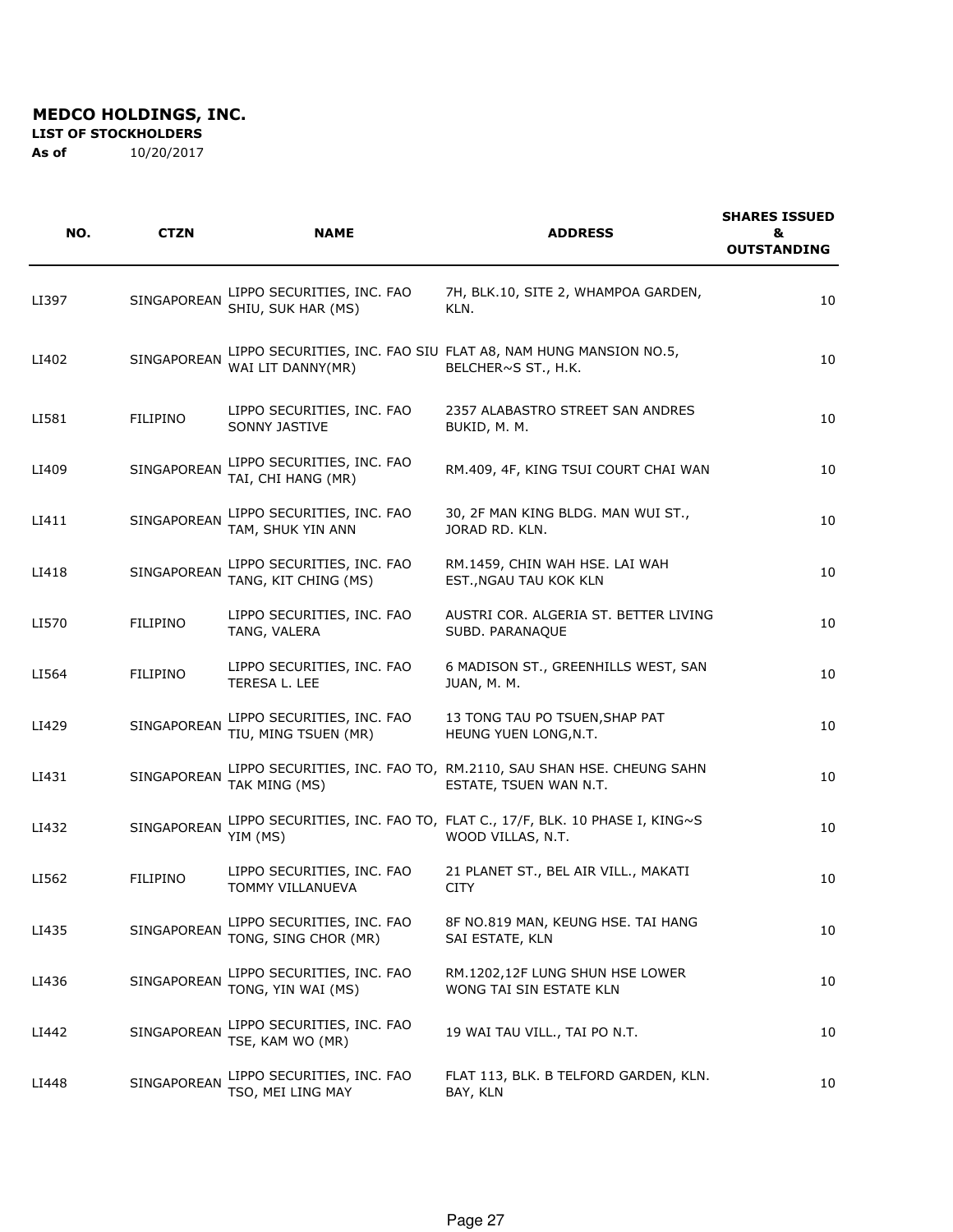**LIST OF STOCKHOLDERS** 

| NO.   | <b>CTZN</b>        | <b>NAME</b>                                            | <b>ADDRESS</b>                                                     | <b>SHARES ISSUED</b><br>&<br><b>OUTSTANDING</b> |
|-------|--------------------|--------------------------------------------------------|--------------------------------------------------------------------|-------------------------------------------------|
| LI450 | SINGAPOREAN        | LIPPO SECURITIES, INC. FAO<br>TSOI, WAI WONG (MR)      | 12F KWOK ON BLDG., 40 JAVA RD., NORTH<br>POINT, H.K.               | 10                                              |
| LI451 | SINGAPOREAN        | LIPPO SECURITIES, INC. FAO<br>TSUI, MEI CHI (MS)       | RM.1415, SHEK KOK HSE. SHEK WAI KOK<br>EST., TSUEN WAN             | 10                                              |
| LI453 | SINGAPOREAN        | LIPPO SECURITIES, INC. FAO<br>TUNG, PUI SZE (MS)       | 7F, MAN YING BLDG., 15 MAN YUEN ST.,<br>FERRY POINT, KLN           | 10                                              |
| LI454 | <b>SINGAPOREAN</b> | LIPPO SECURITIES, INC. FAO<br>TUNG, YIN HUNG (MS)      | NO.7, 14F, BLK. A CHING SHING COURT,<br>TSING YI, N.T              | 10                                              |
| LI455 | SINGAPOREAN        | LIPPO SECURITIES, INC. FAO<br>WAN SHUI YEE MAGGIE (MS) | 6, TAI PING VILL., YUNG SHE WAN, LAMMA<br>ISLAND, HK               | 10                                              |
| LI458 | SINGAPOREAN        | LIPPO SECURITIES, INC. FAO<br>WAN YEE MEI COREY        | RM.2004 TIN KEI HSE SHUN TIN EST.,<br><b>KWUN TONG, KLN</b>        | 10                                              |
| LI485 | SINGAPOREAN        | LIPPO SECURITIES, INC. FAO<br>WONG MEI HA (MS)         | 27F FLAT 2, BLK.A KAM LUNG COURT, MA<br>ON SHAN, SHATIN N.T.       | 10                                              |
| LI493 | SINGAPOREAN        | LIPPO SECURITIES, INC. FAO<br>WONG SIU KUEN (MS)       | HSE., D5,2F, KWAN LOK SUN CHUEN,<br>YUEN LONG, N.T.                | 10                                              |
| LI501 | SINGAPOREAN        | LIPPO SECURITIES, INC. FAO<br>WONG TIN SHUNG (MR)      | 1F, 11B, LA SALLE RD., KLN                                         | 10                                              |
| LI460 | SINGAPOREAN        | LIPPO SECURITIES, INC. FAO<br>WONG, CHI SHING (MR)     | RM.1406, TAK LOK HOUSE TAK EST., LAM<br>TIN, KLN                   | 10                                              |
| LI461 | SINGAPOREAN        | LIPPO SECURITIES, INC. FAO<br>WONG, CHING MAN (MS)     | FLAT B, 19F BLK.5, SUN YUEN LONG<br>CENTRE, N.T.                   | 10                                              |
| LI462 | SINGAPOREAN        | LIPPO SECURITIES, INC. FAO<br>WONG, CHING ON (MS)      | FLAT A., 16F, HEI DO BLDG WHITFIELD<br>RD., CAUSEWAY BAY, H.K.     | 10                                              |
| LI464 | SINGAPOREAN        | LIPPO SECURITIES, INC. FAO<br>WONG, CHUI BING (MS)     | FLAT B, 19F, YAU CHAI HOSP. PHASE 3, 7<br>YAU CHAI TSUEN WAN, N.T. | 10                                              |
| LI466 | SINGAPOREAN        | LIPPO SECURITIES, INC. FAO<br>WONG, CHUN KIT (MR)      | RM.509 SKYLARK HSE., SHAKOK EST.,<br>SHATIN                        | 10                                              |
| LI468 | SINGAPOREAN        | LIPPO SECURITIES, INC. FAO<br>WONG, HOI YAN (MS)       | RM.313, LAI MEI HSE., LAI KOK EST., KLN                            | 10                                              |
| LI471 | SINGAPOREAN        | LIPPO SECURITIES, INC. FAO<br>WONG, HUNG KIT (MR)      | RM.326, BLK.13, UPPER PAK TIN EST.,<br>KLN                         | 10                                              |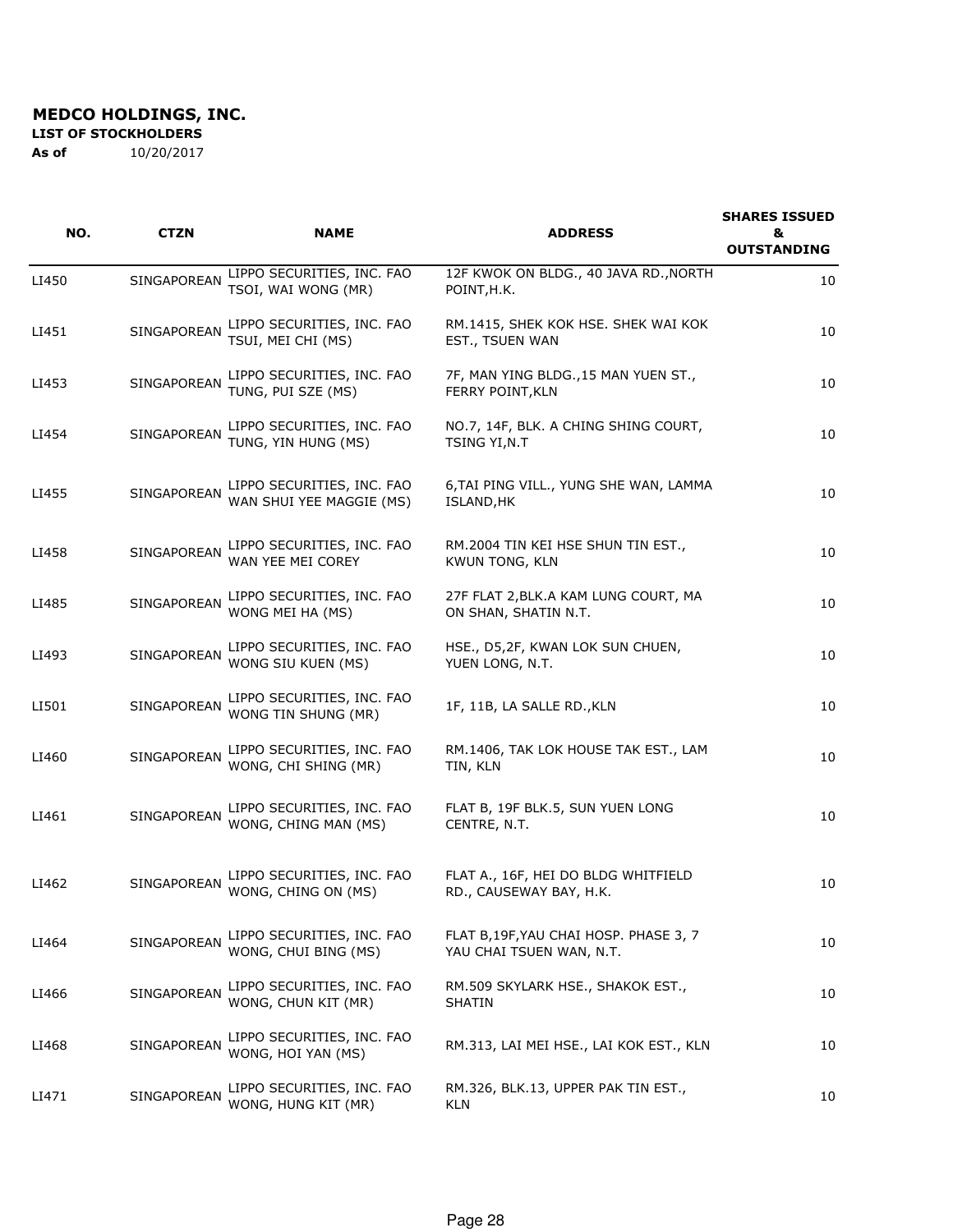#### **LIST OF STOCKHOLDERS**

| NO.   | CTZN        | <b>NAME</b>                                              | <b>ADDRESS</b>                                                                                   | <b>SHARES ISSUED</b><br>&<br><b>OUTSTANDING</b> |
|-------|-------------|----------------------------------------------------------|--------------------------------------------------------------------------------------------------|-------------------------------------------------|
| LI475 | SINGAPOREAN | LIPPO SECURITIES, INC. FAO<br>WONG, KAM YUK (MS)         | FLAT A, 1F, KAM WAH BLDG. TUNG LOK<br>ST., YUEN LONG NEW TERRITORIES                             | 10                                              |
| LI477 | SINGAPOREAN | LIPPO SECURITIES, INC. FAO<br>WONG, KIM KWAN, KEVIN (MR) | 1112 MEI TAO HSE., MEI LAM EST.,<br><b>SHATIN</b>                                                | 10                                              |
| LI478 | SINGAPOREAN | LIPPO SECURITIES, INC. FAO<br>WONG, KIT HING, FANNY (MS) | RM.1107, 11/F PAK FUNG HSE., CHOI<br>WAN EST., KLN                                               | 10                                              |
| LI505 | SINGAPOREAN | LIPPO SECURITIES, INC. FAO<br>WONG, YIP SUN (MR)         | 321 MAN ON HSE., TAI HANG SAI EST.,<br>KLN.                                                      | 10                                              |
| LI507 | SINGAPOREAN | LIPPO SECURITIES, INC. FAO<br>WONG, YU YUK (MS)          | 5F, 12, TSO KUNG SQUARE TAK YAN<br>HSE., TSUEN WAN N.T.                                          | 10                                              |
| LI511 | SINGAPOREAN | LIPPO SECURITIES, INC. FAO<br>WOO, FUNG MUI (MS)         | RM.417, 4F, BLK.14, CHEUNG SHA WAN<br>EST., KLN                                                  | 10                                              |
| LI512 | SINGAPOREAN | LIPPO SECURITIES, INC. FAO<br>WOO, MEI YING(MS)          | RM.14,22F, BLK.E, LUNG POON COURT,<br>DIAMOND HILL KLN                                           | 10                                              |
| LI516 | SINGAPOREAN | LIPPO SECURITIES, INC. FAO<br>YAN, NGAM LING ANNY (MS)   | RM.1906, HANG FUNG HSE. HANG ON<br>EST., MA ON SHAN SHATIN, N.T.                                 | 10                                              |
| LI517 | SINGAPOREAN | CHUEN MING (MR)                                          | LIPPO SECURITIES, INC. FAO YAU 118 KAM PING ST., 11/F L, NORTH POINT,<br>H.K.                    | 10                                              |
| LI519 | SINGAPOREAN | LIPPO SECURITIES, INC. FAO<br>YEUNG, HING KEUNG(MR)      | RM.629, BK.19 SHEK KIP MEI ESTATE,<br>KLN.                                                       | 10                                              |
| LI527 | SINGAPOREAN | LIPPO SECURITIES, INC. FAO<br>YEUNG, WING HONG (MR)      | FLAT A, 16F, KWEI CHEONG COURT<br>FORTUNE PLAZA, TAIPO                                           | 10                                              |
| LI532 | SINGAPOREAN | LIPPO SECURITIES, INC. FAO<br>YICK, KAM YUEN (MR)        | BLK.15, 1E, RICHLAND GDN. KLN, BAY<br>KLN.                                                       | 10                                              |
| LI535 | SINGAPOREAN | LIPPO SECURITIES, INC. FAO<br>YING, BAK SAN (MR)         | 4F, REAR BLK. 22A KA SIN ST., TAI KOK<br><b>TSUI, KLN</b>                                        | 10                                              |
| LI536 | SINGAPOREAN | KWAN CHI (MR)                                            | LIPPO SECURITIES, INC. FAO YIP, RM.2714, SUN YUET HSE. SUN CHUI EST.,<br>SHATIN,NT               | 10                                              |
| LI538 | SINGAPOREAN | YIU (MR)                                                 | LIPPO SECURITIES, INC. FAO YIP, 24J, TOWER 6, GREENWOOD TERRACE, 12<br>TAI MAN ST. CHAI WAN H.K. | 10                                              |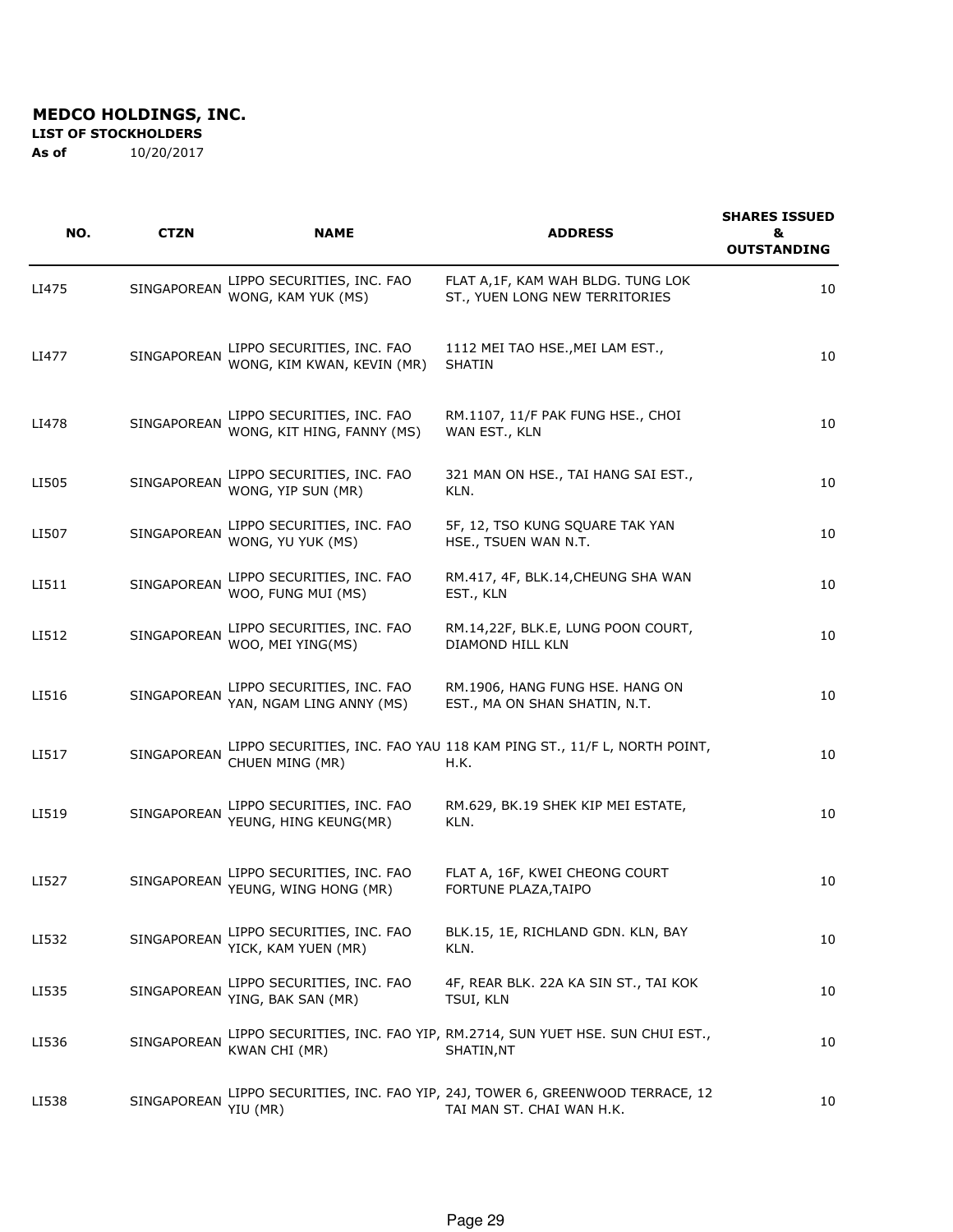**LIST OF STOCKHOLDERS** 

| NO.   | <b>CTZN</b>        | <b>NAME</b>                                            | <b>ADDRESS</b>                                                                               | <b>SHARES ISSUED</b><br>& |
|-------|--------------------|--------------------------------------------------------|----------------------------------------------------------------------------------------------|---------------------------|
|       |                    |                                                        |                                                                                              | <b>OUTSTANDING</b>        |
| LI540 | SINGAPOREAN        | HING CHEUNG (MR)                                       | LIPPO SECURITIES, INC. FAO YIU FLAT 34, 9/F CHUNG YING BLDG., 163 TAI<br>KOK TSUI RD., KLN.  | 10                        |
| LI542 | <b>SINGAPOREAN</b> | LIPPO SECURITIES, INC. FAO<br>YONG, MAN YEE, JOEI (MS) | RM.3409, CHUNG YUEN HSE. CHUK YUEN<br>NORTH EST., KLN                                        | 10                        |
| LI543 | SINGAPOREAN        | LIPPO SECURITIES, INC. FAO YU,<br>BIK TAO (MS)         | FLAT G, 24F B-3 CHESTWOOD COURT<br>PH.3KINGWOOD VILLAS TIN SHUI<br>WAI, YUEN LONG, NT        | 10                        |
| LI547 | SINGAPOREAN        | WOON CHING (MS)                                        | LIPPO SECURITIES, INC. FAO YU, FLAT H, 11F MANHATTAN HEIGHTS,<br>BELAIR GARDEN SHATIN, N. T. | 10                        |
| LI550 | SINGAPOREAN        | LIPPO SECURITIES, INC. FAO<br>YUEN, YIU KUEN (MR)      | 20 NELSON ST., 21A KAI YIN MANSION,<br>MANGKOK, KLN                                          | 10                        |
| LI551 | SINGAPOREAN        | LIPPO SECURITIES, INC. FAO<br>YUN, KWOK MING (MR)      | RM.213, BLK.1 SHEK PAIWAN EST.,<br>ABERDEEN, H.K.                                            | 10                        |
| LI554 | SINGAPOREAN        | LIPPO SECURITIES, INC. FAO<br>YUNG, SHUK KUEN (MS)     | RM.901, NORTH TERRACE SAI WAN EST.,<br>CADOGAN ST. H.K.                                      | 10                        |
| LI555 | SINGAPOREAN        | LIPPO SECURITIES, INC. FAO<br>YUNG, TIN TACK (MR)      | FLAT A, 9/F MAI LAI BLDG. WAN TAU KOK<br>LANE, TAI PO N.T.                                   | 10                        |
| LI327 | SINGAPOREAN        | LIPPO SECURITIES, INC. LI, PO<br>SHING (MR)            | NO.83A, 8/F PRINCE EDWARD RD., W.<br><b>KLN</b>                                              | 10                        |
| LI907 | <b>BRITISH</b>     | LIU, CHI PING                                          | 8/F KAR WAR BLDG. 116 JAVA, NORTH<br>POINT, HONGKONG                                         | 1,000                     |
| LI935 | <b>BRITISH</b>     | LIU, FUNG CHING                                        | 103 G/F SAN FUNG AVE. SHEUNG SHUI,<br><b>HONGKONG</b>                                        | 1,000                     |
| LI987 | <b>BRITISH</b>     | LIU, WING LEUNG                                        | 16/F CHINA CHEM EXCHANGE SQUARE, 1<br>HOI WAN ST., QUARRY BAY                                | 1,000                     |
| LI936 | <b>BRITISH</b>     | LIU, YUK PING                                          | 103 G/F SAN FUNG AVE. SHEUNG SHUI,<br><b>HONGKONG</b>                                        | 1,000                     |
| LI977 | <b>BRITISH</b>     | LO, BING LIN                                           | 1/F 36 PAK TAI ST., TOKAWA WAN,<br>KOWLOON HONGKONG                                          | 1,000                     |
| LI901 | <b>FILIPINO</b>    | LO, EDUARDO                                            | # 4 COLUMBIA ST. GREENHILLS, SAN<br>JUAN METRO MANILA                                        | 394,000                   |
| LI976 | <b>BRITISH</b>     | LO, KIN CHI                                            | RM. 8, 8/F HANG TAI HOUSE CHING TAI<br>COURT, TSING YI, HONGKONG                             | 1,000                     |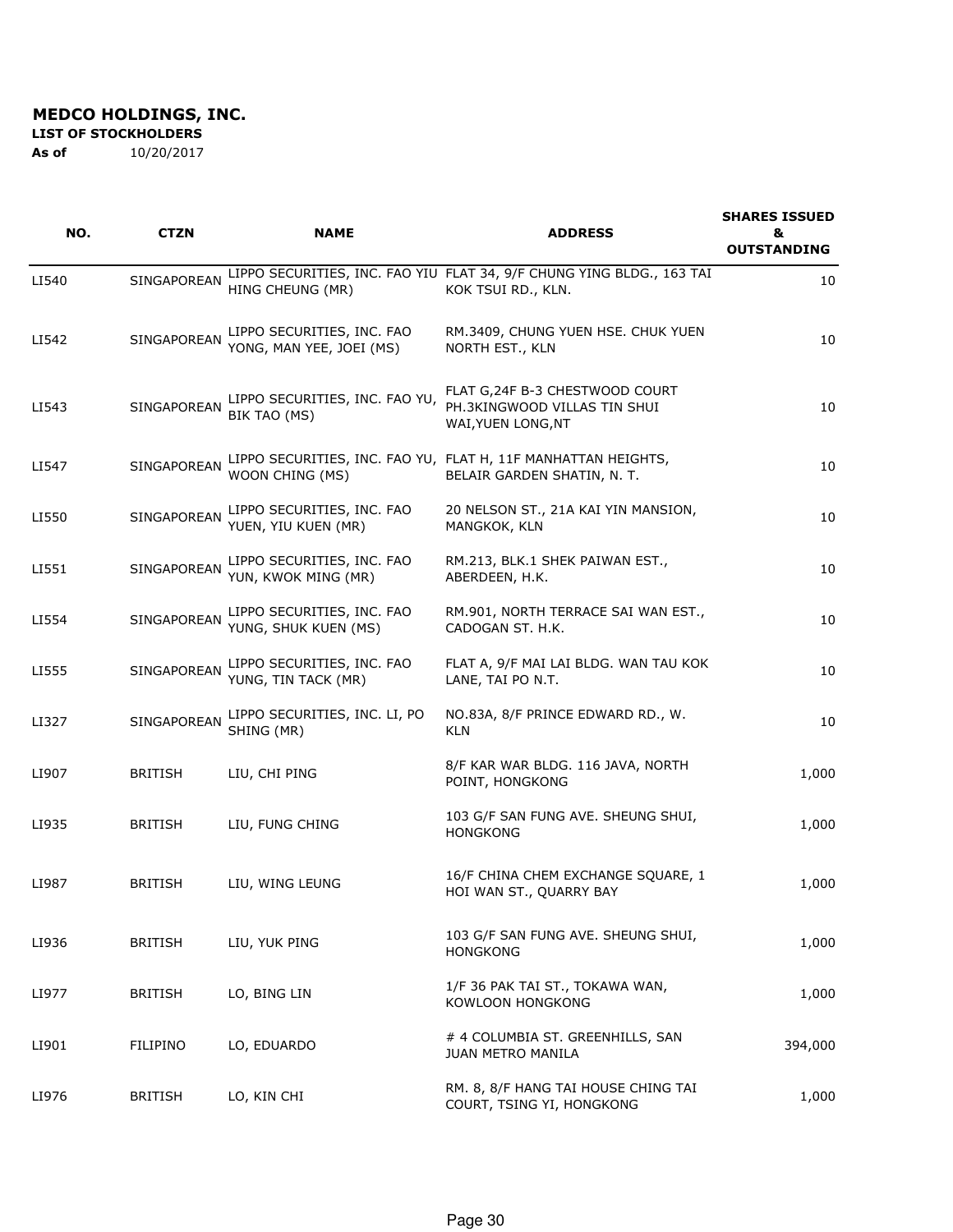**LIST OF STOCKHOLDERS** 

| NO.   | <b>CTZN</b>     | <b>NAME</b>         | <b>ADDRESS</b>                                                        | <b>SHARES ISSUED</b><br>&<br><b>OUTSTANDING</b> |
|-------|-----------------|---------------------|-----------------------------------------------------------------------|-------------------------------------------------|
| LI925 | <b>BRITISH</b>  | LO, KING MAN        | LIPPO CENTRE, 89 QUEENSWAY,<br><b>HONGKONG</b>                        | 1,000                                           |
| LI999 | <b>BRITISH</b>  | LO, MEI HA          | RM 501 MAN CHAK HOUSE, HING MAN<br>EST., CHAI WAN, HONG KONG          | 1,000                                           |
| LI941 | <b>BRITISH</b>  | LO, TAT HUNG        | 2509 PO WAH HOUSE, LOK WAH ESTATE,<br><b>HONGKONG</b>                 | 1,000                                           |
| LI917 | <b>BRITISH</b>  | LOKE, KA KIN        | 008 WANG WAI HOUSE, WANG TAU,<br><b>HONGKONG</b>                      | 1,000                                           |
| LI982 | <b>BRITISH</b>  | LOO, LEE YIN        | KOWLOON BILLS CENTRE, 2-8 PARKES<br>ST., YAU MATI, KOWLOON, HONG KONG | 1,000                                           |
| LI966 | <b>CHINESE</b>  | LOO, OI WAH         | RM. 7 SHAN LAM HOUSE, SHATIN,<br><b>HONGKONG</b>                      | 1,000                                           |
| LI015 | <b>FILIPINO</b> | LOPEZ, OFELIA       | 2081 DONADA STREET PASAY CITY                                         | 1,000                                           |
| LI956 | <b>CHINESE</b>  | LOU KIT MAN         | HONGKONG CHINESE BANK                                                 | 1,000                                           |
| LI952 | <b>CHINESE</b>  | LUK WAI FAN         | FLAT 810, 8/F H. YIU FUNG HSE, YIU<br>TUNG HSE                        | 1,000                                           |
| LI903 | <b>BRITISH</b>  | LUK, TAK HING EVA   | 103 G/F SA FUNG AVE. SHEUNG SHUI,<br><b>HONGKONG</b>                  | 1,000                                           |
| MI020 | <b>BRITISH</b>  | MA, YUK YU          | FLAT D 8/F YEE HING ST. 35-41 TAI PO,<br>N. T.                        | 1,000                                           |
| MI021 | <b>BRITISH</b>  | MA. WAI LIN         | RM. 3, 8/F SUI LUN HOUSE, SIU LUN<br>COURT, TUEN MUN, N. T.           | 1,000                                           |
| MI024 | <b>BRITISH</b>  | MAI SHIU PO         | THE HONG KONG CHINESE BANK, 89<br>QUEENSWAY HONG KONG                 | 1,000                                           |
| MI016 | <b>CHINESE</b>  | MAK OI KING         | THE HKCB 61-65 DES VOUEX RD.,<br><b>CENTRAL HONGKONG</b>              | 1,000                                           |
| MI023 | <b>BRITISH</b>  | MAK YIN HING        | RM. C 407, KWONG CHI HOUSE, KWONG<br>FUK EST., TAI PO N.T. HONG KONG  | 1,000                                           |
| MI025 | <b>BRITISH</b>  | MAK, HO KAI KENNETH | 20/F HONG SHING COURT TAI PO, HONG<br>KONG                            | 1,000                                           |
| MI022 | <b>BRITISH</b>  | MAK, OI LIN         | FLAT E, 19/F FAI EAST CONST., YUEN<br>LONG BLDG. ON LOK RD., N.T.     | 1,000                                           |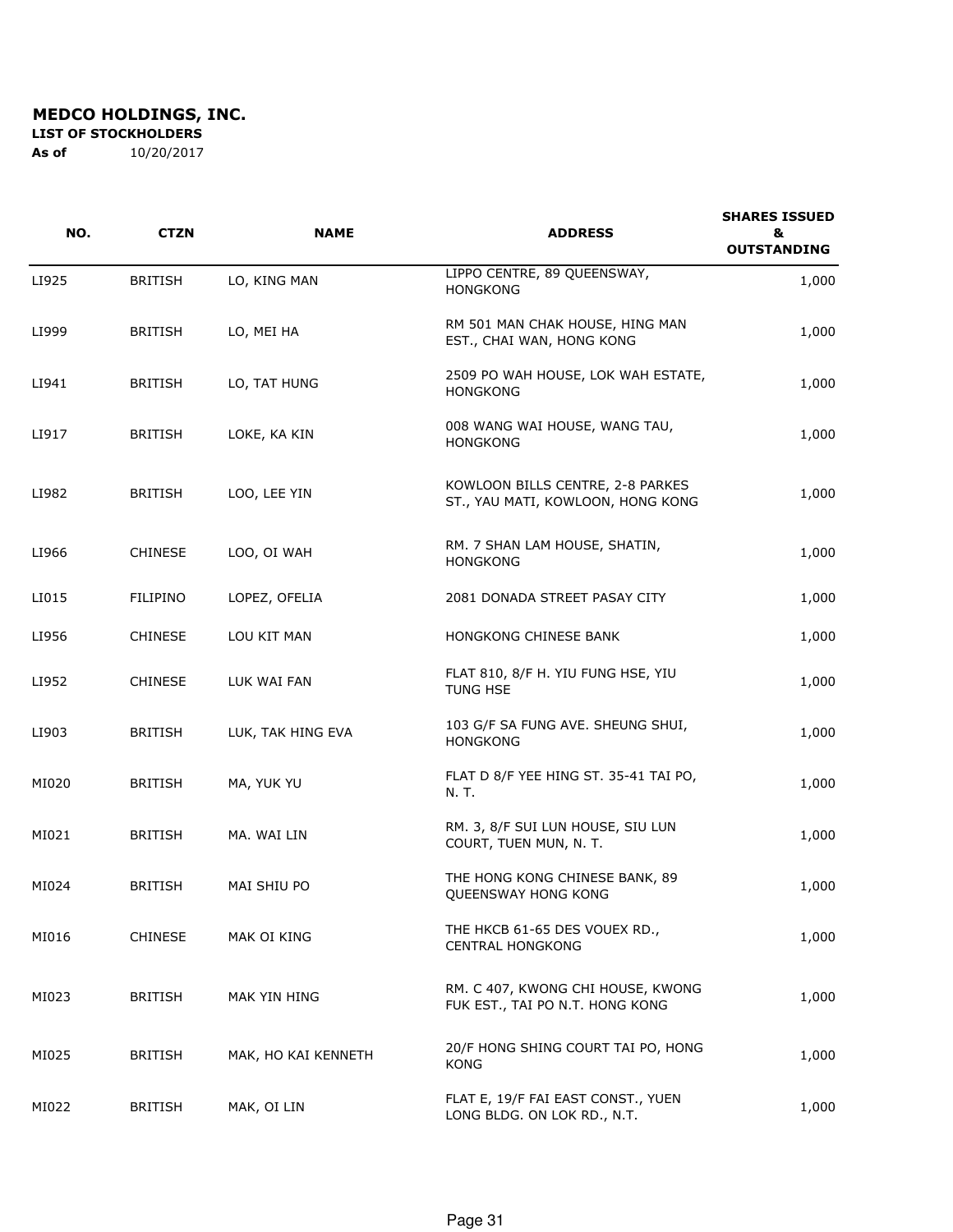**LIST OF STOCKHOLDERS** 

| NO.   | <b>CTZN</b>     | <b>NAME</b>            | <b>ADDRESS</b>                                                                           | <b>SHARES ISSUED</b><br>&<br><b>OUTSTANDING</b> |
|-------|-----------------|------------------------|------------------------------------------------------------------------------------------|-------------------------------------------------|
| MI018 | <b>CHINESE</b>  | MAK, YIN LUN           | 395 KING~S ROAD, HONGKONG                                                                | 1,000                                           |
| MI019 | <b>BRITISH</b>  | MAN, KAM MING          | 3/F THE CHINESE BANK BLDG 61-65 DES<br>VOEUX RD. CENTRAL, HONGKONG                       | 1,000                                           |
| MI027 | <b>BRITISH</b>  | MAN, TZE MUN           | C/O THE HONGKONG CHINESE BANK LTD.<br>MI LIPPO CTR. 89 QUEENSWAY, HONG<br><b>KONG</b>    | 1,000                                           |
| MI001 | <b>FILIPINO</b> | MARCELINO, REYNALDO    | 3116 REPOSO STREET STA. MESA,<br>MANILA                                                  | 1,000                                           |
| MI028 | <b>FILIPINO</b> | MARQUEZ, MARY JOAN G.  | 7 VILLA CARMEN SUBD. BRGY SAN ROQUE<br><b>ANTIPOLO CITY</b>                              | 10,000                                          |
| MI013 | FILIPINO        | MARTIN, MA. ROSANNA R. | 23 OCTOBER ST. CONGRESSIONAL VILL.<br>Q.C.                                               | 1,000                                           |
| MI014 | <b>FILIPINO</b> | MIEL, MARY ANN A.      | 2131 KARAPATAN ST. STA. CRUZ, MANILA                                                     | 1,000                                           |
| MI011 | FILIPINO        | MILANTE, RACHEL B.     | 3D5 BLDG., I GSIS METRO HOMES<br>PUREZA, STA, MESA                                       | 6,000                                           |
| MI015 | <b>BRITISH</b>  | MING, MA YAT           | 3 HONG FAI COURT, NORTH POINT,<br><b>HONGKONG</b>                                        | 1,000                                           |
| MI026 | <b>CHINESE</b>  | MOK, KOU GUN           | C/O THE HONG KONG CHINESE BANK<br>LTD.,61-65 DES VOEUX ROAD, CENTRAL<br><b>HONG KONG</b> | 1,000                                           |
| MI002 | FILIPINO        | MORALDA, ARTEMIO C.    | RIO TUBA NICKEL MINING CORP. 2/F<br>SOLID MILLS BLG DELA ROSA ST.<br><b>LEGASPI VIL</b>  | $\mathbf{1}$                                    |
| MI017 | AMERICAN        | MUNCY, JOHN            | 6 OLD PEAK ROAD HONGKONG                                                                 | 1,000                                           |
| NI015 | <b>BRITISH</b>  | NG KA MAN KARMAN       | C/O THE HK CHINESE BANK, LIPPO<br>CENTRE, 89 QUEENSWAY, HONG KONG                        | 1,000                                           |
| NI019 | <b>BRITISH</b>  | NG KA WAI              | RM. 1202 SUN WAI HOUSE SUN SHUI<br>EST., SHATIN, NT HONG KONG                            | 1,000                                           |
| NI017 | <b>BRITISH</b>  | NG MO KUEN             | BLOCK C 11/F CHUNG CHIRP BLDG., 48-<br>52 JAI PO RD., KOWLOON, HONG KONG                 | 1,000                                           |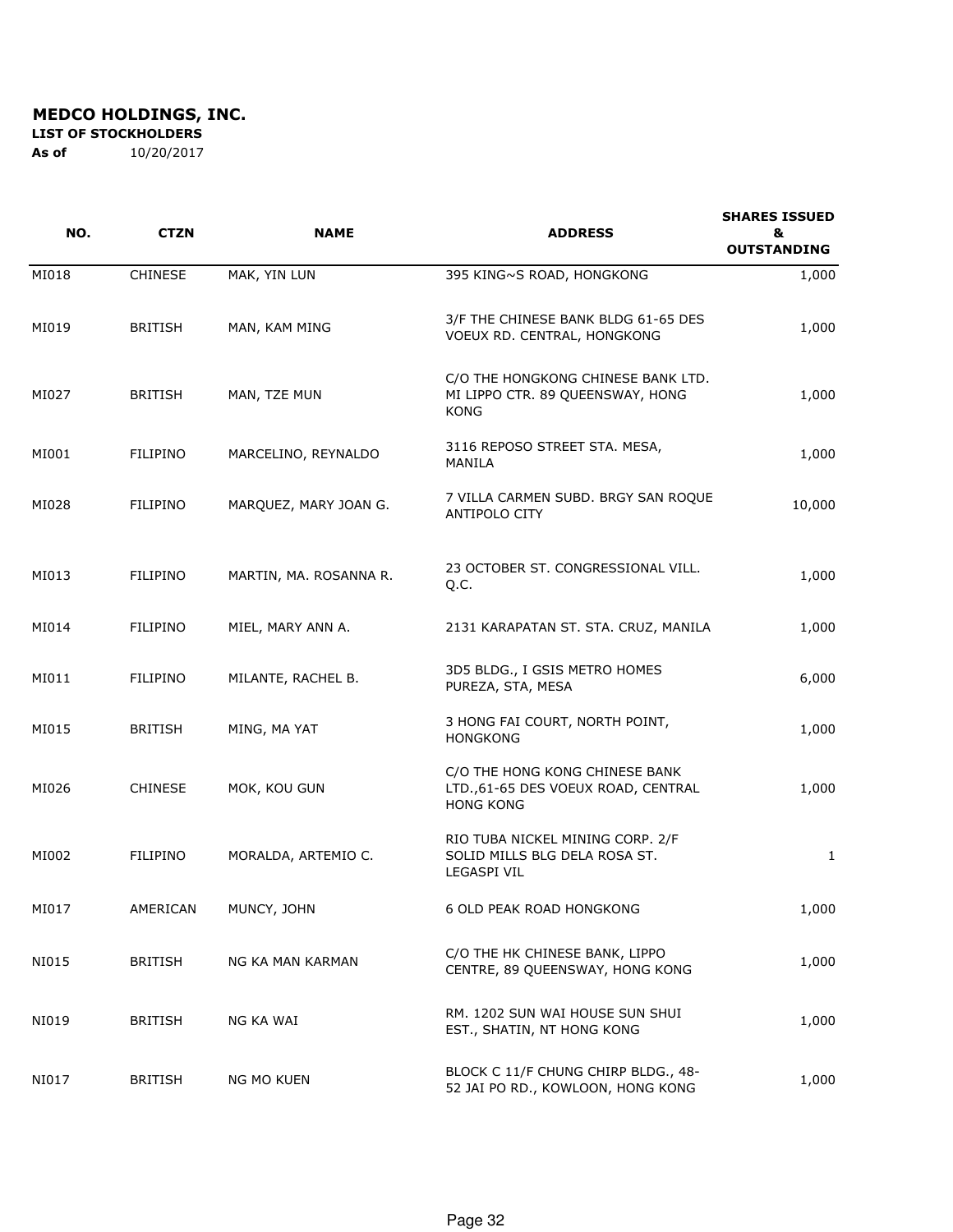**LIST OF STOCKHOLDERS** 

| NO.          | <b>CTZN</b>     | <b>NAME</b>              | <b>ADDRESS</b>                                                      | <b>SHARES ISSUED</b><br>&<br><b>OUTSTANDING</b> |
|--------------|-----------------|--------------------------|---------------------------------------------------------------------|-------------------------------------------------|
| NI014        | <b>BRITISH</b>  | <b>NG SAU LAN</b>        | HK CHINESE BANK, 61-65 DES VOEUX<br>ROAD, CENTRAL HONG KONG         | 1,000                                           |
| NI021        | <b>BRITISH</b>  | NG SHING CHEUNG          | SIU YAT BLDG., BLOCK A, FLAT A4, 5/F SH<br>KUNG, KOWLOON, HONG KONG | 1,000                                           |
| <b>NG005</b> | <b>FILIPINO</b> | NG SIOK GO               | 621 CAMBA ST., MANILA                                               | 10,000                                          |
| NI020        | <b>BRITISH</b>  | NG SIU HING, EDMUND      | LIPPO CENTRE, 89 QUEENSWAY, HONG<br>KONG                            | 1,000                                           |
| NI016        | <b>BRITISH</b>  | NG YIN WAH TITONY        | 25/F WAI SING MANSION, TAIKOO SHING,<br><b>HONG KONG</b>            | 1,000                                           |
| NI013        | <b>BRITISH</b>  | NG YING LING             | BLOCK A 2/F KAM FAI LAU 24 HAU WO<br>ST., KENNEDY TOWN HONG KONG    | 1,000                                           |
| <b>NI008</b> |                 | PORTUGUESE NG, FONG KENG | 2518 LAI MING HOUSE NEW TERRITORY,<br><b>HONGKONG</b>               | 1,000                                           |
| NI009        | <b>CHINESE</b>  | NG, KWAI CHI             | 2603 TAI LING HPUSE, TAI YUEN ESTATE,<br><b>HONGKONG</b>            | 1,000                                           |
| NI010        | <b>CHINESE</b>  | NG, KWAI TO JOAN         | 36 KAM PING FORTUNA BLDG.<br><b>HONGKONG</b>                        | 1,000                                           |
| NI012        | <b>CHINESE</b>  | NG, KWOK WA              | 4/F HAP CHUNG BLDG. TSUEN WAN,<br><b>HONGKONG</b>                   | 1,000                                           |
| NI011        | <b>CHINESE</b>  | NG, SHOOK YUN CHRISTINA  | 5 INVERNESS ROAD KOWLOON,<br><b>HONGKONG</b>                        | 1,000                                           |
| NI023        | <b>BRITISH</b>  | NG, YU CHUN              | LIPPO CENTRE 89 QUEENSWAY HONG<br><b>KONG</b>                       | 1,000                                           |
| NI018        | <b>BRITISH</b>  | NGAI WAI MING            | FLAT 4 5/F BLOCK A SUN LAI GARDEN,<br>KOWLOON, HK                   | 1,000                                           |
| NI022        | <b>BRITISH</b>  | <b>NGAI YAU SING</b>     | 1/F PARKES COMM~L CENTRE 2-8 PARKES<br>ST., KOWLOON, HONG KONG      | 1,000                                           |
| NI007        | MALAYSIAN       | NGO PICK ENG             | 3406 TAK BO GARDEN, KOWLOON,<br><b>HONGKONG</b>                     | 1,000                                           |
| NI001        | FILIPINO        | NUYDA, HERMEL A.         | C/O LEGASPI OIL CO., INC. 1859 SAN<br>MARCELINO ST. MALATE, MANILA  | 500                                             |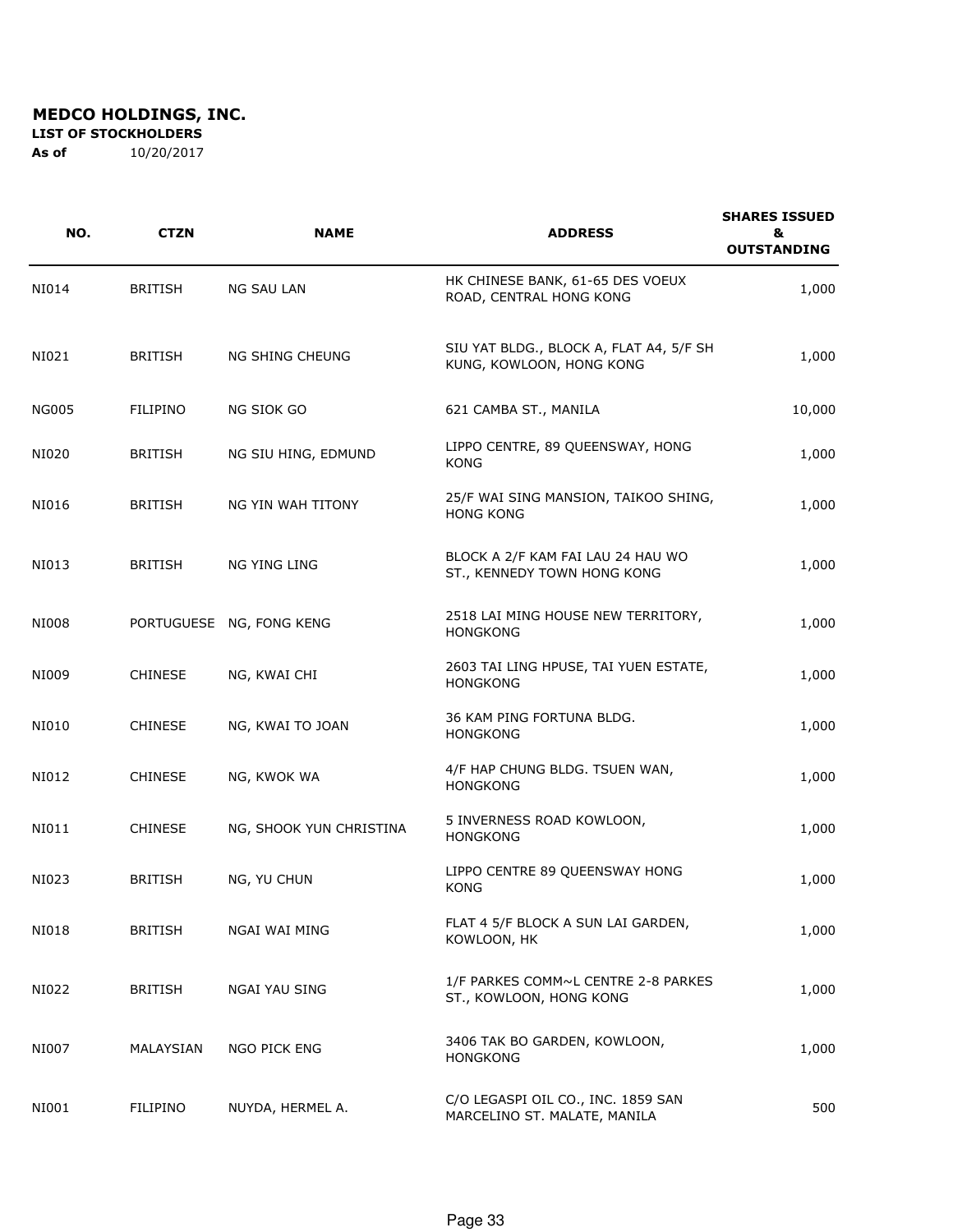**LIST OF STOCKHOLDERS** 

| NO.   | <b>CTZN</b>     | <b>NAME</b>            | <b>ADDRESS</b>                                                                             | <b>SHARES ISSUED</b><br>&<br><b>OUTSTANDING</b> |
|-------|-----------------|------------------------|--------------------------------------------------------------------------------------------|-------------------------------------------------|
| OI009 | <b>CHINESE</b>  | OI, WAI MAN            | LIPPO CENTRE, 89 QUEENSWAY,<br><b>HONGKONG</b>                                             | 1,000                                           |
| OI006 | <b>FILIPINO</b> | ONG, LYN               | 178 MOLAVE ST. FORTUNE VILLAGE<br>VALENZUELA, BULACAN                                      | 20,000                                          |
| 01008 | <b>FILIPINO</b> | OSI, AVELINO M.        | 456 SOLANA ST. INTRAMUROS MANILA                                                           | 10,000                                          |
| PI003 | <b>FILIPINO</b> | PACIONE, MACARIO       | 2081 DONADA STREET PASAY CITY                                                              | 500                                             |
| PI011 | <b>FILIPINO</b> | PADILLA, MAGDALENA     | PNB FX TREASURY C/O SARMIENTO<br><b>ROSSANA</b>                                            | 5,000                                           |
| PI030 | <b>BRITISH</b>  | PAK, YUK HA            | 503 YEE KING HOUSE, KWONG YUEN<br>EST., HONGKONG                                           | 1,000                                           |
| PI032 | <b>BRITISH</b>  | PANG, KIT SHEUNG       | LIPPO CENTRE, 89 QUEENSWAY,<br><b>HONGKONG</b>                                             | 1,000                                           |
| PI033 | <b>BRITISH</b>  | PANG, SHUK HAN         | LIPPO CENTRE, 89 QUEENSWAY,<br><b>HONGKONG</b>                                             | 1,000                                           |
| PI034 | <b>BRITISH</b>  | PANG, SUK MING         | G/F 757 NATHAN ROAD, KOWLOON,<br><b>HONGKONG</b>                                           | 1,000                                           |
| PI035 | <b>BRITISH</b>  | PANG, YUK MEI          | RM. 3213 HIN TAH HOUSE, HIN KENG<br>ESTATE SHATIN, NEW TERRITORY                           | 1,000                                           |
| PI001 | <b>FILIPINO</b> | PANLILIO, VICENTE      | 12 PILI AVE., FORBES PARK MAKATI,<br><b>METRO MANILA</b>                                   | 5,000                                           |
| PI004 | FILIPINO        | POBLADOR, NAPOLEON J.  | CASTILLO, ZAMORA P.LAW OFF 5/F<br>MONTEPINO BLDG., 138 AMORSOLO ST.,<br><b>LEGASPI VIL</b> | $\mathbf{1}$                                    |
| PI031 | <b>BRITISH</b>  | POON, SIU KOW          | 815 LEE TSUI HOUSE, CHAIWAN,<br><b>HONGKONG</b>                                            | 1,000                                           |
| PI029 | <b>BRITISH</b>  | PUN, SIU LAI           | FALT 1 FU YUZ HOUSE, KEUNG COURT,<br><b>HONGKONG</b>                                       | 1,000                                           |
| RI001 | FILIPINO        | RAMOS, ANGELA          | 22 SOLAR ST., BEL-AIR VIL MAKATI,<br><b>METRO MANILA</b>                                   | 20,000                                          |
| RI014 | FILIPINO        | REAMBILLO, MA. LEONORA | 44-B STELLA MRIS ST. BO. KAPITOLYO,<br>PASIG CITY                                          | 10,000                                          |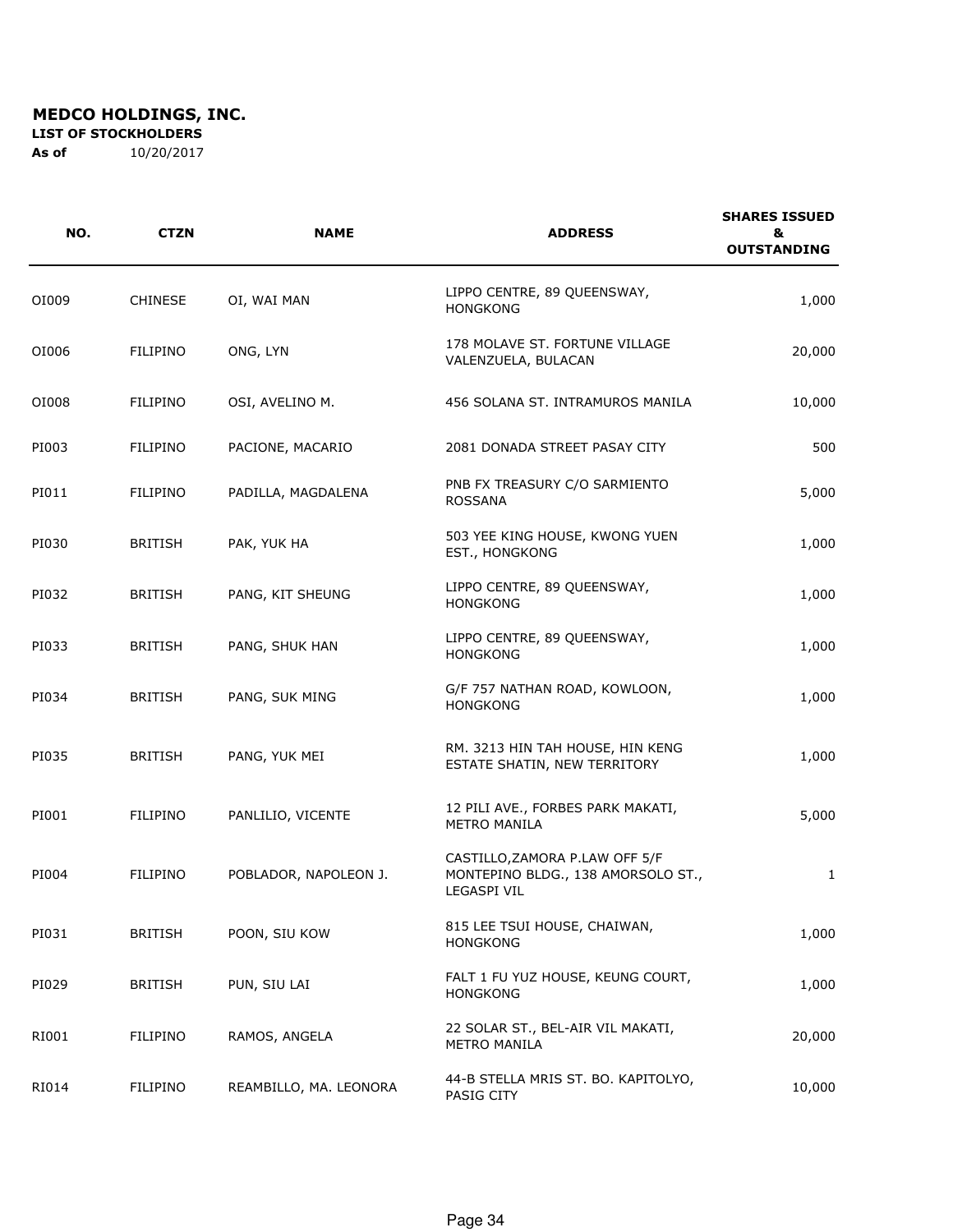**LIST OF STOCKHOLDERS** 

| NO.   | <b>CTZN</b>     | <b>NAME</b>          | <b>ADDRESS</b>                                                                               | <b>SHARES ISSUED</b><br>&<br><b>OUTSTANDING</b> |
|-------|-----------------|----------------------|----------------------------------------------------------------------------------------------|-------------------------------------------------|
| RI002 | <b>FILIPINO</b> | RIADY, STEPHEN       | C/O LIPPO SEC., INC. 31/F RUFINO<br>PACIFIC TOWER 6784 AYALA AVE.,<br>MAKATI                 | $\mathbf{1}$                                    |
| RI003 | <b>FILIPINO</b> | RODRIGO, RAUL        | 9/F BA LEPANTO BLDG. PASEO DE ROXAS,<br><b>MAKATI CITY</b>                                   | 1,000,000                                       |
| SI001 | <b>FILIPINO</b> | SAN PEDRO, JOSEPH P. | C Z & P LAW OFFICES, 5/F MONTWPINO<br>BLDG., 138 AMORSOLO ST., LEGASPI<br>VILL., MAKATI CITY | $\mathbf{1}$                                    |
| SI002 | <b>FILIPINO</b> | SARTE, ELFREN R.     | RM. 609 TRADE & COMMERCE BLDG.,<br>JUAN LUNA, MANILA                                         | 5,000                                           |
| SI003 | <b>FILIPINO</b> | SARTE, ELMER         | RM. 609 TRADE & COMMERCE BLDG.,<br>JUAN LUNA, MANILA                                         | 500                                             |
| SI042 | <b>FILIPINO</b> | SEVALLA, OLIVIA      | 7536 SANTILLAN ST. MAKATI CITY                                                               | 1,000                                           |
| SI031 | <b>BRITISH</b>  | SHAM, CHIK SHING     | 321 RECLAMATION ST. MONGKOK,<br>KOWLOON HONGKONG                                             | 1,000                                           |
| SI037 | <b>BRITISH</b>  | SHIU, CHI SUM        | G/F 2-8 PARKES ST., YMT KOWLOON,<br><b>HONG KONG</b>                                         | 1,000                                           |
| SI004 | <b>FILIPINO</b> | SHOTWELL, ANSELMO N. | P.O. BOX 554, MANILA                                                                         | 1,000                                           |
| SI036 | <b>BRITISH</b>  | SHUEN, NG SIU LAI    | BLOCK 6, FLAT 19, TSING YI GARDEN,<br>TSING YI N.T. HONG KONG                                | 1,000                                           |
| SI030 | <b>BRITISH</b>  | SIN, WAI SHAN        | 61-65 DES VOEUX, CETRAL HONGKONG                                                             | 1,000                                           |
| SI038 | <b>BRITISH</b>  | SIU, KIT CHING       | FLAT 203, BLOCK H KORNHILL QUARRY<br>BAY, HONG KONG                                          | 1,000                                           |
| SI035 | <b>BRITISH</b>  | SIU, TZE CHIT        | HONGKONG CHINESE BANK, 89<br>QUEENSWAY, HONGKONG                                             | 1,000                                           |
| SI005 | <b>FILIPINO</b> | SIY, LIBERTAD        | RM. 1822 TYTANA CENTRE PLAZA<br>LORENZO RUIZ BINONDO, MANILA                                 | 8,336                                           |
| SI033 | <b>BRITISH</b>  | SO SHUK YEE, CINDY   | LIPPO CENTRE, 89 QUEENSWAY,<br><b>HONGKONG</b>                                               | 1,000                                           |
| SI040 | <b>BRITISH</b>  | SO, CHICK KUN        | 430-440 DES VOEUX RD., WEST KWAN<br>YICK BLDG., 17/F FLAT 20 HONG KONG                       | 1,000                                           |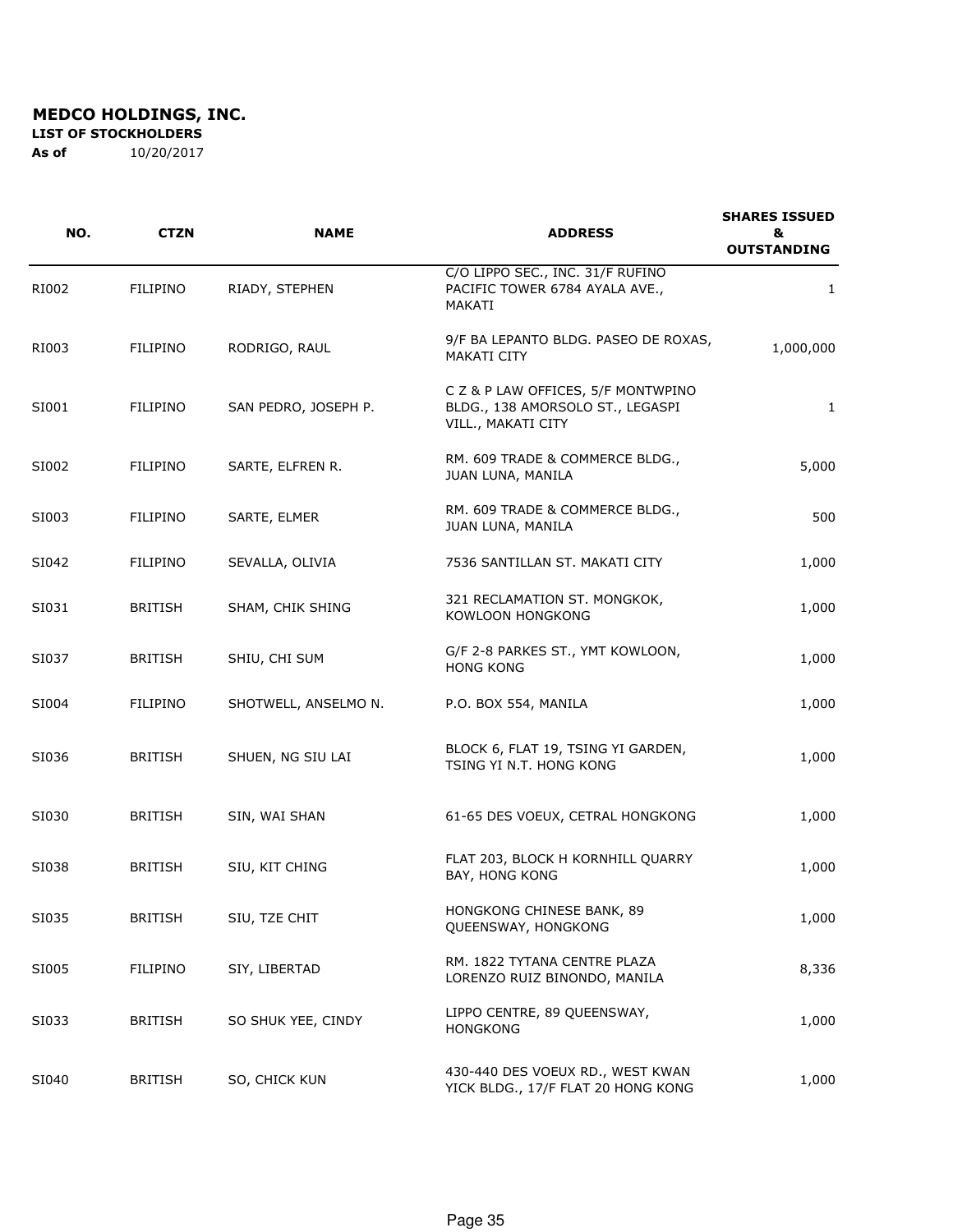**LIST OF STOCKHOLDERS** 

| NO.   | <b>CTZN</b>     | <b>NAME</b>           | <b>ADDRESS</b>                                                            | <b>SHARES ISSUED</b><br>&<br><b>OUTSTANDING</b> |
|-------|-----------------|-----------------------|---------------------------------------------------------------------------|-------------------------------------------------|
| SI043 | <b>FILIPINO</b> | SO, KAREN L.          | 27-C STELLA MARIS AVE. STELLA MARIS<br>SUBD. MAYBUNGA, PASIG CITY         | 3,000                                           |
| SI034 | <b>BRITISH</b>  | SUEN, MAN YEE         | FLAT 2127 BLOCK C 430 KING~S NORTH<br>POINT, HONGKONG                     | 1,000                                           |
| SI041 | <b>BRITISH</b>  | SUNG, CHE KEUNG       | C/O THE HK CHINESE BANK M2 LIPPO<br>CENTRE, 89 QUEENSWAY, HONG KONG       | 1,000                                           |
| SI032 | <b>CHINESE</b>  | SUNG, FUNG LING       | 1305 WING MANG HOUSE, SUI COURT,<br><b>HONGKONG</b>                       | 1,000                                           |
| SI039 | <b>BRITISH</b>  | SUNG, PEI CHUAN       | M 2232 BLOCK C, METROPOLE BLDG., 416<br>KING~S RD. NORTH POINT, HONG KONG | 1,000                                           |
| TI032 | <b>BRITISH</b>  | TAM LONG YIU          | FLAT 7 6/F NGA TSUI HSE., LOK NGA<br>COURT, KOWLOON, HONG KONG            | 1,000                                           |
| TI040 | <b>BRITISH</b>  | TAM SIU FUN           | RM. 1712 LEE HONG HOUSE, SHUN LEE<br>ESTATE, KOWLOON HONGKONG             | 1,000                                           |
| TI039 | <b>BRITISH</b>  | TAM SIU HUNG          | O&M DEPT. 9/F LIPPO TOWER 89<br>QUEENSWAY, HONG KONG                      | 1,000                                           |
| TI033 | <b>BRITISH</b>  | TAM WING YAN          | THE HONG KONG CHINESE BANK, 89<br>QUEENSWAY, HK                           | 1,000                                           |
| TI029 | <b>BRITISH</b>  | TAM, SIN MAY          | 3 NASSAU ST. 8/F BLOCK C-MEI FOO<br>CHUEN, KOWLOON HONGKONG               | 1,000                                           |
| TI001 | FILIPINO        | TAN CHENG LENG        | 2075 M.H. DEL PILAR ST. MALATE,<br>MANILA                                 | 10,000                                          |
| TI044 | <b>BRITISH</b>  | TAN KAM SUN, LAWRENCE | THE CHINESE BANK BLDG., 61-65 DES<br>VOEUX RD., CENTRAL HONG KONG         | 1,000                                           |
| TI002 | <b>FILIPINO</b> | TAN, LIN              | 449-B SAN RAFAEL SAN MIGUEL, MANILA                                       | 1,000                                           |
| TI003 | FILIPINO        | TAN, NANCY            | 2075 M.H. DEL PILAR ST. MALATE,<br>MANILA                                 | 1,000                                           |
| TI036 | <b>BRITISH</b>  | TANG WAI KAY          | 6/F BLOCK D 239 CHEUNG SHA WAN RD.<br>KOWLOON, HONG KONG                  | 1,000                                           |
| TI024 | <b>CHINESE</b>  | TANG, CHOI NGOR       | LIPPO CENTRE, 89 QUEENSWAY,<br><b>HONGKONG</b>                            | 1,000                                           |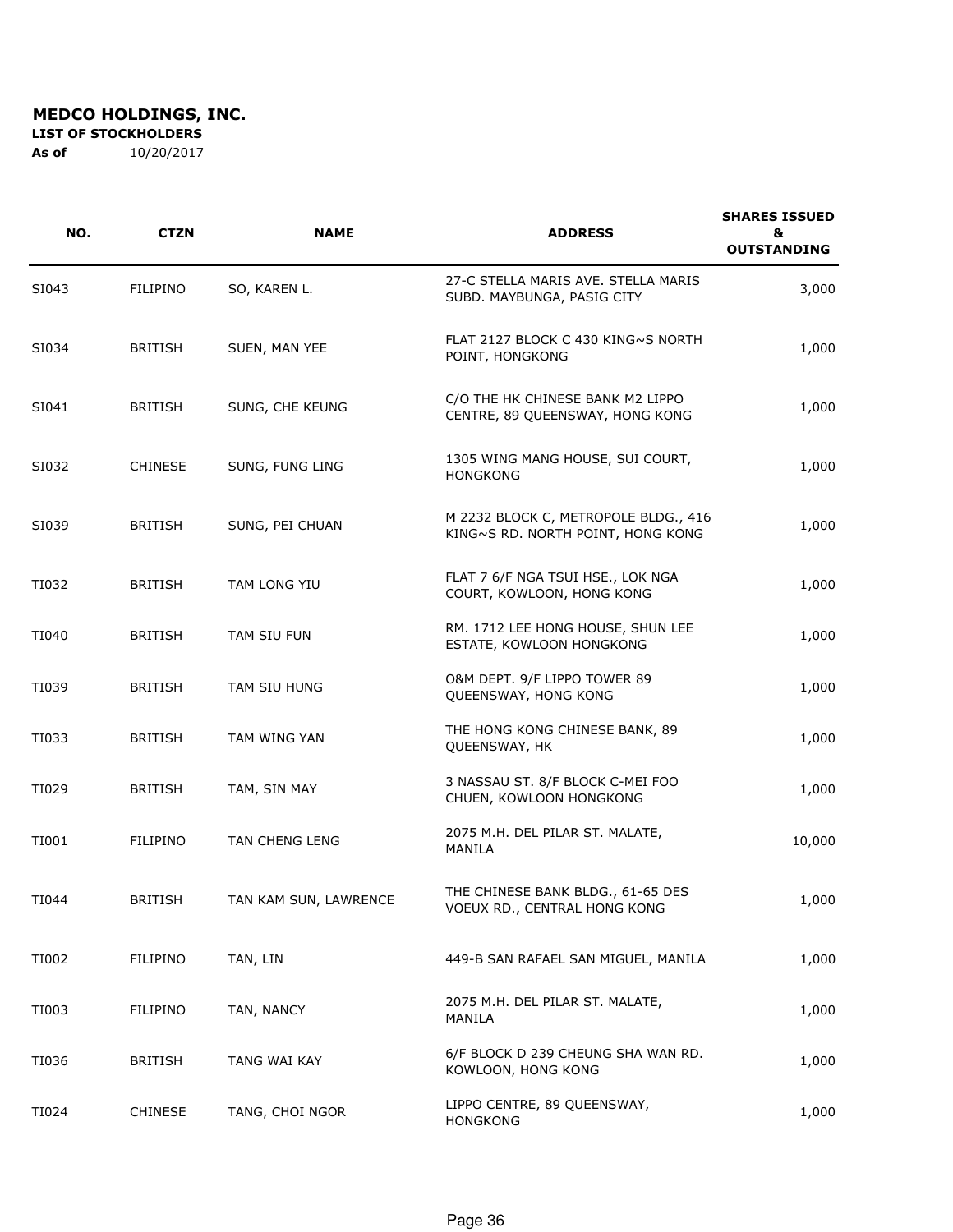**LIST OF STOCKHOLDERS** 

| NO.   | <b>CTZN</b>    | <b>NAME</b>              | <b>ADDRESS</b>                                                           | <b>SHARES ISSUED</b><br>&<br><b>OUTSTANDING</b> |
|-------|----------------|--------------------------|--------------------------------------------------------------------------|-------------------------------------------------|
| TI017 | <b>BRITISH</b> | TANG, KWOK FUNG          | 12/F PEARL COURT, 13 BELCHER~S ST.<br><b>HONGKONG</b>                    | 1,000                                           |
| TI019 | <b>BRITISH</b> | TANG, KWOK LUNG          | 2011 YU HING HOUSE, CHAIWAN<br><b>HONGKONG</b>                           | 1,000                                           |
| TI022 | <b>CHINESE</b> | TANG, NGOK CHUNG         | 2/F YAN WING HOUSE, YAN TSUI COURT,<br><b>HONGKONG</b>                   | 1,000                                           |
| TI025 | <b>CHINESE</b> | TANG, NI TONG            | LIPPO CENTRE, 89 QUEENSWAY,<br><b>HONGKONG</b>                           | 1,000                                           |
| TI042 | <b>BRITISH</b> | TANG, SIU TING GRATIANA  | RM. 1304, BLOCK L ALLWAY GARDENS,<br>TSUEN WAN, N.T. HONG KONG           | 1,000                                           |
| TI043 | <b>BRITISH</b> | TANG, SUET MAN HERA      | C/O NO. 19 KWONG FUK ROAD TAI PO,<br>N.T. HONG KONG                      | 1,000                                           |
| TI026 | <b>CHINESE</b> | TANG, WING LUN           | 706 AMOY GARDEN, KOWLOON,<br><b>HONGKONG</b>                             | 1,000                                           |
| TI031 | <b>BRITISH</b> | TANG, YUEN KWAN          | FLAT C, 9/F 254 CHA RD., KOWLOON,<br><b>HONG KONG</b>                    | 1,000                                           |
| TI023 | <b>CHINESE</b> | TANG, YUK FUNG           | G/F SAN FUNG AVE. SHEUNG SUI,<br><b>HONGKONG</b>                         | 1,000                                           |
| TI020 | <b>FRENCH</b>  | TJHIA, MIAUW-CHOO ESTHER | LIPPO CENTRE, 89 QUEENSWAY,<br><b>HONGKONG</b>                           | 1,000                                           |
| TI038 | <b>BRITISH</b> | TONG LAI PING, EDITH     | M 1308 TSUI SHEK HOUSE, PING SHEK<br>ESTATE, KOWLOON HONG KONG           | 1,000                                           |
| TI041 | <b>BRITISH</b> | TONG, KA WAN CARMEN      | 61-65 DES VOEUX, CENTRAL, HONG<br>KONG THE HONGKONG CHINESE BANK,<br>3/F | 1,000                                           |
| TI015 | FILIPINO       | TORRALBA, HELEN          | 47 MATAPAT ST., TEACHER~S VILLAGE<br>Q.C.                                | 1,000                                           |
| TI035 | <b>BRITISH</b> | <b>TSANG SEK WAN</b>     | M 1703 KING YUET HOUSE, KING NGA<br>COURT, TAI PO, N.T. HONG KONG        | 1,000                                           |
| TI018 | <b>BRITISH</b> | TSANG, FOO HIM           | 1016 BLOCK F KORNHILL QUARRY BAY,<br><b>HONGKONG</b>                     | 1,000                                           |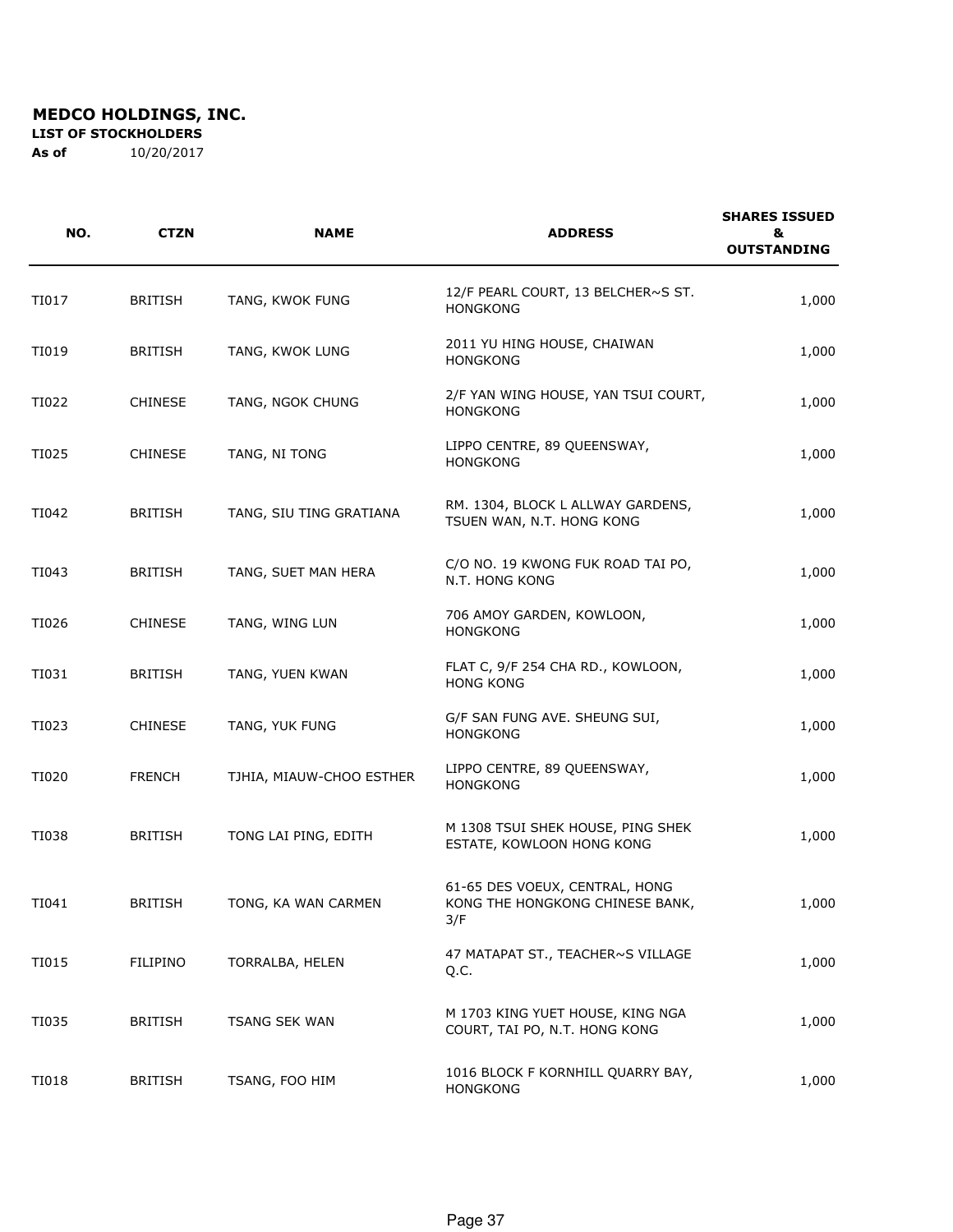**LIST OF STOCKHOLDERS** 

| NO.   | <b>CTZN</b>     | <b>NAME</b>              | <b>ADDRESS</b>                                                               | <b>SHARES ISSUED</b><br>&<br><b>OUTSTANDING</b> |
|-------|-----------------|--------------------------|------------------------------------------------------------------------------|-------------------------------------------------|
| TI027 | <b>CHINESE</b>  | TSANG, HIN MING          | 333 MAIN HING HOUSE, HANG ESTATE,<br><b>HONGKONG</b>                         | 1,000                                           |
| TI046 | <b>BRITISH</b>  | TSANG, KOON MAN          | 10 KWONG FUK ROAD, TAI PO, NEW<br>TERRITORY H.K.                             | 1,000                                           |
| TI045 | <b>BRITISH</b>  | TSANG, SIU MAN           | G/F NO. 45 KAI MAN PATH, TUEN MUN<br>NEW TERRITORY, HONG KONG                | 1,000                                           |
| TI021 | <b>CHINESE</b>  | TSE OI YUNG              | HKCB LTD., YAU MA TI BRANCH 2-8<br>PARKES ST. HONGKONG                       | 1,000                                           |
| TI034 | <b>BRITISH</b>  | TSE PUI KONG             | THE HONG KONG CHINESE BANK, 89<br>QUEENSWAY, HK                              | 1,000                                           |
| TI047 | <b>BRITISH</b>  | <b>TSE YUK-LAN</b>       | G/F 55 TAI HO ROAD, TSUEN WAN, NEW<br><b>TERRITORY HONG KONG</b>             | 1,000                                           |
| TI016 | <b>BRITISH</b>  | TSE, SUI TAK             | 61-65 DES VOEUX, CENTRAL HONGKONG                                            | 1,000                                           |
| TI030 | <b>BRITISH</b>  | TSE, YUET NGOR           | RM. 532, CHI MEI HOUSE, CHOI HUNG<br>ESTATE, KOWLOON HONG KONG               | 1,000                                           |
| TI037 | <b>BRITISH</b>  | TSOI HUNG KEI            | RM. 1725 BLOCK 3 LAI KING ESTATE,<br>KOWLOON, HONGKONG                       | 1,000                                           |
| TI028 | <b>CHINESE</b>  | TUNG, LAI WAN            | FLAT D RICHLAND GARDENS, KOWLOON,<br><b>HONGKONG</b>                         | 1,000                                           |
| UI004 | <b>FILIPINO</b> | UY, ARTURO &/OR ARNEL UY | 3547 LINGAYEN STREET STA. MESA<br>MANILA                                     | 40,000                                          |
| ZZ003 | <b>FILIPINO</b> | VALENCIA, JESUS SAN LUIS | SEVERINO & CATALINA APT. 701-2/F,<br>BANWE ST. SMH QUEZON CITY               | 1,000                                           |
| VI009 | FILIPINO        | VELASCO, MA. JIDGETTE V. | UNIT II LA TOWNHOMES, CONCEPCION<br>ST. BUTING PASIG                         | 1,000                                           |
| VI001 | <b>FILIPINO</b> | VERA, RUFIA DOROTHY C.   | C/O EXCHANGE EQUITY CORP. 151 PASEO<br>DE ROXAS MAKATI, METRO MANILA         | 1                                               |
| VI008 | FILIPINO        | VILLANUEVA, ERLINDA B.   | #100 SOUTHVIEW DRIVE, COUNTRY<br>HOMES SUBD., BO. SORO-SORO BINAN,<br>LAGUNA | 1,000                                           |
| VI006 | FILIPINO        | VILLANUEVA, RIZALINA B.  | 1762-B GUIZON STREET MAKATI CITY                                             | 5,000                                           |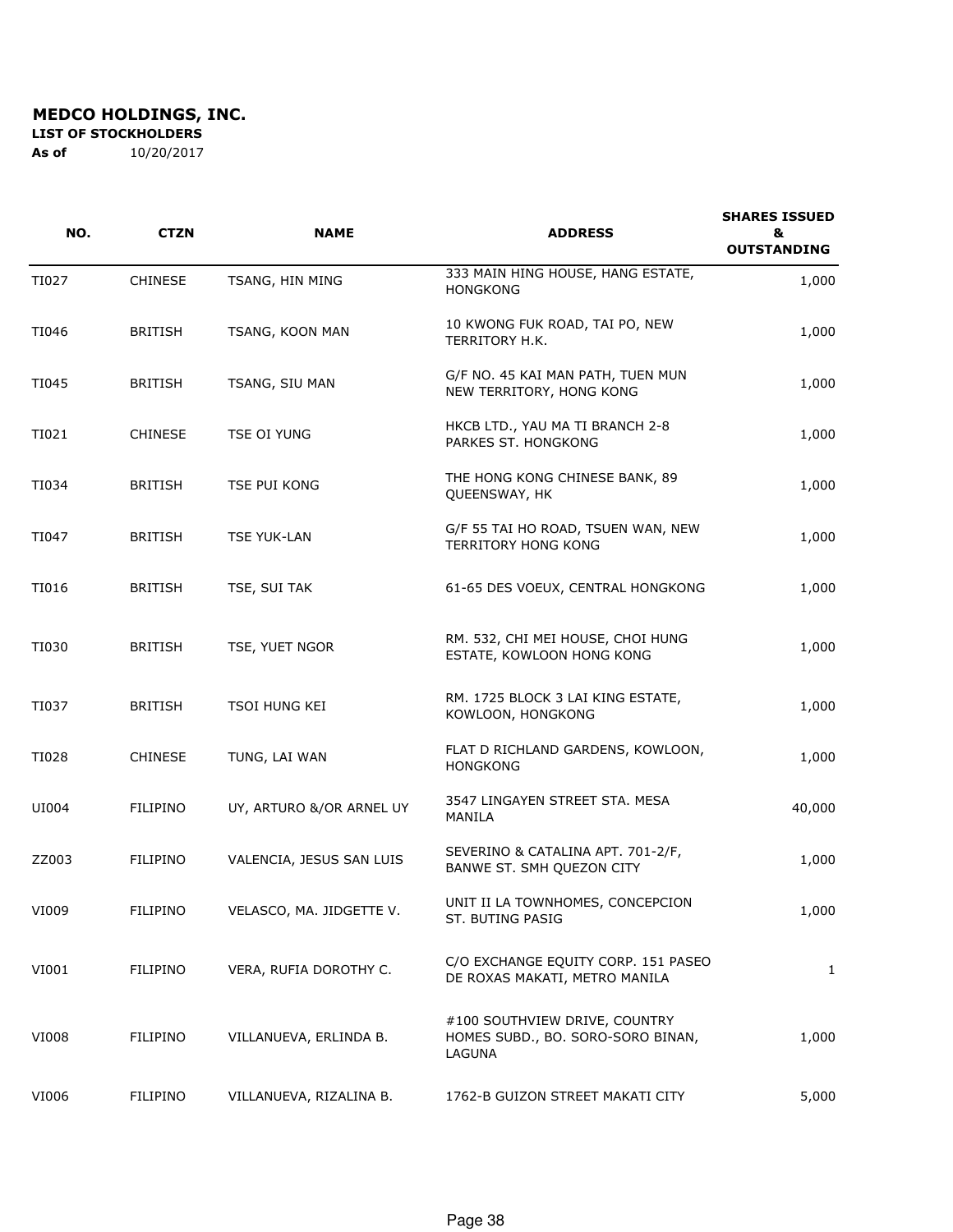**LIST OF STOCKHOLDERS** 

| NO.   | <b>CTZN</b>     | <b>NAME</b>             | <b>ADDRESS</b>                                                                    | <b>SHARES ISSUED</b><br>&<br><b>OUTSTANDING</b> |
|-------|-----------------|-------------------------|-----------------------------------------------------------------------------------|-------------------------------------------------|
| VI002 | <b>FILIPINO</b> | VIRATA, LUIS JUAN I.    | C/O EXCHANGE EQUITY CORP. 151 PASEO<br>DE ROXAS MAKATI, METRO MANILA              | 1                                               |
| WI045 | <b>BRITISH</b>  | WAN, SUET PING          | FLAT D, 7/F 42 SHING ON ST.,<br>SHAUKEIWAN, H.K.                                  | 1,000                                           |
| WI025 | <b>BRITISH</b>  | WAN, YEE LING           | 18/F FLAT D BLOCK 7 KORNHILL GARDEN,<br>QUARRY BAY, HONGKONG                      | 1,000                                           |
| WI019 | <b>BRITISH</b>  | WONG KAI, CHEUNG        | FLAT 01, 3/F BLOCK D, LUK YEUNG SUN<br>CHUEN TSUEN WAN, N.T.                      | 1,000                                           |
| WI029 | <b>BRITISH</b>  | WONG YUEN MUI           | 10/F TAK YUE MANSION, 376 SHANGHAI<br>ST., KOWLOON HONG KONG                      | 1,000                                           |
| WI036 | <b>BRITISH</b>  | WONG, CHEUK YUEN JACOB  | 402-406 PORTLAND STREET MONGKOK,<br><b>HONG KONG</b>                              | 1,000                                           |
| WI023 | <b>BRITISH</b>  | WONG, CHOR FUN          | RM. 308 KWAI HONG COURT, BLOCL B,<br>KWANG HONG, N. T. HONGKONG                   | 1,000                                           |
| WI038 | <b>BRITISH</b>  | WONG, CHUI FONG BESSIE  | 15/F EUSTON COURT, 6 PARK ROAD,<br><b>HONG KONG</b>                               | 1,000                                           |
| WI039 | <b>BRITISH</b>  | WONG, FU WAI LAN GLORIA | 8/F FLAT A ON FUNGI BLDG. CAINE ROAD,<br>H.K.                                     | 1,000                                           |
| WI044 | <b>BRITISH</b>  | WONG, FUNG MUI          | 231-233 LAICHIKOK ROAD, G/F<br>KOWLOON, H.K.                                      | 1,000                                           |
| WI016 | <b>BRITISH</b>  | WONG, HO MING           | 18-21 MAN HING HSE, TAI HANG SAI<br>EST., YUNG RD. KOWLOON, HONGKONG              | 1,000                                           |
| WI005 | AUSTRALIAN      | WONG, HON KAN           | 192 DES VOEUX ROAD HONGKONG                                                       | 1,000                                           |
| WI026 | <b>BRITISH</b>  | WONG, HUNG CHEONG       | FLAT 326, BLOCK 13 UPPER PAK TIN<br>ESTATE, KOWLOON HONGKONG                      | 1,000                                           |
| WI043 | BRITISH         | WONG, KA WAI            | FLAT C, 7/F DRAGON FAIR GARDEN,<br>BLOCK 2, 485 QUEENSWAY RD. HONG<br><b>KONG</b> | 1,000                                           |
| WI014 | <b>BRITISH</b>  | WONG, KAM CHUEN         | FLAT B, 6/F BLOCK 21 CITY ONE, SHATIN,<br>N.T.                                    | 1,000                                           |
| WI012 | <b>CHINESE</b>  | WONG, KAR MAN           | 3/F HANG CHIEN COURT, KOWLOON,<br><b>HONGKONG</b>                                 | 1,000                                           |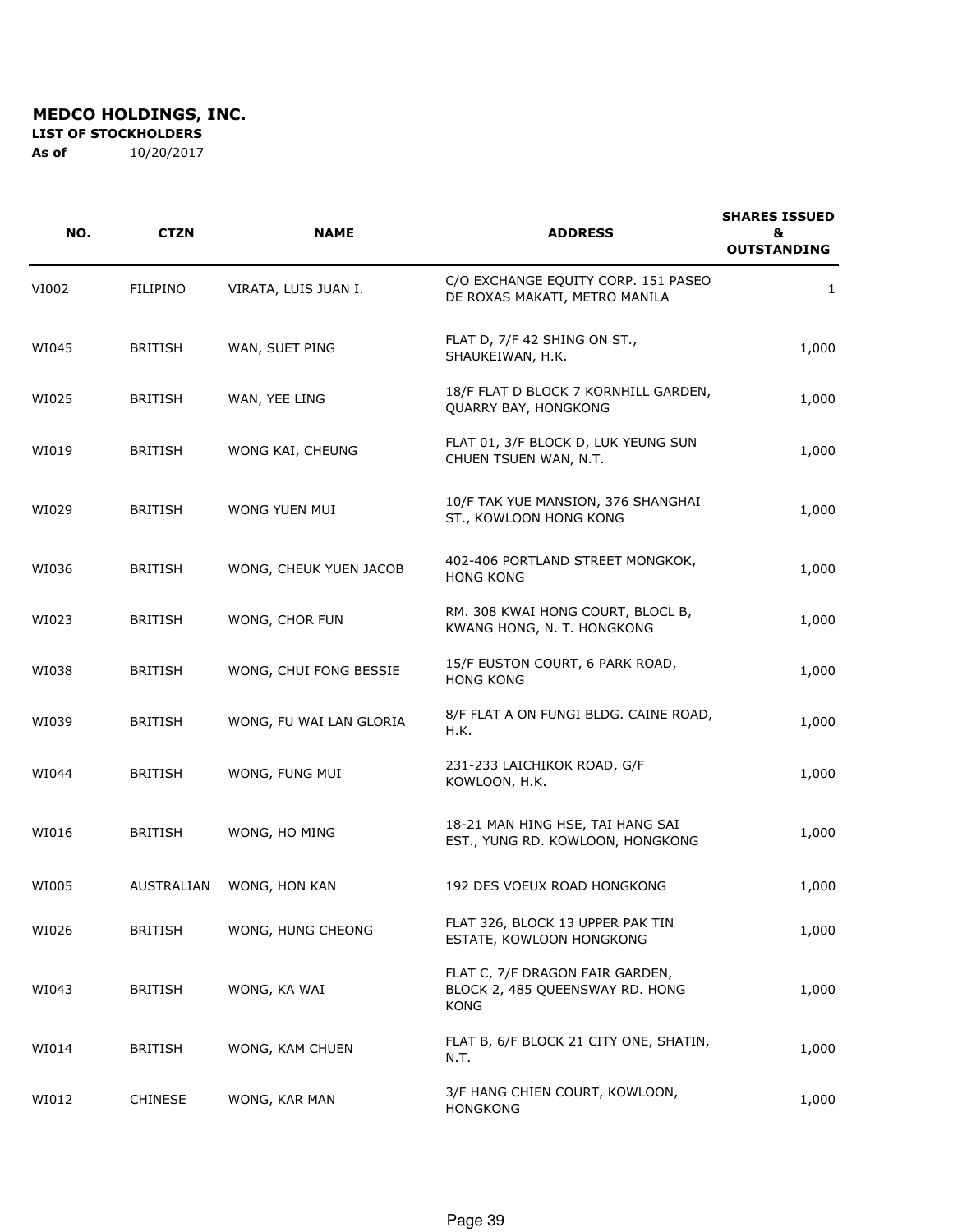**LIST OF STOCKHOLDERS** 

| NO.   | <b>CTZN</b>    | <b>NAME</b>               | <b>ADDRESS</b>                                                                         | <b>SHARES ISSUED</b><br>&<br><b>OUTSTANDING</b> |
|-------|----------------|---------------------------|----------------------------------------------------------------------------------------|-------------------------------------------------|
| WI027 | <b>BRITISH</b> | WONG, KWOK CHU            | BLOCK D, 25/F TOWER 7 TAI PO CENTER,<br>N. T. HONGKONG                                 | 1,000                                           |
| WI031 | <b>BRITISH</b> | WONG, KWOK PING           | 23/F FLAT D, BLOCK 1, 455 QUEENSWAY<br>RD. WEST HONG KONG                              | 1,000                                           |
| WI008 | <b>CHINESE</b> | WONG, LAI HAN             | 19/F HONG LONG GARDEN, TSING LUNG,<br><b>HONGKONG</b>                                  | 1,000                                           |
| WI032 | <b>BRITISH</b> | WONG, LAI LI              | HONG KONG CHINESE BANK, LIPPO<br>CENTRE, 89 QUEENS WAY HONG KONG                       | 1,000                                           |
| WI022 | <b>BRITISH</b> | WONG, LAM FAI             | FLAT 5, 17/F AMOY GARDEN, NGAU TAU<br>KOK, KOWLOON HONGKONG                            | 1,000                                           |
| WI034 | <b>BRITISH</b> | WONG, MAN CHING CASSANDRA | 9/F FLAT F, NGAN SING MANSION TAIKOO<br>CHING, HONG KONG                               | 1,000                                           |
| WI041 | <b>BRITISH</b> | WONG, MEI SIM ESTHER      | C/O THE HONG KONG CHINESE BANK<br>LTD. M2 LIPPO CTR. 89 QUEENSWAY,<br><b>HONG KONG</b> | 1,000                                           |
| WI040 | <b>BRITISH</b> | WONG, MEI SZE WINNIE      | NO. IP G/F KWONG FUK ROAD, TAZ PO<br>NEW TERRITORY, HONG KONG                          | 1,000                                           |
| WI042 | <b>CHINESE</b> | WONG, PAK KIN             | G/F 2-8 PARKES ST., KOWLOON, HONG<br>KONG                                              | 1,000                                           |
| WI013 | <b>BRITISH</b> | WONG, PUI WAH             | 22J FOOK SIU COURT, HOLFORD GARDEN,<br>TAI WAI N. T.                                   | 1,000                                           |
| WI007 | <b>CHINESE</b> | WONG, PUI YEE             | 733 WU BOOM HOUSE, TUEN MUN,<br><b>HONGKONG</b>                                        | 1,000                                           |
| WI035 | <b>BRITISH</b> | WONG, SAU MAN             | FLAT 813, 01 YEE HOUSE, YAU 01 ESTATE,<br>TUEN MUN, N.T. HONG KONG                     | 1,000                                           |
| WI018 | <b>BRITISH</b> | WONG, SIU KEUNG           | NO. 103 G/F SAN FUNG AVE. SHEUNG<br>SHUI, N. T.                                        | 1,000                                           |
| WI006 | <b>CHINESE</b> | WONG, SIU LING            | 1621 FUNG HOUSE, DIAMOND HILL,<br><b>HONGKONG</b>                                      | 1,000                                           |
| WI030 | <b>BRITISH</b> | WONG, SIU LUN             | C/O THE HK CHINESE BANK, 3/F 61-65<br>DES VOEUX RD., CENTRAL HONG KONG                 | 1,000                                           |
| WI010 | <b>CHINESE</b> | WONG, SIU NGA             | FLAT 914 KING NGAM ROAD HONGKONG                                                       | 1,000                                           |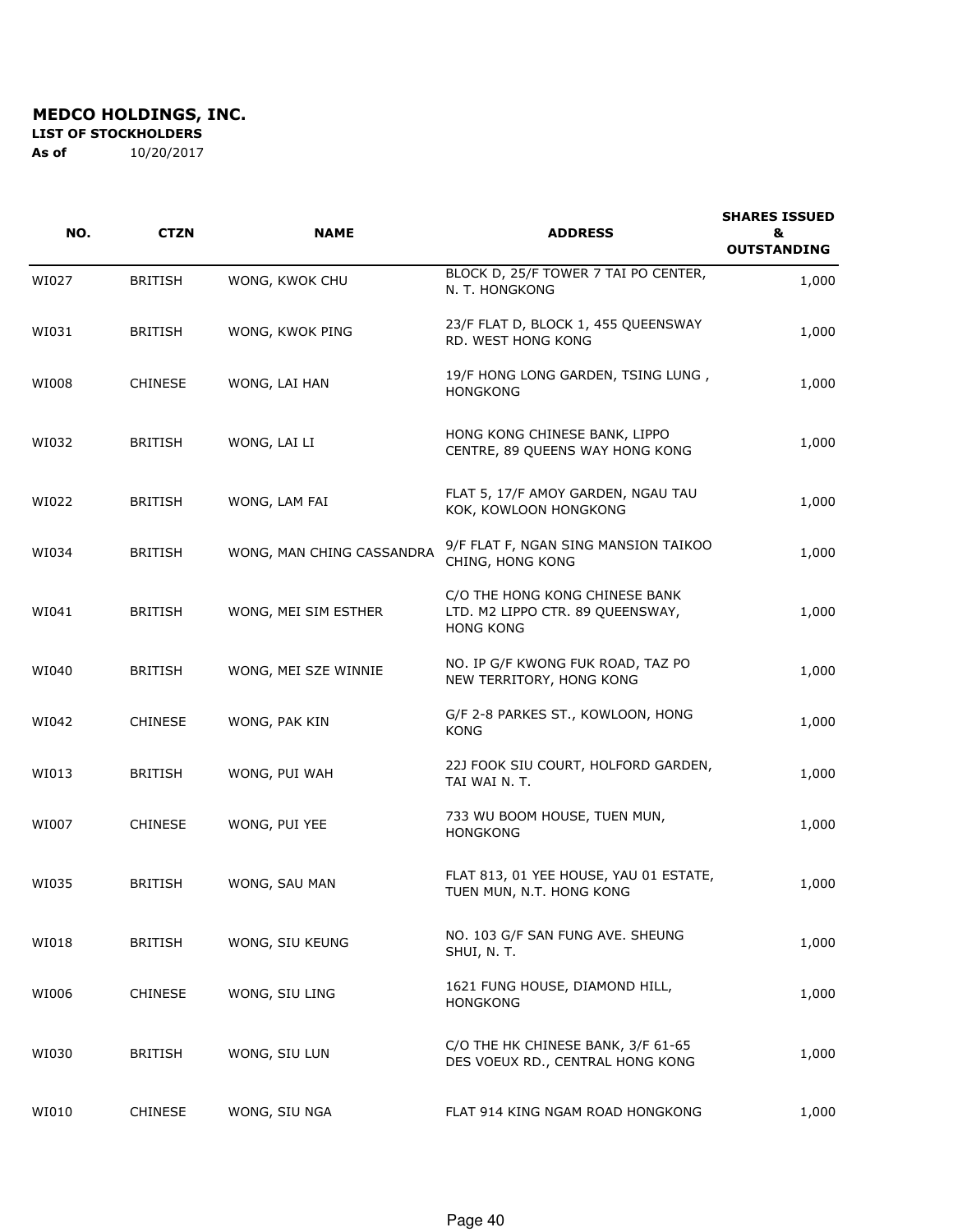**LIST OF STOCKHOLDERS** 

| NO.   | <b>CTZN</b>    | <b>NAME</b>            | <b>ADDRESS</b>                                                                   | <b>SHARES ISSUED</b><br>&<br><b>OUTSTANDING</b> |
|-------|----------------|------------------------|----------------------------------------------------------------------------------|-------------------------------------------------|
| WI033 | <b>BRITISH</b> | WONG, SIU WAI          | RM. 1307 CHOI YUET HOUSE CHOI HA<br>EST., NGAU TAU KOK, HONG KONG                | 1,000                                           |
| WI024 | <b>BRITISH</b> | WONG, SUI KING         | ROOM 1505, BLOCK 50, HENG FA CHUEN,<br>CHAI WAN HONGKONG                         | 1,000                                           |
| WI015 | <b>BRITISH</b> | WONG, TAK-LUN          | FLAT D, 8/F HOI TSUI MANSION, TSUEN<br>WAN, HONGKONG                             | 1,000                                           |
| WI011 | <b>CHINESE</b> | WONG, WAI CHUN ANSON   | 301 FUK LAM HOUSE, SHATIN,<br><b>HONGKONG</b>                                    | 1,000                                           |
| WI021 | <b>BRITISH</b> | WONG, WAI MAN          | LIPPO CENTRE, 89 QUEENSWAY,<br><b>HONGKONG</b>                                   | 1,000                                           |
| WI009 | <b>CHINESE</b> | WONG, WAI SING         | 1307 CHOI YUET HOUSE, KOWLOON,<br><b>HONGKONG</b>                                | 1,000                                           |
| WI028 | <b>BRITISH</b> | WONG, YU FUN           | 45 KAI MAN PATH, G/F TUEN MUN, N.T.                                              | 1,000                                           |
| WI017 | <b>BRITISH</b> | WONG, YUEN MING        | FLAT B, 21/F BLOCK 3 SUN YUEN LONG<br>CENTER, YUEN LONG N. T.                    | 1,000                                           |
| WI046 | <b>BRITISH</b> | WOO, PO CHU            | THE HONGKONG CHINESE BANK LTD.,<br>BILLS DEPT. MI 89 QUEENSWAY,<br>ALMIRALY H.K. | 1,000                                           |
| WI020 | <b>BRITISH</b> | WU, CHI YUNG           | 3/F THE CHINESE BANK BLDG 61-65 DES<br>VOEUX RD. CENTRAL, HONGKONG               | 1,000                                           |
| WI037 | <b>BRITISH</b> | WU, KWOK CHUNG RAYMOND | FLAT J, LAI YEE COURT SHAUKIWN, HONG<br><b>KONG</b>                              | 1,000                                           |
| YI023 | <b>BRITISH</b> | YAN, WOON CHU          | FLAT 1126, BLOCK 6 KWAI FONG EAST,<br>KWAI FONG, NT HONG KONG                    | 1,000                                           |
| YI001 | FILIPINO       | YEH, DAVID T.          | C/O LIPPO SEC., INC. 31/F RUFINO<br>PACFIC TOWER 6784 AYALA AVE., MAKATI         | 1                                               |
| YI018 | <b>CHINESE</b> | YEUNG, KAI CHIU        | 461 LYCHEE ROAD EAST FAIRVIEW PARK,<br><b>HONG KONG</b>                          | 1,000                                           |
| YI011 | <b>BRITISH</b> | YEUNG, KAR KONG        | 11A KINGSWAY MANSION, 16 KAI YUEN<br>TERRACE, NP, HONGKONG                       | 1,000                                           |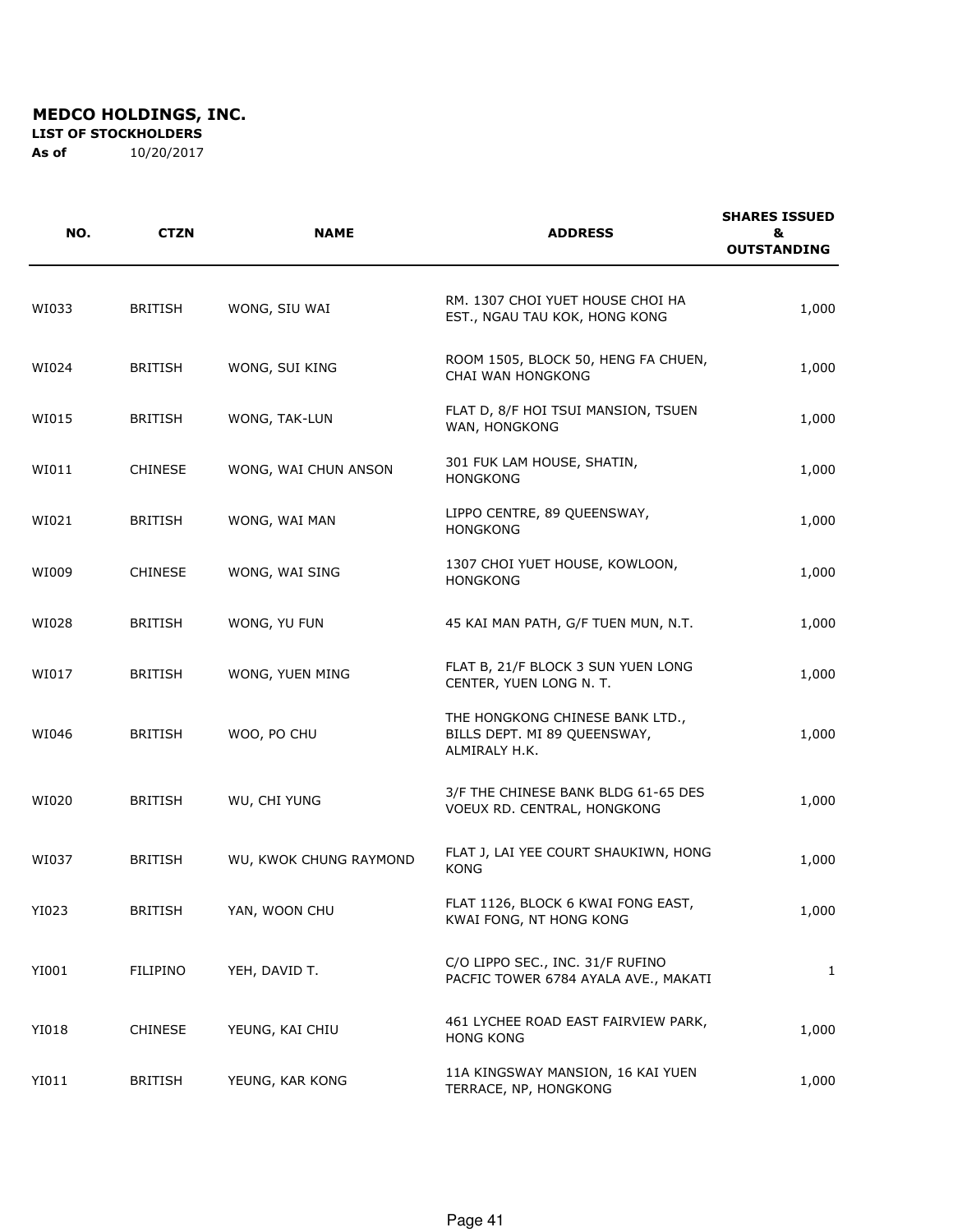**LIST OF STOCKHOLDERS** 

| NO.   | <b>CTZN</b>    | <b>NAME</b>            | <b>ADDRESS</b>                                                        | <b>SHARES ISSUED</b><br>&<br><b>OUTSTANDING</b> |
|-------|----------------|------------------------|-----------------------------------------------------------------------|-------------------------------------------------|
| YI027 | <b>BRITISH</b> | YEUNG, LO KEI          | RM. 1321 SHUN MAN HOUSE, OI MAN<br>EASTERN KOWLOON, HONG KONG         | 1,000                                           |
| YI009 | <b>BRITISH</b> | YEUNG, MEI PO          | LIPPO CENTRE, 89 QUEENSWAY,<br><b>HONGKONG</b>                        | 1,000                                           |
| YI008 | <b>BRITISH</b> | YEUNG, SAU CHING       | LIPPO CENTRE, 89 QUEENSWAY,<br><b>HONGKONG</b>                        | 1,000                                           |
| YI014 | <b>BRITISH</b> | YEUNG, SHUK YEE        | 89 QUEENSWAY, LIPPO TOWER<br><b>HONGKONG</b>                          | 1,000                                           |
| YI007 | <b>BRITISH</b> | YEUNG, TAK MING        | LIPPO CENTRE, 89 QUEENSWAY,<br><b>HONGKONG</b>                        | 1,000                                           |
| YI021 | <b>BRITISH</b> | YEUNG, WING PONG       | 18/F TOWER 13, SOUTH HORIZON, LEI<br>CHAN, HONG KONG                  | 1,000                                           |
| YI005 | <b>BRITISH</b> | YEUNG, WING TONG TOMMY | LIPPO CENTRE, 89 QUEENSWAY, HONG<br><b>KONG</b>                       | 1,000                                           |
| YI025 | <b>BRITISH</b> | YEUNG, YIN KWAN CONNIE | 22/F WALDORF GARDEN TUEN MUNG,<br><b>HONG KONG</b>                    | 1,000                                           |
| YI029 | <b>BRITISH</b> | YICK CHUI FUNG CAROL   | 78 BLOCK 4, TAI HING GARDEN, PHASE 1,<br>TUEN MUN N.T. HONG KONG      | 1,000                                           |
| YI013 | <b>BRITISH</b> | YICK, LAI PING         | FLAT A, 23/F 48-52 HILL RD. WESTERN<br>DISTRIC, HONGKONG              | 1,000                                           |
| YI022 | <b>BRITISH</b> | YIM, CHEUK TING        | FLAT 7, 1/F KAI PONG HOUSE, KAI TAI<br>COURT, KOWLOON BAY, HONG KONG  | 1,000                                           |
| YI016 | <b>BRITISH</b> | YIP, SHU CHOI BARRY    | HONGKONG CHINESE BANK, 6/F<br>PENNINGTON ST. CAUSEWAY, HONGKONG       | 1,000                                           |
| YI020 | <b>BRITISH</b> | YIU, CHI WAI           | 62-74 SHAUKIWAN MAIN ST. EAST 11/F<br>FLAT E, TAI ON COURT, HONG KONG | 1,000                                           |
| YI019 | <b>BRITISH</b> | YIU, HUNG TAK HONDA    | BLOCK 7, 3/F 5 CHUN FAI ROAD, HONG<br>KONG                            | 1,000                                           |
| YI017 | <b>BRITISH</b> | YSUI, MEI CHI          | 1415 SHEK KUK HSE, TSUEN WAN, HONG<br><b>KONG</b>                     | 1,000                                           |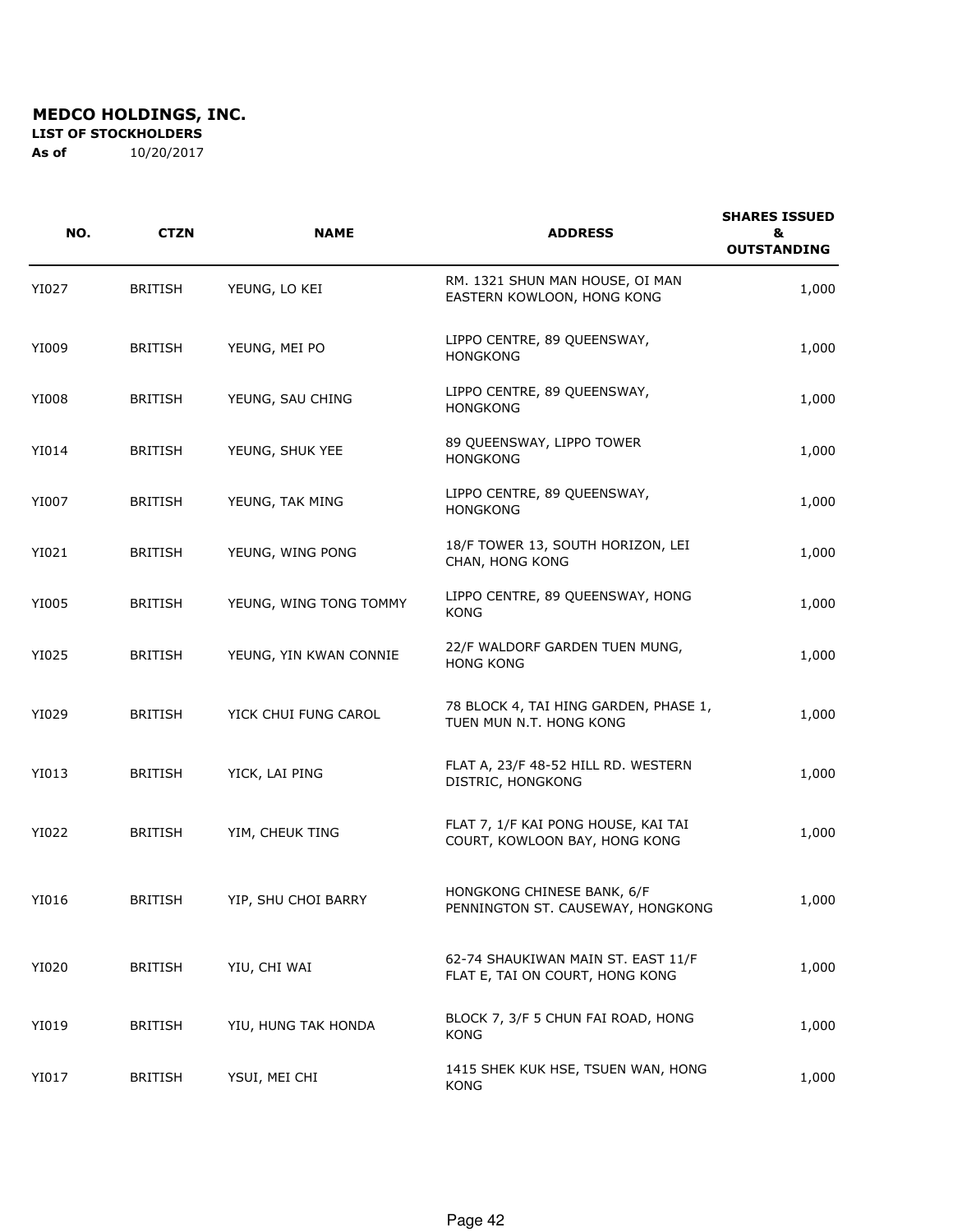**LIST OF STOCKHOLDERS** 

| NO.                | <b>CTZN</b>       | <b>NAME</b>            | <b>ADDRESS</b>                                                           | <b>SHARES ISSUED</b><br>&<br><b>OUTSTANDING</b> |
|--------------------|-------------------|------------------------|--------------------------------------------------------------------------|-------------------------------------------------|
| YI030              | <b>BRITISH</b>    | YU, CHO FUK            | FLAT D, 2/F CHEERICH COURT, 2 CASSIA<br>RD., YAU YAT CHUEN, KOWLOON H.K. | 1,000                                           |
| YI010              | <b>BRITISH</b>    | YU, LING LING          | BLOCK 2, FLAT F, LOK HIN TERRACE, CHAI<br>WAN HONG, HONGKONG             | 1,000                                           |
| YI004              | <b>CHINESE</b>    | YU, PO HING            | THE HONG KONG CHINESE BANK LIPPO<br>CENTRE, 89 QUEENSWAY, HONG KONG      | 1,000                                           |
| YI015              | <b>BRITISH</b>    | YU, YING CHUNG         | G/F 4 YIN HING ST. SAN PO KONG,<br><b>HONGKONG</b>                       | 1,000                                           |
| YI026              | <b>CHINESE</b>    | YU, YUNG               | G/F 55 TAI HO ROAD, TSUEN WAN, NEW<br>TERRITORY, HK                      | 1,000                                           |
| YI024              | <b>BRITISH</b>    | YUNG, CHI SUN SUNNY    | 15F FLAT G ON HIU MANSION SIAIWAN,<br>H.K.                               | 1,000                                           |
| YI028              | <b>BRITISH</b>    | YUNG, ELAINE           | 61-65 DES VOEUX ROAD, CENTRAL HONG<br><b>KONG</b>                        | 1,000                                           |
| ZI001              | <b>FILIPINO</b>   | ZAMORA II, SALVADOR B. | HINATUAN MINING CORP. 4/F SINGAPORE<br>AIRLINES DELA COSTA ST., MAKATI   | $\mathbf{1}$                                    |
| ZI002              | <b>FILIPINO</b>   | ZERRUDO, FELIX JR.     | 31/F RUFINO PACIFIC TOWER AYALA AVE.,<br><b>MAKATI CITY</b>              | 1,000                                           |
| $\blacksquare$     | <b>Individual</b> |                        | ÷                                                                        | 3,347,946                                       |
| <b>GRAND TOTAL</b> |                   |                        | ÷                                                                        | 360,191,844                                     |

|                 | <b>SHARES</b> | <b>PERCENTAGE</b> |                                  |  |
|-----------------|---------------|-------------------|----------------------------------|--|
| <b>FILIPINO</b> | 2,990,399     | 04271             |                                  |  |
| <b>FOREIGN</b>  | 357,201,445   | 51 0287           |                                  |  |
|                 | 360,191,844   | 51 4558           |                                  |  |
|                 | <b>SHARES</b> | PERCENTAGE        | NUMBER OF<br><b>SHAREHOLDERS</b> |  |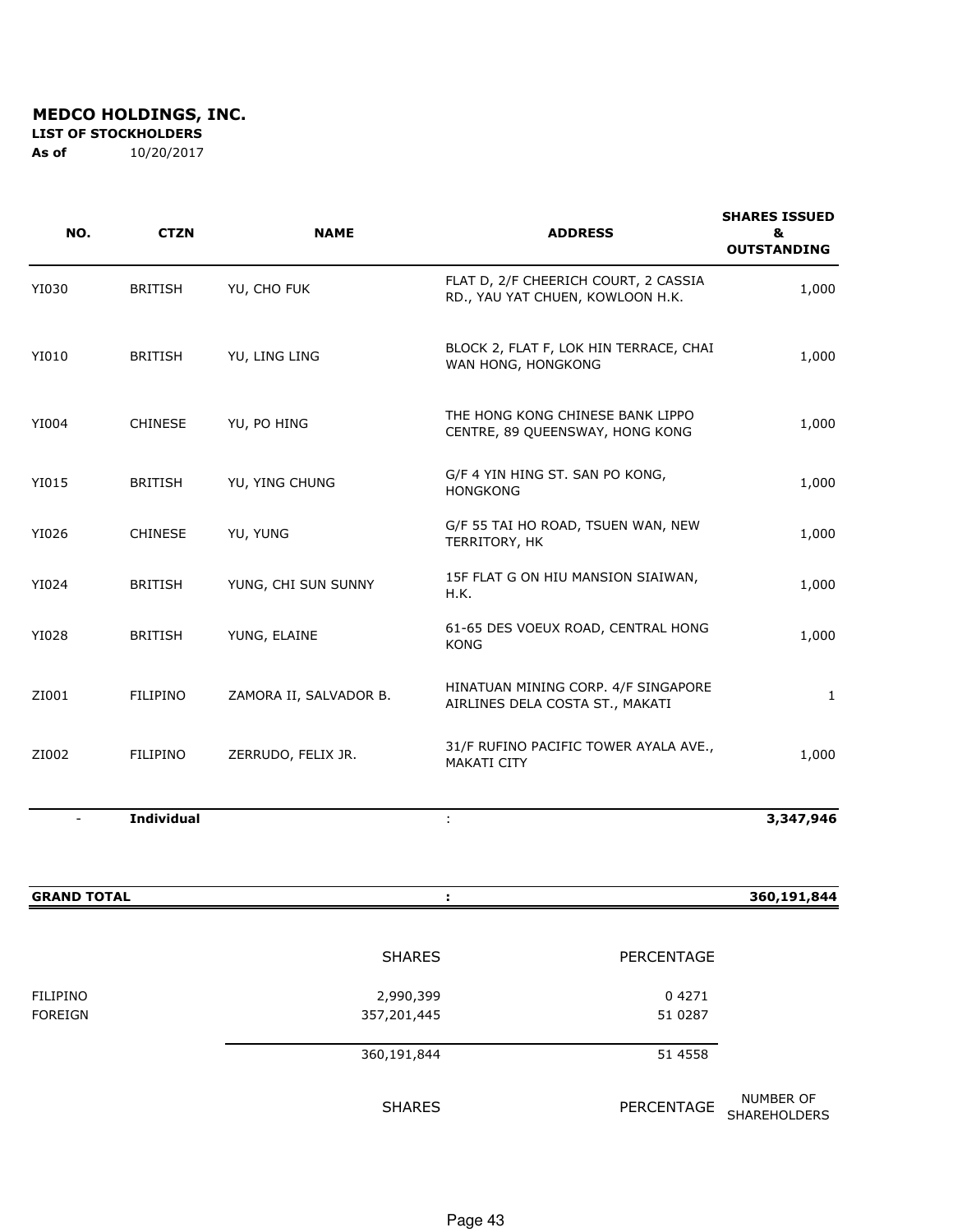#### **LIST OF STOCKHOLDERS**

**As of** 10/20/2017

| NO.<br><b>CTZN</b>         | <b>NAME</b> | <b>ADDRESS</b> | <b>SHARES ISSUED</b><br>8<br><b>OUTSTANDING</b> |
|----------------------------|-------------|----------------|-------------------------------------------------|
| <b>B</b> - Broker          |             |                |                                                 |
| <b>FILIPINO</b>            | 5,001       | 0 0 0 0 7      | $\overline{2}$                                  |
| C - Corporate              |             |                |                                                 |
| <b>BRITISH</b>             | 322,314,874 | 46 0450        | $\mathbf{1}$                                    |
| FILIPINO                   | 23,000      | 0 0 0 3 3      | $\mathsf 3$                                     |
| VIRGIN ISLANDS, BRITISH    | 34,500,000  | 4 9 2 8 6      | $\mathbf{1}$                                    |
| <b>FILIPINO</b>            | 1,022       | 0 0001         | 6                                               |
| <b>OTHERS</b>              | 1           | 0 0000         | $\mathbf{1}$                                    |
| I - Individual             |             |                |                                                 |
| AMERICAN                   | 2,000       | 0 0 0 0 3      | 2                                               |
| AUSTRALIAN                 | 2,000       | 0 0 0 0 3      | $\mathbf 2$                                     |
| <b>BRITISH</b>             | 287,000     | 0 0 4 1 0      | 287                                             |
| <b>CHINESE</b>             | 79,000      | 0 0 1 1 3      | 79                                              |
| <b>FILIPINO</b>            | 2,961,376   | 04231          | 115                                             |
| <b>FRENCH</b>              | 4,000       | 0 0006         | 4                                               |
| MALAYSIAN                  | 1,000       | 0 0001         | $\mathbf{1}$                                    |
| NETHERLANDS                | 1,000       | 0 0 0 0 1      | $\mathbf{1}$                                    |
| <b>PORTUGUESE</b>          | 6,000       | 0 0 0 0 9      | $\boldsymbol{6}$                                |
| SINGAPOREAN                | 2,570       | 0 0 0 0 4      | 158                                             |
| VIRGIN ISLANDS, BRITISH    | 2,000       | 0 0 0 0 3      | $\overline{2}$                                  |
|                            | 360,191,844 |                |                                                 |
| <b>CERTIFICATED SHARES</b> | 360,191,844 | 51 46          |                                                 |
| PCD FILIPINO               | 320,537,154 | 45 79          |                                                 |
| PCD FOREIGN                | 19,271,002  | 275            |                                                 |
|                            | 700,000,000 | 100.0000       |                                                 |
| <b>Total Stockholders:</b> | 671         |                |                                                 |

#### **TOTAL SHARES SUMMARY**

| TOTAL SHARES ISSUED AND |  |
|-------------------------|--|
| OUTSTANDING             |  |

#### SHARES SUBSCRIBED PCD NOMINEE CORPORATION